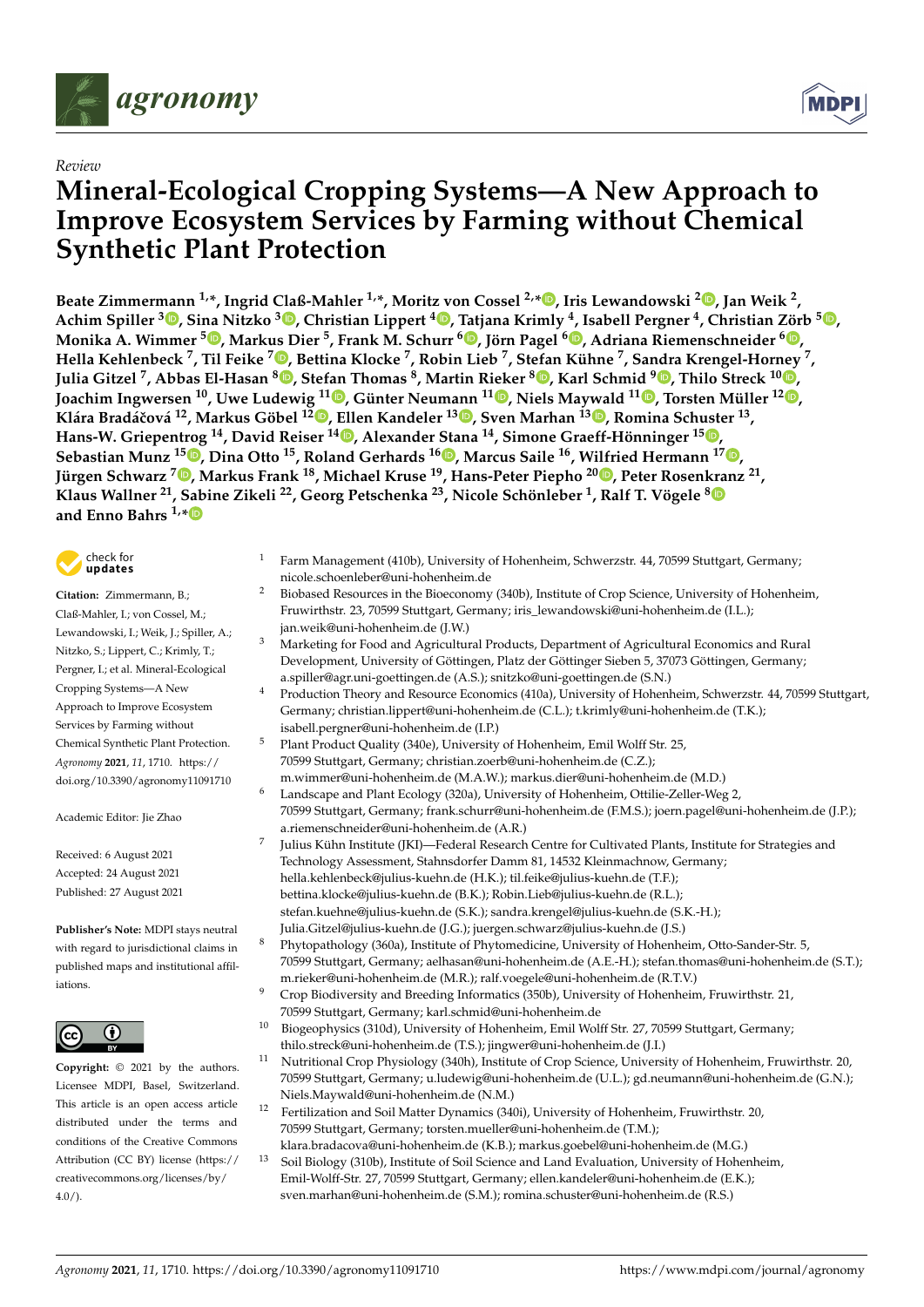- <sup>14</sup> Technology in Crop Production (440d), University of Hohenheim, Garbenstr. 9, 70599 Stuttgart, Germany; hw.griepentrog@uni-hohenheim.de (H.-W.G.); david.reiser@uni-hohenheim.de (D.R.); a.stana@uni-hohenheim.de (A.S.)
- <sup>15</sup> Cropping Systems and Modelling, Institute of Crop Science, University of Hohenheim, Fruwirthstr. 23, 70599 Stuttgart, Germany; simone.graeff@uni-hohenheim.de (S.G.-H.); s.munz@uni-hohenheim.de (S.M.); dina.otto@uni-hohenheim.de (D.O.)
- <sup>16</sup> Weed Science (360b), University of Hohenheim, Otto-Sander-Str. 5, 70599 Stuttgart, Germany; roland.gerhards@uni-hohenheim.de (R.G.); marcus.saile@uni-hohenheim.de (M.S.)
- <sup>17</sup> Agricultural Experiment Station, University of Hohenheim (400), Schwerzstraße 21, 70599 Stuttgart, Germany; wilfried.hermann@uni-hohenheim.de
- <sup>18</sup> Institute of Applied Agriculture (IAAF), Nuertingen Geislingen University, Marktstr. 16, 72622 Nürtingen, Germany; markus.frank@hfwu.de
- <sup>19</sup> Seed Science and Technology (350d), University of Hohenheim, Fruwirthstr. 21, 70599 Stuttgart, Germany; michael.kruse@uni-hohenheim.de
- $20$  Biostatistics (340c), University of Hohenheim, Fruwirthstr. 23, 70599 Stuttgart, Germany; piepho@uni-hohenheim.de
- <sup>21</sup> Apicultural State Institute, University of Hohenheim, August-von-Hartmann-Str. 13, 70599 Stuttgart, Germany; peter.rosenkranz@uni-hohenheim.de (P.R.); klaus.wallner@uni-hohenheim.de (K.W.)
- <sup>22</sup> Center for Organic Farming (309), University of Hohenheim, Fruwirthstr. 14-16, 70599 Stuttgart, Germany; sabine.zikeli@uni-hohenheim.de
- <sup>23</sup> Applied Entomology (360c), University of Hohenheim, Otto-Sander-Str. 5, 70593 Stuttgart, Germany; georg.petschenka@uni-hohenheim.de
- **\*** Correspondence: beate.zimmermann@uni-hohenheim.de (B.Z.); ingrid.classmahler@uni-hohenheim.de (I.C.-M.); moritz.cossel@uni-hohenheim.de (M.v.C.); bahrs@uni-hohenheim.de (E.B.)

**Abstract:** The search for approaches to a holistic sustainable agriculture requires the development of new cropping systems that provide additional ecosystem services beyond biomass supply for food, feed, material, and energy use. The reduction of chemical synthetic plant protection products is a key instrument to protect vulnerable natural resources such as groundwater and biodiversity. Together with an optimal use of mineral fertilizer, agroecological practices, and precision agriculture technologies, a complete elimination of chemical synthetic plant protection in mineral-ecological cropping systems (MECSs) may not only improve the environmental performance of agroecosystems, but also ensure their yield performance. Therefore, the development of MECSs aims to improve the overall ecosystem services of agricultural landscapes by (i) improving the provision of regulating ecosystem services compared to conventional cropping systems and (ii) improving the supply of provisioning ecosystem services compared to organic cropping systems. In the present review, all relevant research levels and aspects of this new farming concept are outlined and discussed based on a comprehensive literature review and the ongoing research project "Agriculture 4.0 without Chemical-Synthetic Plant Protection".

**Keywords:** food security; pesticide-free agriculture; biological control; nutrient efficiency; resistance breeding; equidistant seeding; precision farming; life cycle assessment; sustainable intensification; agroecological intensification

### **1. Introduction**

Global population growth and rising yield risks pose an increasing challenge to global food security [\[1–](#page-22-0)[3\]](#page-22-1). At the same time, natural livelihoods are threatened by accelerated climate change, rising biodiversity loss, and increasing disruption of nutrient cycles [\[4\]](#page-22-2). In recent decades, agricultural cropland intensification and expansion have also led to a significant environmental degradation in many regions of the world [\[5](#page-22-3)[–7\]](#page-22-4). The global productive agricultural area is decreasing due to numerous reasons such as urbanization, water scarcity, and soil degradation  $[8,9]$  $[8,9]$ . Furthermore, increasing competition between different land uses can be observed; for instance, between the production of biomass (food, feed, fiber, and fuel) and the provisioning of other ecosystem services [\[10–](#page-22-7)[12\]](#page-22-8). The question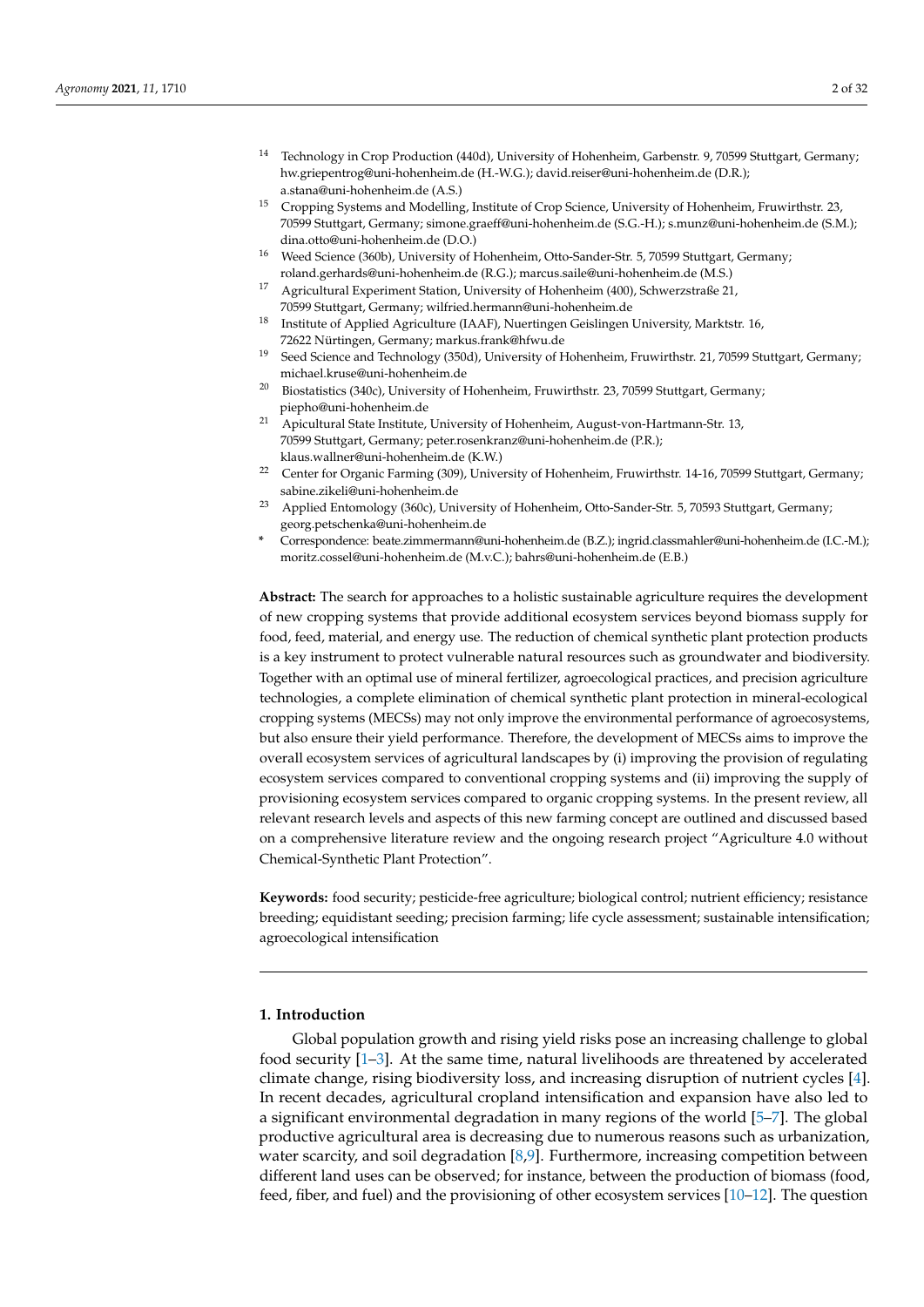therefore arises as to what possible solutions there are for securing the world's food supply while at the same time reducing environmental damage. In addition to reducing food waste and changing dietary habits [\[13](#page-22-9)[–15\]](#page-22-10), agriculture is challenged to develop longterm sustainable, site-appropriate cropping systems that are able to meet local and global requirements in terms of environmental protection and food security.

The aim of this review is to describe the development of a new farming concept for moderate climates that may significantly improve the environmental performance of agroecosystems while safeguarding yields and product quality. The main characteristic of this new farming concept is the complete refrainment from the use of chemical synthetic plant protection products (CSPs). The exclusion of CSPs is expected to add value to food products from this new farming concept, which may be appreciated by a growing consumer demand for ecologically sustainable products. In an appropriate price segment, this may create a bridge between established conventional and organic products, making it easier for producers and consumers to opt for more sustainable production and consumption. In view of the above, first, different agricultural farming concepts are characterized below and the need for further development is outlined. Second, the idea of new cropping systems following the new farming concept mentioned above is presented. Such new cropping systems are currently being developed and tested in field trials at several locations in Germany as part of the joint research project "Agriculture 4.0 without Chemical-Synthetic Plant Protection" [\[16\]](#page-22-11). These new cropping systems are referred to below as "mineralecological cropping systems" (MECSs). The cultivation measures characterizing these cropping systems focus on improving the overall ecosystem services. At the level of cultivation measures, the potential provision of ecosystem services [\[17](#page-22-12)[–19\]](#page-22-13) by the new MECSs is analyzed and compared to alternative cultivation measures applied in organic and conventional cropping systems. Expectations for these new cropping systems are discussed from economic, ecological, and social perspectives, based on literature and expert knowledge of the research consortium. This contribution is intended to stimulate further research on MECSs under varying natural and economic conditions.

#### **2. Characterization of Farming Concepts**

Despite the recent emergence of land-independent food production systems, such as sky farming and urban farming, future global food security will continue to rely predominantly on land-based farming systems [\[1\]](#page-22-0). During the past century, various forms of land cultivation have emerged that differ in numerous ways, but coexist. Basically, all farming systems can be classified as either conventional or organic. Whereas conventional farming rather focuses on maximizing yields with the help of more or less industrialized processes, organic farming is oriented toward the use of natural regulatory processes (Figure [1\)](#page-3-0). Within the two basic concepts of conventional and organic agriculture, there is a broad spectrum of conventional and organic farming systems that rely to varying degrees on industrialized or natural process control. Furthermore, they often integrate different sub-concepts with a partial or holistic scope.

The main characteristics of industrialized process control are a high degree of technology and specialization, in addition to a high input of energy and external means of production (Table [1\)](#page-3-1). Production processes are comprehensively controlled, for instance with the aid of synthetic fertilizers, synthetic plant protection products or genetic engineering. The most highly industrialized form entails the land-independent production of plants or animals in closed facilities with automated control of light, water, and climatic conditions. Examples of highly industrialized farming systems are maize or soybean monocultures in North and South America, palm oil plantations in Asia, and vertically highly integrated forms of animal husbandry, especially in the poultry sector, in addition to indoor growing of fruit and vegetables. Natural process control is characterized by highly diversified crop rotations and site-adapted, resistant varieties. Natural cycles are largely closed by means of on-farm nutrient production and by largely avoiding external means of production.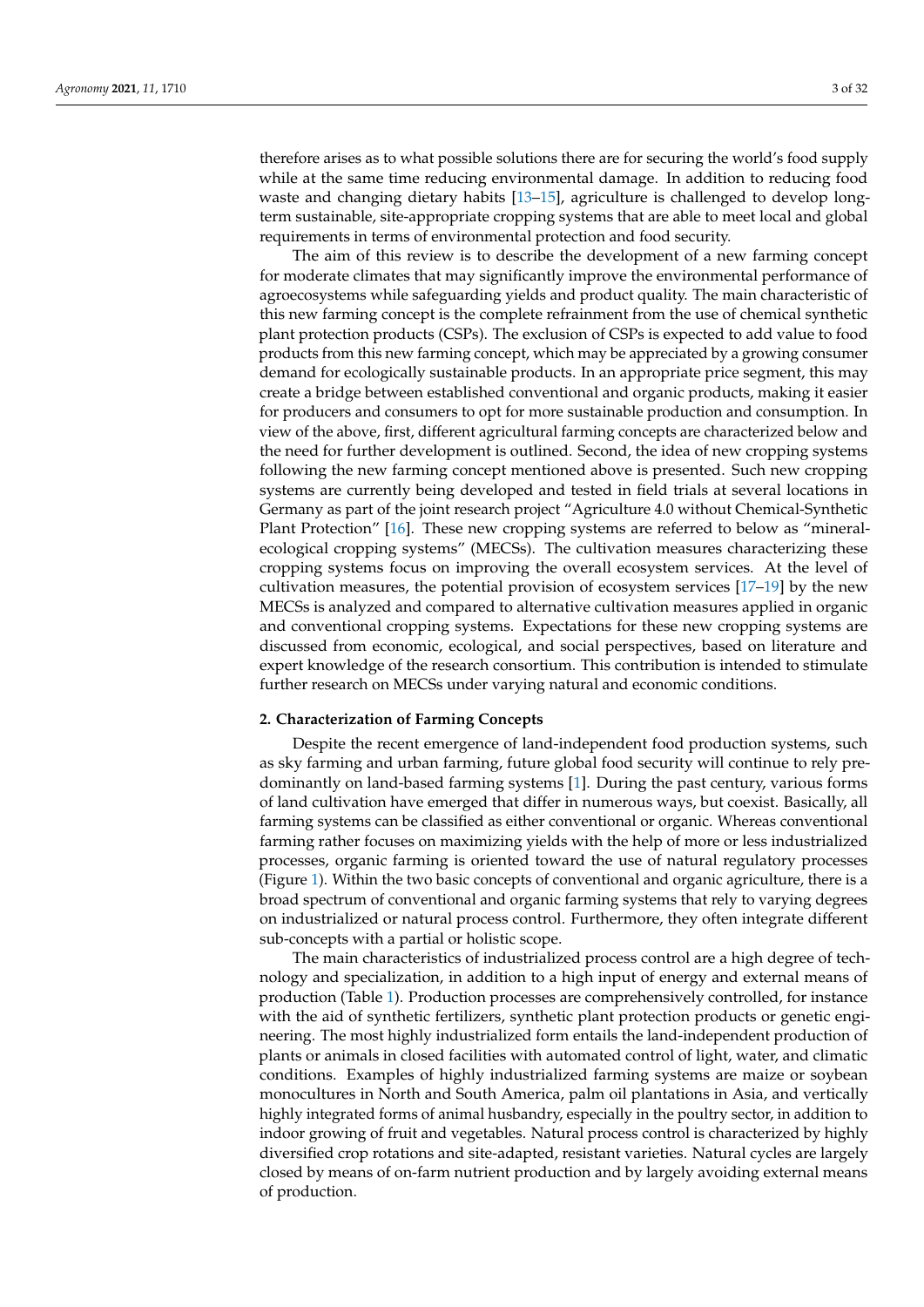<span id="page-3-0"></span>

spectrum of conventional and organic farming systems that rely to varying degrees on industrialized or natural process control. Furthermore,

<span id="page-3-1"></span>**Figure 1.** Schematic representation of farming concepts. **Figure 1.** Schematic representation of farming concepts.

Table 1. Main characteristics of industrialized and natural process control in farming systems  $(modified in line with  $[20-23]$ .$  $(modified in line with  $[20-23]$ .$  $(modified in line with  $[20-23]$ .$ 

|                          | <b>Industrialized Process Control</b> |                          | <b>Natural Process Control</b>         |
|--------------------------|---------------------------------------|--------------------------|----------------------------------------|
| $\overline{\phantom{0}}$ | monotone crop rotations               |                          | diverse crop rotations                 |
| $\overline{\phantom{0}}$ | low degree of heterogeneity in        |                          | high degree of heterogeneity in        |
|                          | agricultural landscape                |                          | agricultural landscape                 |
|                          | high-yield varieties                  |                          | site-adapted, resistant varieties      |
| $\overline{\phantom{0}}$ | high external inputs                  |                          | low external inputs                    |
|                          | open cycles                           |                          | towards closed cycles                  |
| $\overline{\phantom{0}}$ | high capital intensity                |                          | low capital intensity                  |
| $\overline{\phantom{0}}$ | low labor intensity                   |                          | high labor intensity                   |
| $\overline{\phantom{0}}$ | high degree of mechanization          |                          | low degree of mechanization            |
|                          | high degree of specialization         | $\overline{\phantom{a}}$ | low degree of specialization           |
| $\overline{\phantom{0}}$ | high vertical integration             |                          | covers a large part of the value chain |
|                          | comprehensive control of agricultural |                          | higher use of natural regulatory       |
|                          | production processes                  |                          | processes for agricultural production  |

In their extreme forms, these two concepts of process control are only realized in a small proportion of farming systems. With regard to conventional and organic cropping systems, their characteristics are manifold and an increasing blending of the two approaches to process control can be observed. Specialized, highly technical arable farms are increasingly integrating measures to promote environmental sustainability, such as landscape elements, precision farming, and eco-schemes [\[24](#page-22-16)[,25\]](#page-22-17). In organic farms, elements of industrialized process control, such as an increasing degree of mechanization and specialization, in addition to trends toward global processing and marketing structures, can be observed [\[26](#page-22-18)[,27\]](#page-22-19). Examples include organic strawberry and grape monocultures with increasing input dependence in California [\[23](#page-22-15)[,26\]](#page-22-18), and rather industrially produced and marketed organic products, which are perceived as "organic-light" [\[28,](#page-22-20)[29\]](#page-23-0). However, holistic sustainable farming systems not only fulfill defined minimum standards, e.g., by omitting chemical pesticides and synthetic fertilizers ("substitution approach"). They integrate ecological, social and cultural sustainability aspects [\[27](#page-22-19)[,30](#page-23-1)[,31\]](#page-23-2), e.g., by promoting heterogeneous agricultural land [\[22](#page-22-21)[,23\]](#page-22-15) and regional value chains [\[29\]](#page-23-0). A truly sustainable agriculture is also demanded by "Organic 3.0", a vision of the global organic movement [\[27\]](#page-22-19).

Globally, conventional farming systems account for the largest share of agricultural production and land use. Organic agriculture amounts to only 1.5% globally, but 7.7% in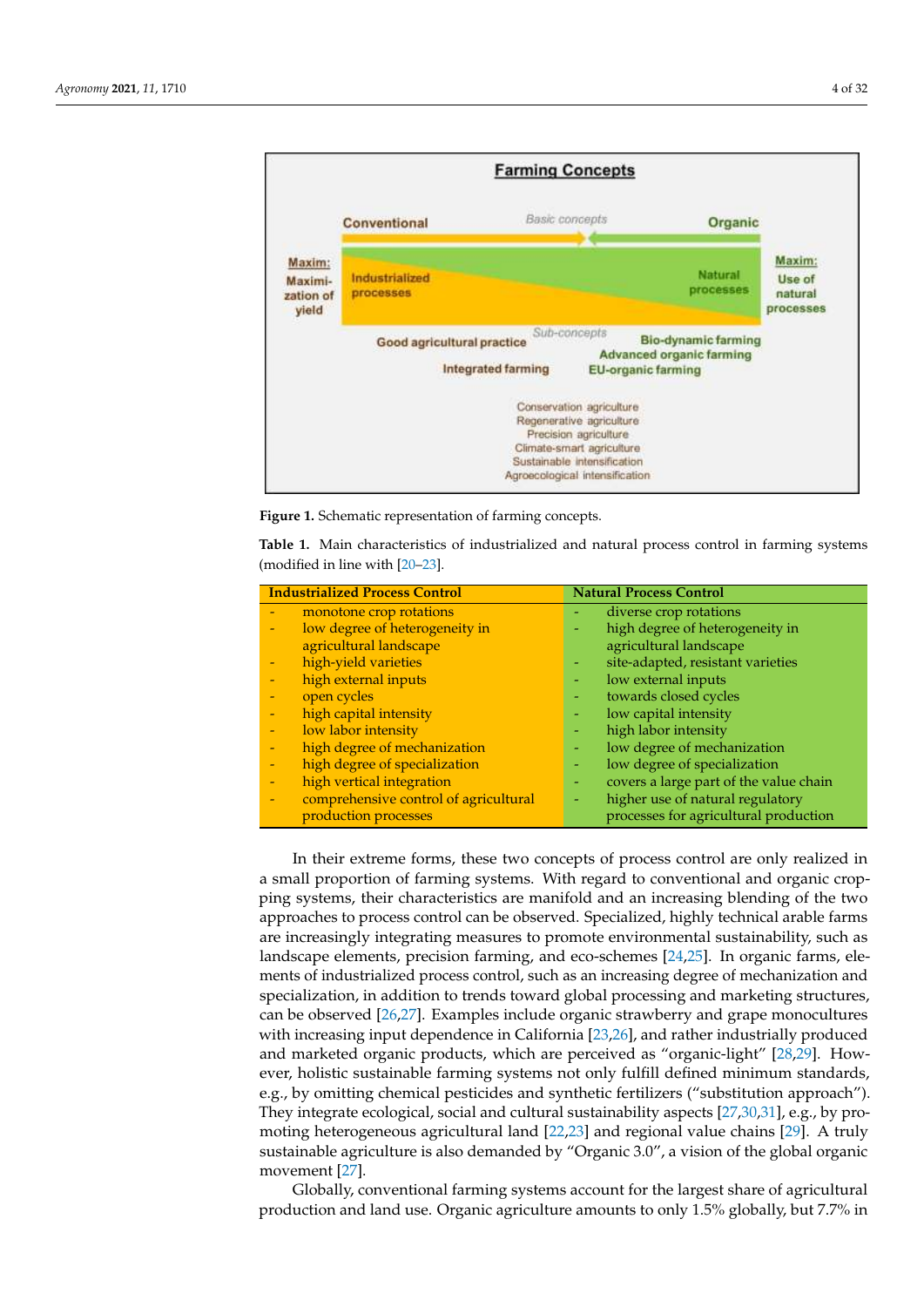the EU and 9.1% in Germany with a growing tendency [\[32\]](#page-23-3). Within conventional farming, progress towards more sustainable farming systems can be observed. Globally, an estimated 29% of all farms practice sustainable intensification methods, such as integrated farming or conservation agriculture, on 9% of farmland [\[24\]](#page-22-16). Within the EU, conventional farming is based on the standard of "Good Agricultural Practice", which is defined by legally regulated minimum requirements. These relate to the use of plant protection products [\[33\]](#page-23-4) or health management in animal husbandry. A further reduction or minimization of ecological and health risks is the goal of "Integrated Farming" [\[34\]](#page-23-5). "Integrated Farming" uses both chemical and organic inputs for nutrient supply and plant protection, but use is based on economic thresholds for damage. It takes advantage of the natural strengths of plants, such as resistance to drought or disease. An important pillar of integrated farming is "Integrated Pest Management" [\[33\]](#page-23-4), which has been mandatory in the EU since January 2014. The characteristics of organic agriculture [\[30\]](#page-23-1) range from the more pragmatically oriented EU regulations for organic agriculture [\[35\]](#page-23-6) to anthroposophically oriented biodynamic agriculture [\[36\]](#page-23-7). Overall, there are several organic farming associations that defined advanced sub-concepts of organic farming including higher standards compared to EU regulations [\[37,](#page-23-8)[38\]](#page-23-9).

Within these sub-concepts of conventional and organic farming systems, there are multiple approaches to increase ecological or economic sustainability. These approaches are either process oriented or result oriented. They focus on individual cultivation measures, on the use of specific technologies, or on particular ecological or economic goals. Additionally, they may take into account partial aspects, the entire cropping system, or even the entire food sector. All these approaches to the optimization of farming systems focus on the preservation of natural resources and the promotion of ecological or economic sustainability. "Conservation Agriculture" aims to maintain and enhance soil fertility through reduced tillage, year-round greening, and diversification of varieties and crop rotations [\[39\]](#page-23-10). The main goals of "Regenerative Agriculture" are to build up humus, improve soil health, increase biodiversity, and promote plant–soil interactions. Key farming practices include eliminating or minimizing tillage, permanent greening, and organic fertilization [\[40\]](#page-23-11). "Precision Agriculture" seeks to minimize agricultural inputs by applying plant- and site-specific crop management using modern agricultural technologies, including digitization [\[41\]](#page-23-12).

More holistic approaches to achieve global food and environmental goals underlie the concepts of "Sustainable Intensification" and "Agroecological Intensification". The overall objective of "Sustainable Intensification" is to achieve a yield increase without taking up additional land or harming the environment. It is relatively open and does not privilege any particular vision or method of agricultural production [\[42–](#page-23-13)[44\]](#page-23-14). It focuses on increasing resource efficiency, including the use of technology [\[45\]](#page-23-15). "Sustainable Intensification" is guided by the concept of "land sparing" to preserve natural landscapes. "Agroecological Intensification" is more explicitly defined and focuses on understanding, strengthening and using biological and ecological processes by applying multiple agroecological practices [\[44,](#page-23-14)[46\]](#page-23-16). Agroecological approaches connect scientific ecological disciplines and farm management [\[26,](#page-22-18)[43\]](#page-23-17). This is because healthy ecosystems provide a range of services that help to maintain yield stability, pest and pathogen control, nutrient cycling, and resilience. Biodiversity plays a key role in this [\[42\]](#page-23-13). "Agroecological Intensification" is based on the concept of "land sharing" [\[45\]](#page-23-15). The implementation of agroecological approaches necessitates a fundamental redesign of farming systems considering both participatory approaches and adaptation to local conditions [\[26,](#page-22-18)[31,](#page-23-2)[42\]](#page-23-13). Climate-Smart Agriculture is an integrated management approach that addresses the interlinked challenges of food security and accelerated climate change [\[47](#page-23-18)[,48\]](#page-23-19). Climate-Smart Agriculture is based on the concept of "Sustainable Intensification" [\[49\]](#page-23-20). The Climate-Smart Agriculture approach pursues three objectives: sustainably increasing productivity and incomes, adapting to climate change, and reducing greenhouse gas emissions [\[39\]](#page-23-10). The measures used to achieve these goals are highly variable [\[47\]](#page-23-18). "Climate-Smart Agriculture is not a set of practices that can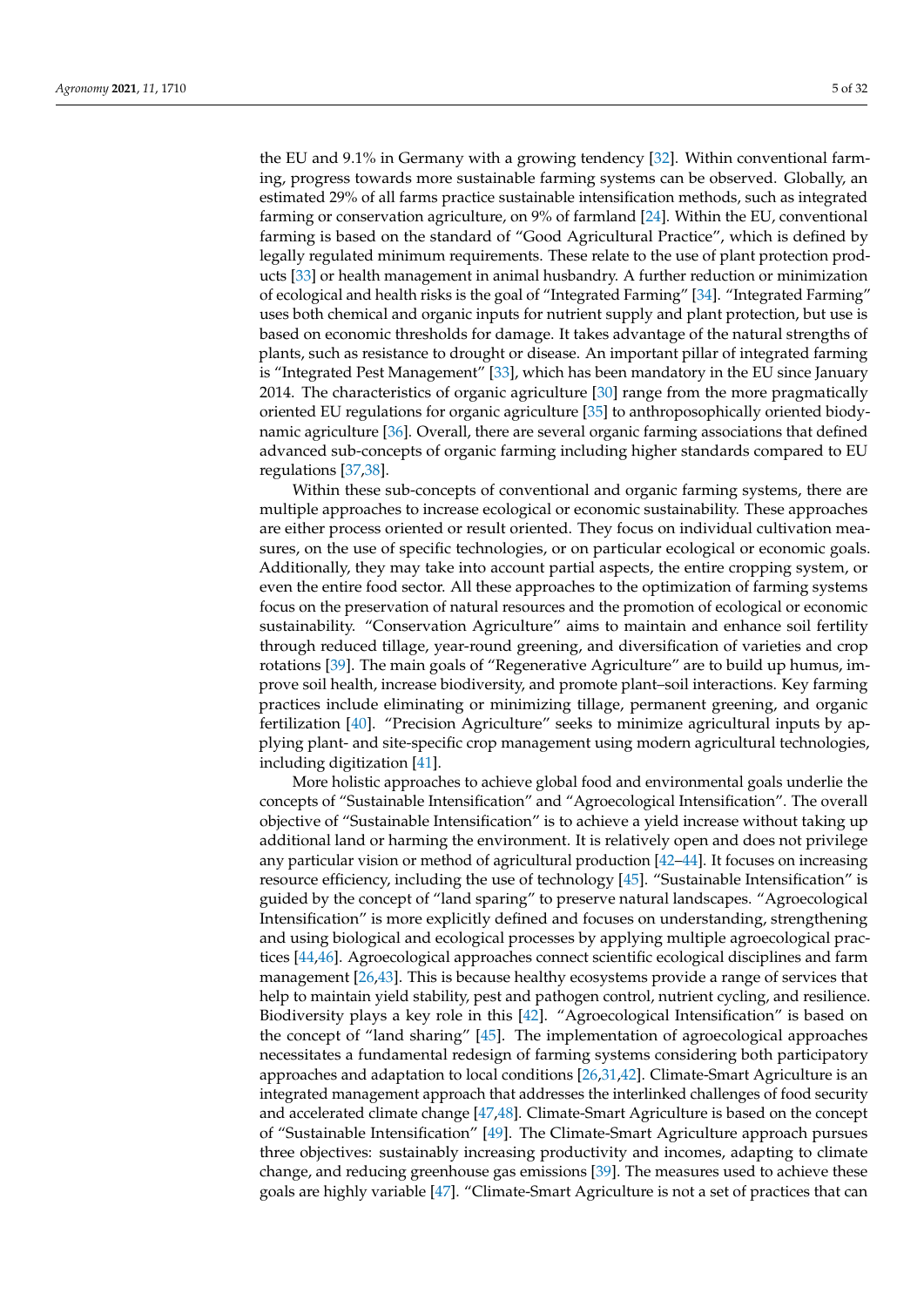be universally applied, but rather an approach that involves different elements embedded in local contexts" [\[39\]](#page-23-10). Overall, there is an ongoing contrasting debate about whether high technology-based or ecology-based practices are the most appropriate agricultural production practices to achieve the goal of higher yet sustainable food production [\[46\]](#page-23-16).

Examples of private initiatives show how such approaches to improve sustainability of cropping systems can be implemented at a local level. In southern Germany, marketing communities such as "KraichgauKorn" [\[50\]](#page-23-21) and "BlütenKORN" [\[51\]](#page-23-22) are associations of farmers, mills, and bakeries that commit to specific cultivation measures to provide particular ecosystem services. They define guidelines for the entire value chain and add value to the ecosystem services they provide by placing appropriately labeled products on the market. A further example of a farmer's association producing and marketing more sustainable food products is "IP-Suisse" [\[52\]](#page-23-23).

Studies on the ecosystem services of different farming systems are often based on comparisons between conventional and organic farming. Thus, numerous studies confirm that organic farming provides higher-regulating ecosystem services than conventional farming [\[14](#page-22-22)[,53–](#page-23-24)[58\]](#page-23-25). This is especially true for area-based considerations, which are normally taken as the reference for ecosystem services. In terms of output-related environmental efficiency, conventional agriculture performs better in most studies because of higher yields [\[57](#page-23-26)[,59](#page-23-27)[,60\]](#page-24-0). Numerous meta-studies show that yields are lower in organic farming than in conventional farming, due to nutrient deficiencies, damage from diseases, pests, or weeds. The average yield gaps range from 19 to 25% for all crops studied globally [\[57,](#page-23-26)[58,](#page-23-25)[61–](#page-24-1)[63\]](#page-24-2). There are major differences between individual sites, crops, and specific cultivation methods [\[57,](#page-23-26)[63\]](#page-24-2). For example, the yield gap of up to 40% for wheat and barley is above average, whereas for maize it is below average at around 15% [\[63\]](#page-24-2). Furthermore, it can be seen that the yield gap widens in some cases with increasing yields in conventional cultivation [\[62\]](#page-24-3). In Germany, the yield gap is up to 45% [\[14\]](#page-22-22) or 50% [\[64\]](#page-24-4). When comparing the results of the Federal Ministry of Food and Agriculture (BMEL) farm network, yield differences of up to 50% are discernible depending on crop and year [\[64\]](#page-24-4). According to Treu et al. [\[65\]](#page-24-5), organic farming in Germany requires 45% more land than conventional farming, even assuming reduced meat consumption and thus a lower land requirement. Overall, the reported yield gap tends to underestimate the actual yield difference in most studies by making comparisons at the crop level. Therefore, De Ponti et al. [\[62\]](#page-24-3) call for an accurate productivity analysis of organic and conventional practices at a higher system level. This is intended to help adequately account for specific nutrient availability when organic farms (i) have additional rotations with nutrient-accumulating crops or (ii) use farm manure across farms.

Overall, however, it is the individual cultivation measures that produce specific ecosystem services, rather than the conventional or organic orientation of a cropping system. These include, for example, crop rotation and the type of fertilization, crop protection, or soil cultivation [\[55](#page-23-28)[,57,](#page-23-26)[59\]](#page-23-27). Thus, agricultural cropping systems are mainly characterized by the composition of their underlying cultivation practices. The optimization of cropping systems in terms of related ecosystem services therefore seems most feasible at the level of cultivation measures (Table [2\)](#page-10-0). In addition, site factors such as landscape structure, which are important determinants of biodiversity regardless of cropping practices, determine the level of ecosystem services provided by agricultural landscapes [\[54](#page-23-29)[,56](#page-23-30)[,66](#page-24-6)[,67\]](#page-24-7).

#### **3. Implications for the Further Development of Agricultural Cropping Systems**

Different cropping systems provide different ecosystem services (provisioning, regulating, habitat, and cultural services [\[17](#page-22-12)[,18\]](#page-22-23)). Due to multiple trade-offs, individual ecosystem services of a cropping system cannot be maximized simultaneously. An increase in yield often leads to a decrease in regulating services and vice versa [\[68\]](#page-24-8). Therefore, the merits of different cropping systems cannot be assessed in general terms, but must always be considered in the context of local or global requirements for individual ecosystem services [\[39,](#page-23-10)[69\]](#page-24-9). For example, certain mandatory local environmental requirements, such as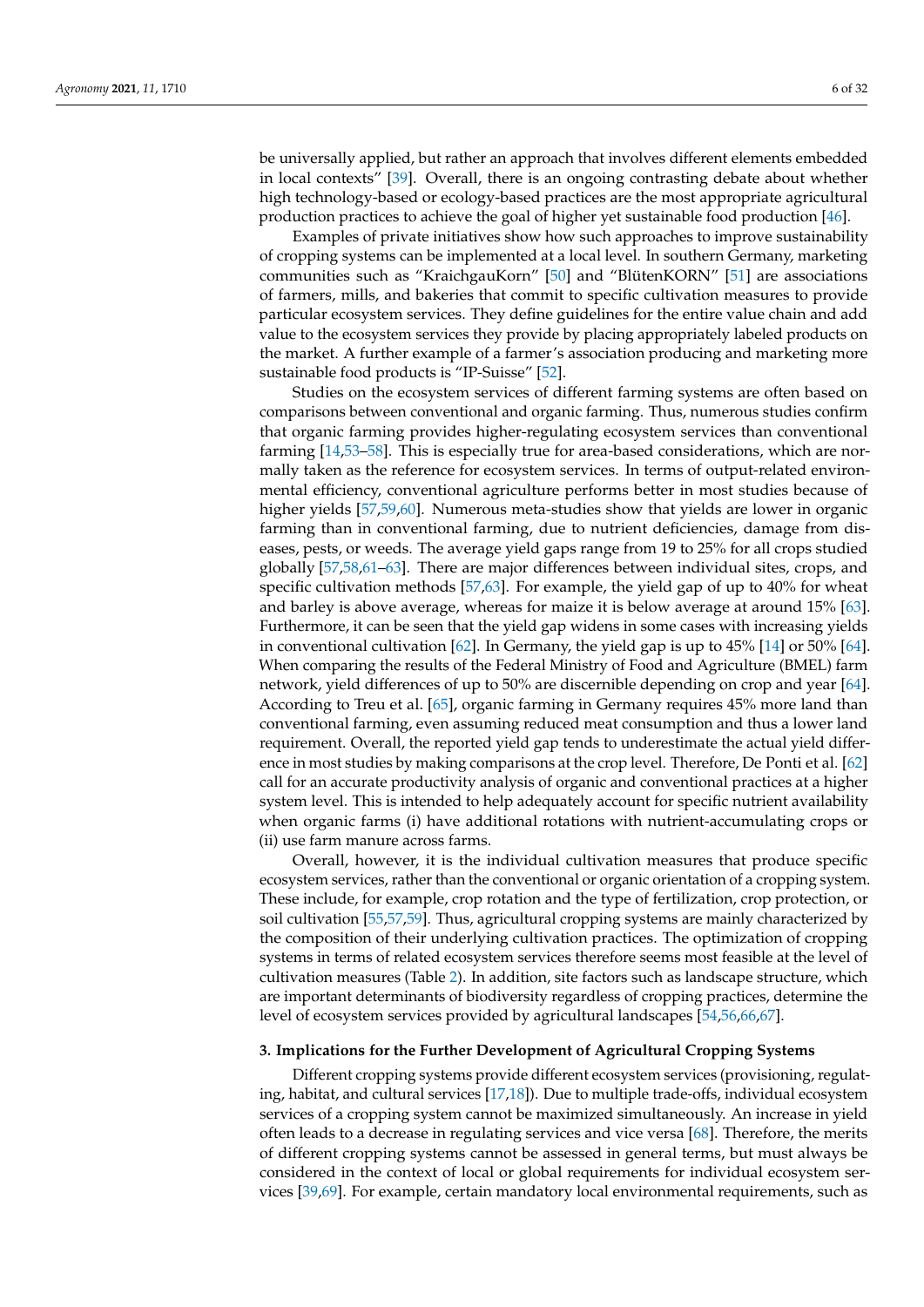groundwater or biodiversity protection, may justify very extensive cropping systems that provide lower yields, but a high level of regulating ecosystem services. Conversely, global food security and environmental goals may justify more intensive cropping systems that deliver higher yields and, in some cases, higher environmental efficiency, especially when land-use change effects are taken into account. Overall, the major challenge of agroecosystem management is to promote multiple ecosystem services in a manner that enhances their global provisioning by reducing trade-offs and increasing synergies [\[68,](#page-24-8)[70,](#page-24-10)[71\]](#page-24-11). In this context, numerous studies have concluded that there is no single optimal cropping system and that existing cropping systems must evolve [\[39](#page-23-10)[,57](#page-23-26)[,59\]](#page-23-27). If organic farming is to secure the world's food supply, yields must be increased significantly without causing additional harm to the environment [\[14](#page-22-22)[,15](#page-22-10)[,57](#page-23-26)[,59\]](#page-23-27). The main challenges here are nutrient deficiencies, diseases, and pest and weed infestation. In contrast, for conventional farming systems, a reduction of chemical pesticide and fertilizer input, and their emissions, constitutes the greatest challenge when it comes to reducing damage to the environment [\[57\]](#page-23-26). To complement the intensification of organic agriculture and the greening of conventional agriculture [\[14](#page-22-22)[,15,](#page-22-10)[66\]](#page-24-6), there are recommendations to remove the sharp boundaries between organic and conventional farming by developing "hybrid" farming systems that combine different technologies and farming practices from organic and conventional agriculture [\[63\]](#page-24-2). These hybrid farming systems already exist in many forms (Figure [1\)](#page-3-0).

In general, the question arises regarding how the global food supply can be secured in the future [\[11\]](#page-22-24). In principle, an expansion of agricultural land, yield increases, a more efficient use of food and a change in human diets can contribute to improving the world's food supply. According to Niggli and Riedel [\[15\]](#page-22-10), even an expansion of organic farming is feasible if food waste is reduced and animal-based foods in the human diet are partially replaced by plant-based foods that require less land. However, as long as there is no significant global change in dietary structure and no increased efficiency in food utilization, organic farming will only be able to make a limited contribution to global food security due to its lower productivity [\[63](#page-24-2)[,72\]](#page-24-12). Conventional farming causes severe damage to ecosystems in some cases. The numerous hybrid farming concepts often demonstrate only minor ecological advantages. Furthermore, apart from a few local initiatives, they rarely succeed in placing a clearly distinguishable product with ecological valorization options on the market.

At the political level, the aim is also to develop environmentally friendly agricultural farming systems. As part of the EU's Green Deal, the EU Commission has formulated goals for the future direction of agriculture in the EU in its Farm to Fork strategy. The main pillars are a reduction in the use of synthetic chemical pesticides and of nutrient losses by at least 50% by the year 2030 [\[73\]](#page-24-13). In this context, the European research alliance "Towards a chemical pesticide free agriculture" was formed in 2020 [\[74\]](#page-24-14). Its aim is to create a roadmap for the development of European agriculture towards agriculture without any chemical pesticides [\[74\]](#page-24-14). Within the framework of the EU, in addition to at the national and regional level, various regulations and support programs have been established to promote environmentally friendly agriculture. According to the EU Framework Directive on the sustainable use of CSPs [\[75\]](#page-24-15), all Member States have implemented National Action Plans (NAP) to reduce risks and impacts of pesticide use on human health and the environment. As part of the French NAP "Ecophyto" [\[76\]](#page-24-16), a network of farmers has been established to test and evaluate possibilities for the reduction of chemical pesticide use [\[77\]](#page-24-17). The concern of reducing chemical pesticide use is also reflected in the EU framework for the Common Agricultural Policy (CAP) period 2023–2026. Here, the German strategy plan for the upcoming EU CAP period foresees the promotion of the abandonment of chemical pesticide use as a possible measure within the eco-schemes [\[78\]](#page-24-18). In addition, the "Insect Protection Action Program" restricts the application of CSPs at the national level in Germany [\[79\]](#page-24-19). At the local level, e.g., in the state of Baden Württemberg, the reduction of chemical pesticide use and the conversion to organic farming is promoted by the "Biodiversity Enhancement Act" [\[80\]](#page-24-20).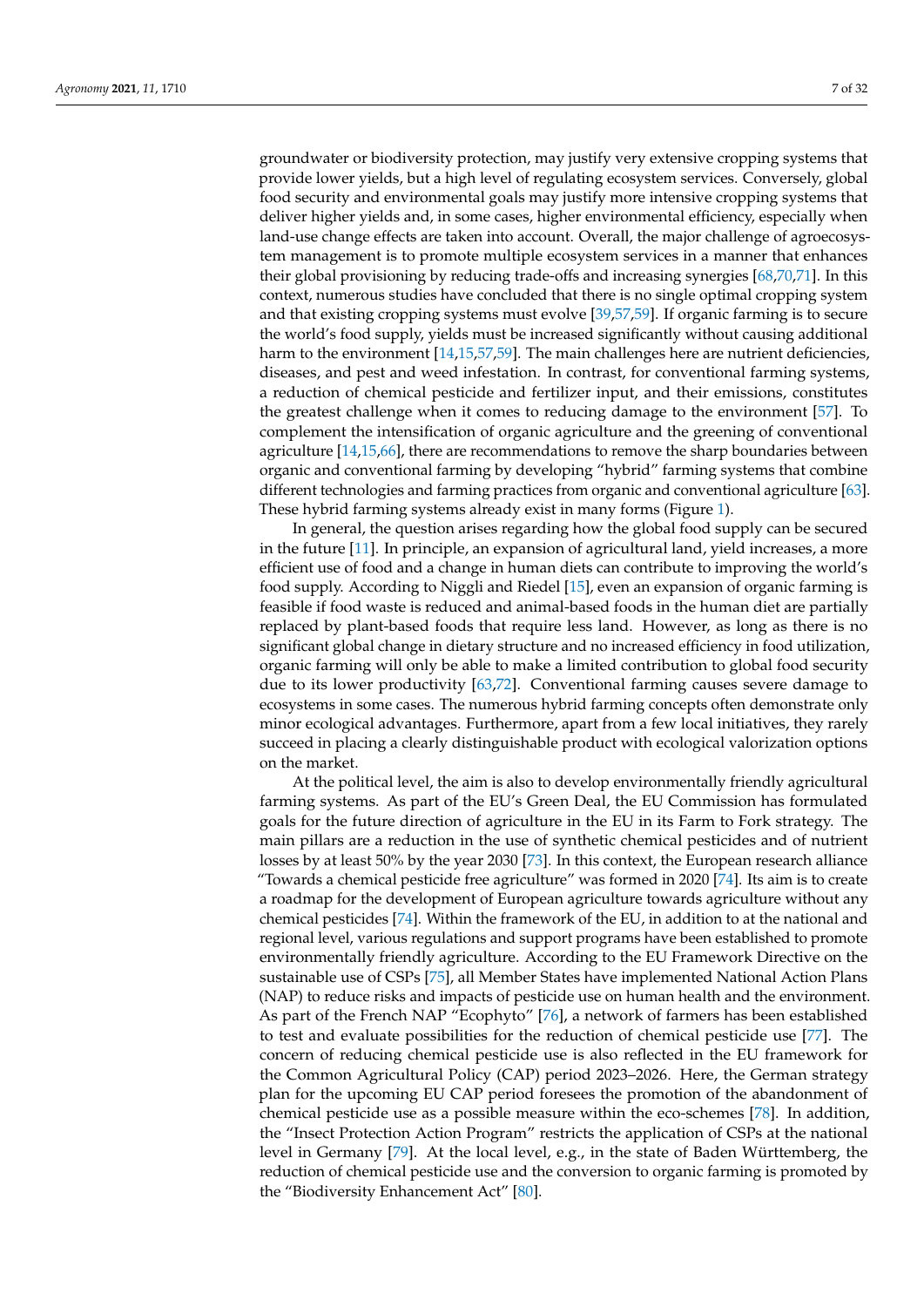## **4. Development of Mineral-Ecological Cropping Systems**

The idea of mineral-ecological farming is to establish a new farming concept apart from conventional and organic farming that is appropriate to meet both future environmental and global food requirements (Figure [2\)](#page-7-0). In MECSs, in accordance with [\[35\]](#page-23-6) and in conjunction with [\[81\]](#page-24-21), the use of CSPs must be completely avoided. At the same time, all yield-relevant cultivation measures are to be optimized to safeguard yields. In the design of this new cropping system, new and existing technologies are combined with agroecolog-ical practices [\[26\]](#page-22-18) to promote natural regulatory processes, and to also optimize mineral fertilization and non-chemical curative crop protection. This aims at improving the overall ecosystem services of agricultural landscapes based on (i) improved provision of regulating ecosystem services compared to conventional cropping systems and (ii) improved supply of provisioning ecosystem services compared to organic cropping systems.

<span id="page-7-0"></span>

Figure 2. Complementing conventional and organic farming by mineral-ecological farming (CSPs: Chemical synthetic plant protection products).

The design, implementation, and evaluation of MECSs need to take into account various [a](#page-8-0)spects at different levels (Figure 3). Multi-year system field trials are needed to capture crop rotation and long-term effects of cropping systems. Only a holistic approach will allow an adequate comparison of MECSs with conventional and organic cropping systems. This includes studies at the farm, regional, processor, and consumer levels with respect to success criteria and possible adaptations. Finally, MECSs and their contribution to improved ecosystem services in comparison to conventional cropping systems needs to be evaluated. In the following, various key aspects of MECSs (Figure [3\)](#page-8-0) based on both scientific literature and the approach of the project "Agriculture 4.0 without Chemical-Synthetic Plant Protection" are outlined and discussed.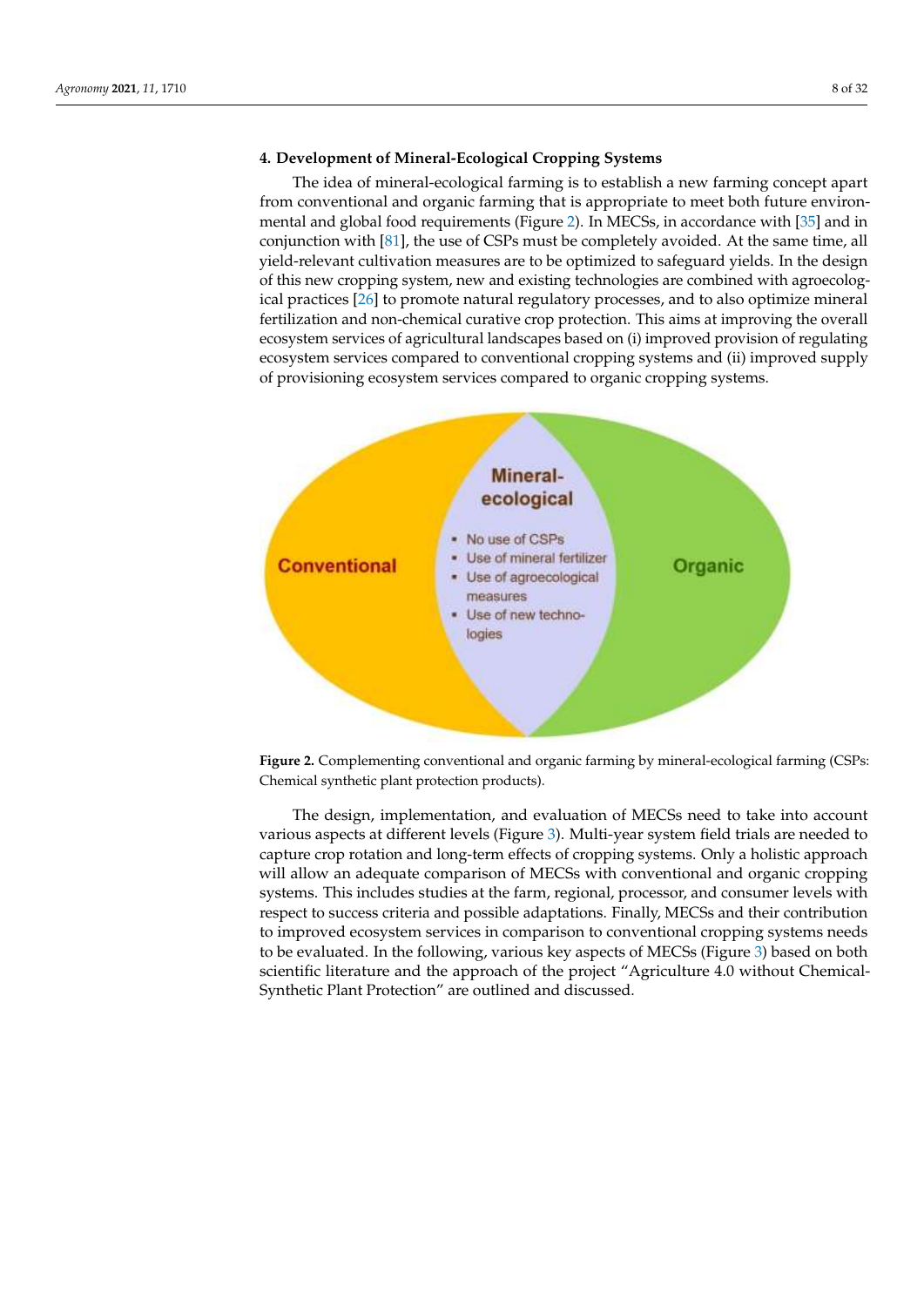<span id="page-8-0"></span>

Figure 3. Schematic representation of essential levels and aspects to be considered in the development, implementation, and evaluation of mineral-ecological cropping systems.

#### *4.1. Exclusion of Chemical Synthetic Plant Protection Products in Mineral-Ecological Cropping Systems 4.1. Exclusion of Chemical Synthetic Plant Protection Products in Mineral-Ecological* Refraining from CSPs is a key tool in MECSs for improving numerous ecosystem services (Table 2). In particular, positive effects on biodi-*Cropping Systems*

Refraining from CSPs is a key tool in MECSs for improving numerous ecosystem services (Table [2\)](#page-10-0). In particular, positive effects on biodiversity, pollination, biological control, soil fertility, and climate regulation can be expected. Furthermore, increasing biodiversity may have positive effects on the cultural services of agricultural landscapes. However, yield losses due to disease and weed or pest infestation can affect regulating services, such as reduced nutrient efficiency [\[82\]](#page-24-22), and thus lead to nutrient leaching, i.e., negative effects on nutrient cycles and water quality. Nonetheless, a reduction of the active ingredient contamination of water bodies can be expected by refraining from the use of CSPs [\[83\]](#page-24-23). In addition to reduced pesticide exposure, increased pathogen exposure is expected, leading to quality degradation and health hazards. A problem related to fungal diseases is the production of mycotoxins and, in particular, those produced by *F. graminearum* pose a risk for humans and livestock because they can cause poisoning and fertility and growth disorders [\[84–](#page-24-24)[86\]](#page-24-25). Overall, the abandonment of chemical pesticides is expected to have predominantly positive effects in terms of regulating habitat, and cultural services, but at the same time, provisioning services are expected to be significantly impaired in terms of yield levels and yield stability [\[31](#page-23-2)[,87](#page-25-0)[,88\]](#page-25-1).

Scientific evidence on yield effects associated with the absence of CSPs in MECSs is very limited. Although the yield differences between organic and conventional cropping systems have been investigated in numerous studies, it is not known to what extent the lower yields in organic farming are due to the absence of CSPs or to other factors. There is only fragmentary knowledge on the consequences of not using CSPs. This knowledge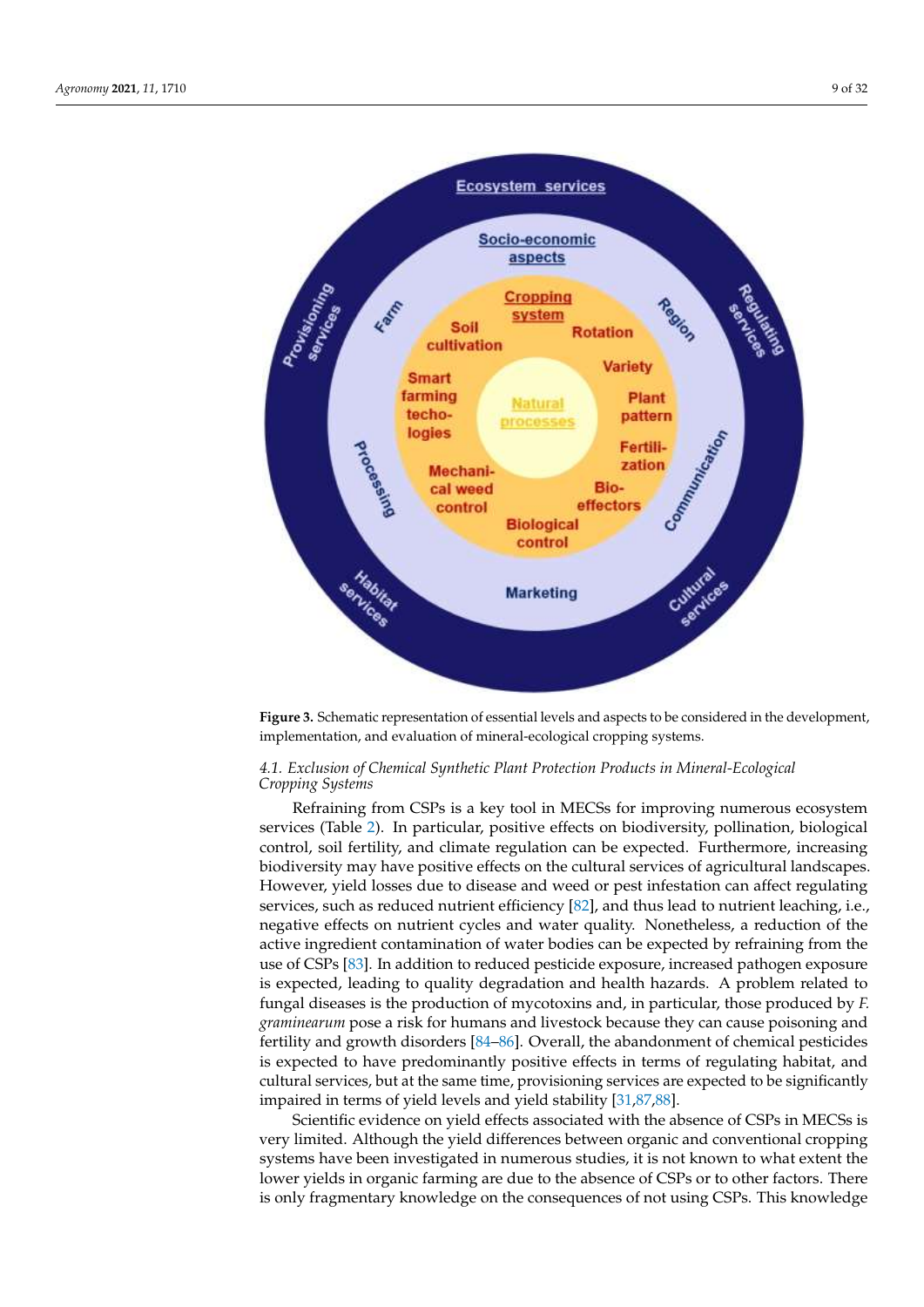either builds on data from individual sites [\[87](#page-25-0)[,89](#page-25-2)[,90\]](#page-25-3), only considers individual ecosystem services, primarily yield [\[91](#page-25-4)[,92\]](#page-25-5), or merely removes CSPs from the system without making further adjustments to the cropping system [\[88,](#page-25-1)[93\]](#page-25-6). A detailed analysis of the factors influencing yield formation is a central pillar in the development of MECSs. In this regard, it is crucial to assess and develop optimal combinations of cultivation measures in order to keep yield and quality losses as low as possible while dispensing with CSPs [\[94\]](#page-25-7).

#### <span id="page-9-0"></span>*4.2. Mineral-Ecological Cropping Systems from a Production Technology Perspective*

When CSPs are excluded, the yield performance of agricultural cropping systems can be improved through a variety of agroecological and technical measures [\[26\]](#page-22-18). In this context, the development of MECSs focuses on optimizing all yield-relevant cultivation measures to manage the absence of CSPs. This includes both direct and indirect yield-impacting measures, and mixed forms designed to provide a wide range of ecosystem services (Table [2\)](#page-10-0). The ecosystem services of individual cultivation measures, and of bundles of measures, are very complex and there are numerous interactions and trade-offs that cannot be fully explored in this review. Therefore, Table [2](#page-10-0) only lists essential ecosystem services that are expected in connection with MECSs cultivation measures and that are described in the literature. A large number of these cultivation measures benefit from the use of precision agriculture technologies. A wide range of existing and new technologies can be applied, investigated, and further developed according to the specific requirements of the MECSs (Table [3\)](#page-11-0). Indirect yield-impacting measures encompass all cultivation measures that promote natural regulatory processes, such as diverse crop rotation, the use of site-adapted, resistant varieties, and an optimal spatial distribution of plants in the field, for instance, in the form of equidistant seeding. All of these agroecological measures are intended to improve numerous regulating and habitat services, thereby helping to minimize yield fluctuations and losses. In organic cropping systems, for example, yields can be enhanced by optimizing cultivation methods, such as cultivation of mixed crops and diversification of crop rotations [\[61\]](#page-24-1). Biodiversity-enhancing measures, such as the promotion of diverse agroecosystems and structurally rich agricultural landscapes, lead to an improvement in many regulating services (pest regulation, pollination, and nutrient cycling), and thus to positive complementary or synergistic effects on crop yields [\[95](#page-25-8)[–97\]](#page-25-9). Furthermore, improving soil fertility promotes plant growth and yield formation (provisioning services), and regulates diseases and pests (regulating services) [\[66\]](#page-24-6). In addition to agroecological cultivation measures, optimized mineral fertilization with macro- and micronutrients is a key measure to directly promote yield performance in MECSs. As nitrogen is applied as placed, stabilized ammonium, it is expected to generate positive effects on numerous regulating services compared to conventional fertilization (Table [2\)](#page-10-0). Micronutrients and bioeffectors can positively influence yield performance both directly and indirectly through their plant-strengthening action. Furthermore, mechanical and biological methods of curative plant protection with different effects on regulating services are well-known cultivation measures for weed, pest, and pathogen control that directly influence yield (Table [2\)](#page-10-0).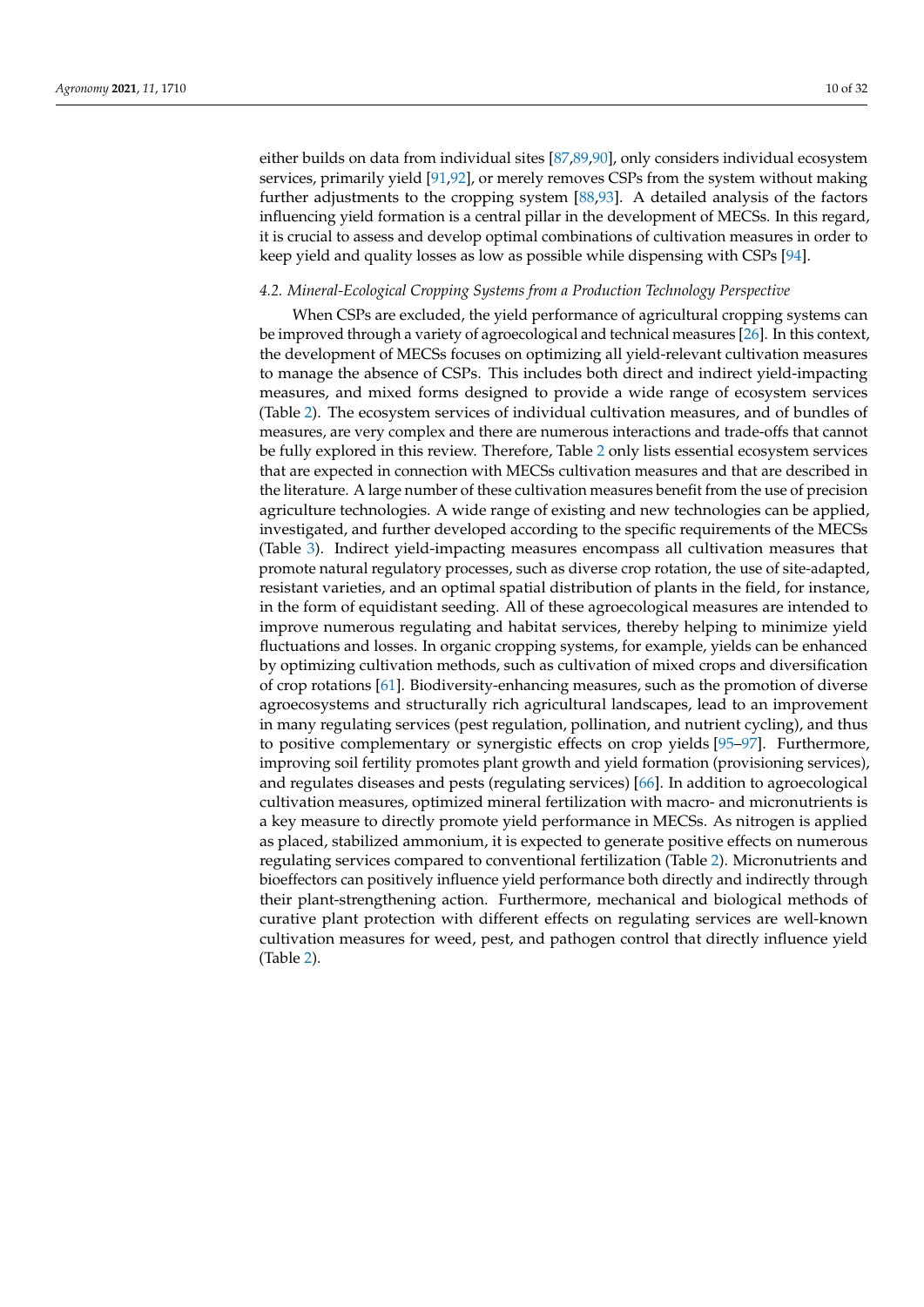| Objective                                                                                                                                                                                                                | <b>Promotion of Natural Regulatory Processes</b>                                                                                  |                                                                                 |                                                  |                                                                                                | Direct Yield Promotion and Promotion of Natural<br><b>Regulatory Processes</b> |                                             |                           | <b>Direct Yield Promotion</b>                                  |                                                                                                                                  |
|--------------------------------------------------------------------------------------------------------------------------------------------------------------------------------------------------------------------------|-----------------------------------------------------------------------------------------------------------------------------------|---------------------------------------------------------------------------------|--------------------------------------------------|------------------------------------------------------------------------------------------------|--------------------------------------------------------------------------------|---------------------------------------------|---------------------------|----------------------------------------------------------------|----------------------------------------------------------------------------------------------------------------------------------|
| Point of Application                                                                                                                                                                                                     | <b>Plant Protection</b>                                                                                                           |                                                                                 | Plant                                            |                                                                                                |                                                                                | Fertilization and Plant Strengthening       |                           |                                                                | <b>Curative Plant Protection</b>                                                                                                 |
| <b>Category of Action</b>                                                                                                                                                                                                | <b>Pesticide Choice</b>                                                                                                           | <b>Rotation Choice</b>                                                          | <b>Variety Choice</b>                            | <b>Plant Pattern</b>                                                                           | <b>Fertilizer Choice</b>                                                       |                                             | <b>Effector Choice</b>    | <b>Weed Control</b>                                            | <b>Pest and Desease</b><br>Control                                                                                               |
| <b>MECSs Cultivation Measure</b>                                                                                                                                                                                         | No Use of CSPs                                                                                                                    | <b>Diverse Rotation</b>                                                         | <b>Resistant Varieties</b>                       | Equidistant<br>Seeding <sup>c</sup>                                                            | <b>Miner. Fertilizer</b><br>(Macro and Micro<br>Nutrients) $c$                 | Placed,<br>ammonium <sup>c</sup>            | Bioeffectors <sup>c</sup> | Harrow. How c                                                  | <b>Biocontrol Agents c</b>                                                                                                       |
| Provisioning services<br>Yield                                                                                                                                                                                           | $-[31,87,88,91,92,98-102]$<br>$+[103, 120 - 124]$                                                                                 | $+[97,103,104]$                                                                 | $+[82,88,99,100,105-107]$                        | $+[108-111]$                                                                                   | $+[112]$                                                                       | $+[99,113]$                                 | $+[114-116]$              | $+[117]$                                                       | $+[118, 119]$                                                                                                                    |
| Product quality                                                                                                                                                                                                          | $-[84 - 86, 124]$                                                                                                                 |                                                                                 | $+[82,106,107]$                                  | $+[125, 126]$                                                                                  | $+[127]$                                                                       |                                             | $+[114-116]$              | $^{+}$                                                         | $+[128, 129]$                                                                                                                    |
| <b>Regulating services</b><br>Climate change mitigation<br>Water regulation and quality<br>Erosions prevention<br>Soil fertility<br>Nutrient cycles (efficiency)<br>Pollination<br>Weed supression<br>Biological control | $+[87] - [130]$<br>$+[83, 134, 135] - [130]$<br>$+[123, 140 - 142]$<br>$-[82]$<br>$+[151-153]$<br>$-[92,155]$<br>$+[140.160-162]$ | $+[97,104]$<br>$+[23, 97, 104]$<br>$+[97,104]$<br>$+[22, 23]$<br>$+[23,98,163]$ | $+[82]$<br>$+[82,105]$<br>$+[82]$<br>$+[82,105]$ | $+[109]$<br>$+[108,110]$<br>$+[108,110]$<br>$+[108-111]$<br>$+[108, 110, 111]$<br>$+[164-166]$ | $+[131]-[113]$<br>$+[121] - [136]$<br>$+[112, 136]$ –<br>$+[131]$<br>$-[159]$  | $o[113]+[131]$<br>$+[131]$<br>$+[113, 131]$ | $+[131]$<br>$+[131]$      | $-[137]$<br>$-[137]$<br>$-[137]$<br>$+[117, 156, 157]$<br>$^+$ | $+[132] - [133]$<br>$+[138]$<br>$+[139]$<br>$+[143-146]$<br>$+[147-150]$<br>$+[154]$<br>$+[158, 159]$<br>$+[144, 159, 167, 168]$ |
| <b>Habitat services</b><br>Life cycles and genetic diversity                                                                                                                                                             | $+[22, 123, 140-$<br>142, 169, 170                                                                                                | $+[22,23,160,163]$                                                              |                                                  | $+[125, 126]$                                                                                  | $-[23,163]$                                                                    |                                             |                           |                                                                |                                                                                                                                  |
| Cultural services<br>Recreation and tourism                                                                                                                                                                              | $^{+}$                                                                                                                            | $+[171]$                                                                        |                                                  |                                                                                                |                                                                                |                                             |                           |                                                                |                                                                                                                                  |

Table 2. Expected ecosystem services <sup>a</sup> of the main cultivation measures applied in MECSs <sup>b</sup> (+: positive effect expected; −: negative effect expected; o: no clear effect expected).

<span id="page-10-0"></span><sup>a</sup> According to [\[17](#page-22-27)[,18\]](#page-22-28). <sup>b</sup> Assessment of ecosystem services of individual cultivation measures applied in mineral-ecological cropping systems compared to alternative cultivation measures common in organic or conventional cropping systems: No use of CSPs—use of CSPs; diverse crop rotation—less diverse crop rotation; predominantly resistant varieties—predominantly high-yielding varieties; equidistant seeding—normal seeding; use of mineral fertilizer—no use of mineral fertilizer; placed ammonium fertilization—classical nitrogen fertilization; use of bioeffectors—no use of bioeffectors; use of mechanical or biological plant protection measures—no use of mechanical or biological plant protection measures. The color differentiation indicates whether a cultivation measure is more likely to be assigned to the organic (green), the conventional (yellow), or none (black) of the two farming concepts exclusively or clearly. The expected effects of the individual cultivation measures on selected ecosystem services are based on expert assessments and the literature (+: positive effect expected; -: negative effect expected; o: no clear effect expected; no symbol: no clear effect expected or no indication). <sup>c</sup> Automation through the use of precision agriculture technologies enables the optimal implementation of these cultivation measures.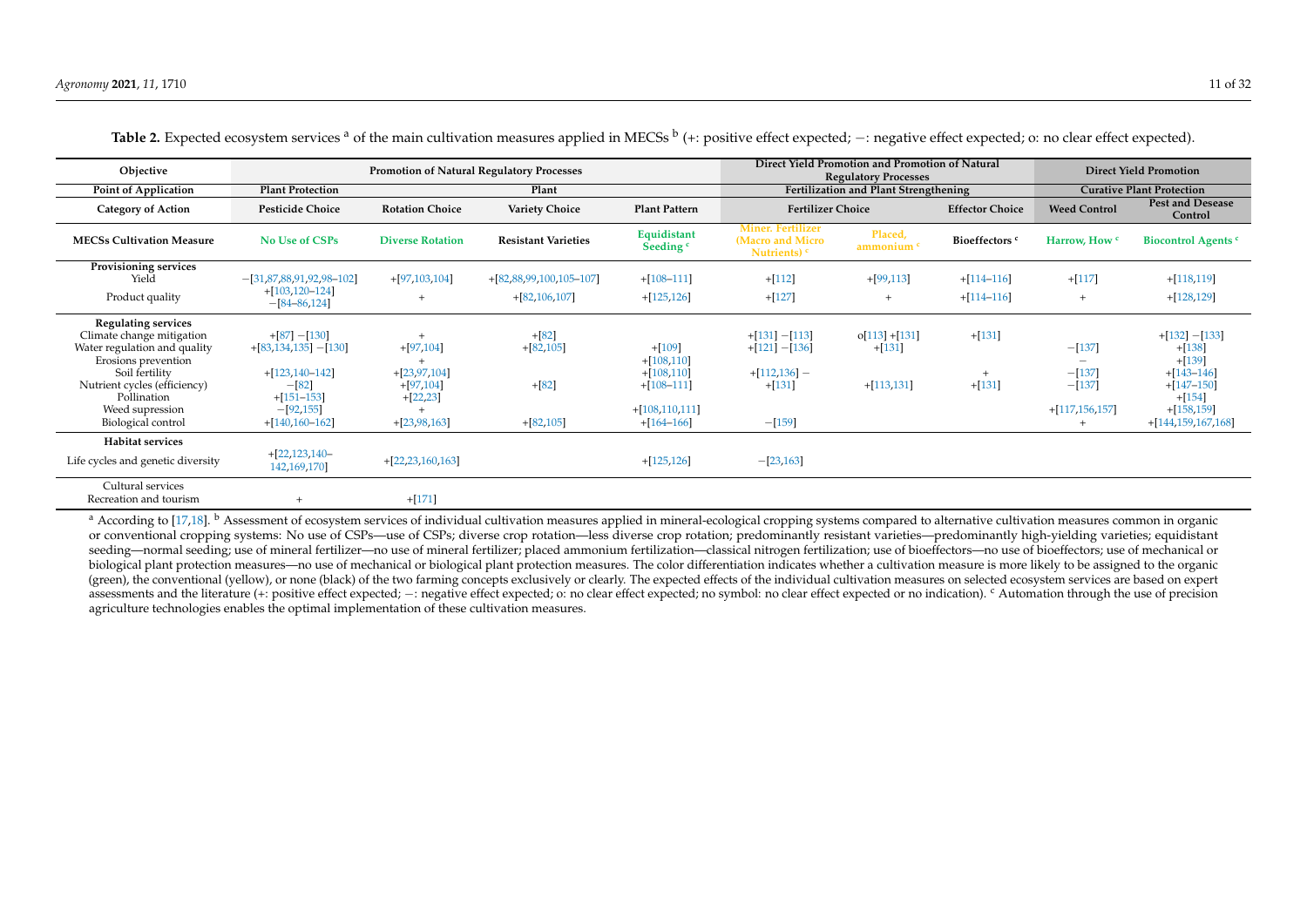<span id="page-11-0"></span>

| 2000 processor agriculture technologies summer for mineral ecological cropping systems (milless) |                                                                                                                                                                                                                                                                                                                                                                 |                                                                                                                                                                                                                     |                                                                                                                                                                                                                                                        |                                                                                                                                                                                                                                                                                                                                                                                                          |                                                                                                                                                                                                                                                                                                |  |  |  |
|--------------------------------------------------------------------------------------------------|-----------------------------------------------------------------------------------------------------------------------------------------------------------------------------------------------------------------------------------------------------------------------------------------------------------------------------------------------------------------|---------------------------------------------------------------------------------------------------------------------------------------------------------------------------------------------------------------------|--------------------------------------------------------------------------------------------------------------------------------------------------------------------------------------------------------------------------------------------------------|----------------------------------------------------------------------------------------------------------------------------------------------------------------------------------------------------------------------------------------------------------------------------------------------------------------------------------------------------------------------------------------------------------|------------------------------------------------------------------------------------------------------------------------------------------------------------------------------------------------------------------------------------------------------------------------------------------------|--|--|--|
| Area of Application                                                                              |                                                                                                                                                                                                                                                                                                                                                                 |                                                                                                                                                                                                                     | <b>Plant Protection</b>                                                                                                                                                                                                                                |                                                                                                                                                                                                                                                                                                                                                                                                          |                                                                                                                                                                                                                                                                                                |  |  |  |
|                                                                                                  | Seeding                                                                                                                                                                                                                                                                                                                                                         | Fertilization                                                                                                                                                                                                       | <b>Weed Control</b>                                                                                                                                                                                                                                    | <b>Desease Monitoring</b>                                                                                                                                                                                                                                                                                                                                                                                | <b>Desease Control</b>                                                                                                                                                                                                                                                                         |  |  |  |
| Precision Agriculture<br>Technology                                                              | A sowing unit is mounted on a<br>mobile robot platform [172]. The<br>robot uses different sensors to<br>navigate autonomously and to adapt<br>the sowing parameters to the actual<br>soil conditions [172] and<br>crop requirements.                                                                                                                            | The modified sowing unit can be<br>used for insoil fertilization. The robot<br>uses image-based row recognition to<br>precisely place the fertilizer between<br>the crop rows $[173]$ .                             | A real-time camera-based automatic<br>guidance system is used to steer<br>hoeing blades in the center between<br>the crop row [174,175].                                                                                                               | Unmanned aerial vehicles (UAVs) are combined<br>with hyperspectral imaging sensors to analyse the<br>plants spectral signature for pathogen detection<br>[176-178]. Machine learning and AI are used to<br>analyse sensor data, allowing automatic detection<br>and detection of subtle changes in early stages of<br>pathogen development [179].                                                        | UAVs are used for the application of<br>biological control agents (BCAs).<br>UAV-application can easily schedule<br>the release of BCAs exactly when and<br>where they are needed according to<br>their modes of action for better<br>control of plant pathogens [180].                        |  |  |  |
| Research focus to<br>optimize cultivation<br>measures in MECSs                                   | • Investigation and modification of<br>technology to improve quality of<br>incorporation of seeds into soils.                                                                                                                                                                                                                                                   | • Investigation of effectiveness and<br>efficiency of in soil fertilization<br>during vegetation period in grains.<br>• Site-specific and individual<br>plant-adapted fertilization by<br>variable rate technology. | • Accuracy of steering and efficacy of<br>weed control by camera-guided<br>inter-row hoeing.<br>• Crop response and crop yield in<br>cereals, soybean, and maize with<br>different row spacings, growth stages,<br>driving speeds and hoeing elements. | • Mapping of problematic areas in the field for<br>precision farming.<br>• Refinement of forecast methods.<br>• Objective assessment of disease severity and<br>plant development in MECSs.                                                                                                                                                                                                              | • Effective BCAs with al-ready<br>elucidated modes of action will be<br>evaluated under field conditions.<br>• Investigation of different<br>application schemes to establish<br>BCAs in the field according to<br>monitored forecast results.                                                 |  |  |  |
| <b>Expected benefits</b>                                                                         | • Higher field emergence with<br>less seeds.<br>• More even seeding depth and soil<br>coverage of seeds.<br>• More even spatial crop plant<br>distribution according to site and<br>variety-based requirements.<br>• Better aeration of crop plant stands<br>and equal access of plants<br>to resources.<br>• Quality over quantity through<br>autonomous work. | • Better access of crop plants to micro-<br>and macronutrients, and bioeffectors.<br>• Optimize fertilizer use and<br>minimize losses.<br>• Improving nutrient use efficiency.                                      | • Higher weed control efficacy.<br>• Less crop damage due to<br>higher selectivity.<br>• Higher labor efficiency due to<br>higher driving speeds.                                                                                                      | • Early and precise detection of disease symptoms<br>and abiotic stress factors.<br>• Assessment of disease severity and identification<br>of disease species through specific changes within<br>the plants spectral signature.<br>• Drone-based measurements permit high<br>throughput coupled with variable resolution.<br>• Automated and objective data assessment<br>through data analysis methods. | • Drone-based biocontrol offers a<br>new tool for effective and sustainable<br>control of plant diseases.<br>• Minimizing yield losses<br>quantitatively and qualitatively<br>through combating pathogen<br>infestation and minimize the risk of<br>food safety hazards<br>(e.g., mycotoxins). |  |  |  |

## **Table 3.** Precision agriculture technologies suitable for mineral-ecological cropping systems (MECSs).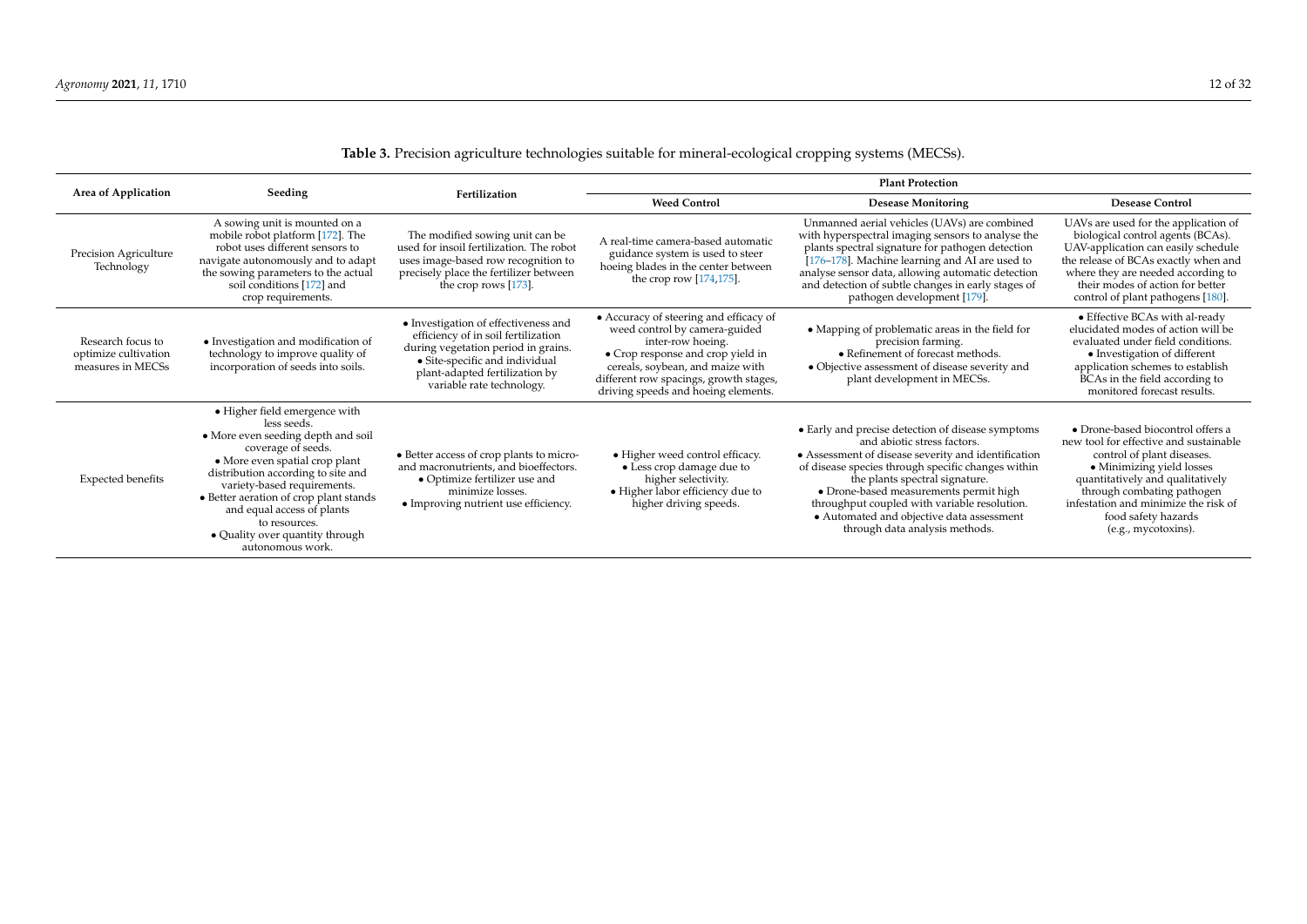#### 4.2.1. Cultivation Measures to Promote Natural Regulatory Processes

Cultivation measures that promote natural regulatory processes are one focus of MECSs (Table [2\)](#page-10-0). These include among other measures diversified crop rotations, the use of site-adapted resistant varieties, and optimized plant distribution in the field.

Given the numerous options for process control, tight crop rotations based on the most competitive crops are possible in conventional cropping systems. Without CSPs, diversification of crop rotations is one means of reducing weed, disease, and pest pressure. Diverse crop rotations promote pest regulation, soil fertility, and biodiversity [\[23\]](#page-22-15) (Table [2\)](#page-10-0). MECSs also prioritize the most competitive crops, but combine them with less competitive ones, including catch crops that provide diverse ecological services in return. Compared to organic farming, MECSs have the great advantage of not relying on legumes for nitrogen supply. To implement preventive plant protection, to promote soil fertility, and to optimize nutrient cycles and natural regulatory processes, MECSs are dependent on the diverse, resilient crop rotation of cereals and leaf crops, winter and spring crops, and main and catch crops. Conventional crop rotations of corn and winter cereals must be widened by integrating summer cereals, protein crops, and catch crops. Although legumes are less important in MECSs than in organic farming, they may be worth being integrated in terms of delivering multiple ecosystem services, such as climate change mitigation and improvement of soil fertility, nutrient cycles, water quality, biocontrol, and habitat and cultural services [\[181\]](#page-28-13). It is necessary to consider not only individual crops, but also entire crop rotations, because the crop rotation effects of different pre-crop–post-crop combinations must be quantified and evaluated [\[182\]](#page-28-14). This must be undertaken based on long-term field trials, which identify the effects of different crop rotation combinations on yield and further ecosystem services [\[183\]](#page-28-15).

In the absence of CSPs, the breeding of resistant varieties is of particular importance to increase resilience in MECSs and positively influence yields. For a long time, resistance breeding has played a central and successful role in the development of varieties for conventional cropping systems. Therefore, not only yield, quality, and marketing opportunities, but also resistances against multiple pathogens are key factors in the legal protection of varieties and their selection for cultivation [\[184\]](#page-28-16). Winter wheat varieties released in Germany are good examples, because the observed yield increase over past decades also resulted from, among other factors, strongly improved pathogen resistance [\[88](#page-25-1)[,100\]](#page-25-30). Cultivation systems without CSPs require the perpetual development of varieties with durable resistances against multiple pathogens [\[185\]](#page-28-17). Multi-resistant varieties are mainly developed by marker-assisted introgression of different resistance genes (pyramiding), which will be complemented in the near future by targeted genome editing of novel resistance alleles [\[186](#page-28-18)[–188\]](#page-28-19). A second component are improved systems for the selection of resistant varieties by combining digital tools for pathogen monitoring and real-time resistance breeding (e.g., by genome editing). Such systems aim to slow the co-evolution of pathogens with their crop hosts by increasing the diversity of resistance genes in cultivated varieties at a geographic scale. A proof of concept is the rice and rice blast pathosystem in Asia [\[189](#page-28-20)[,190\]](#page-28-21). It demonstrates the potential and future contribution of resistance breeding to refrain from CSPs while maintaining high yield levels.

In addition to crop rotation and cultivar resistance to pathogens and pests, stand conditions of crops are of crucial importance to reduce the risk of infection and weed pressure in arable farming. Accordingly, the optimization of the spatial distribution of cultivated plants in MECSs plays a central role. Depending on the sowing pattern, variety characteristics, and crop management, different crop development and crop architecture (temporal and spatial development of the crops) will emerge. This influences not only light and nutrient conditions of the crop, but also the microclimate (water availability, temperature, and humidity dynamics) and thus weed, pest, and disease pressure, in addition to yield formation. Plants are often not optimally distributed spatially in the field [\[110](#page-25-31)[,191\]](#page-28-22). As a result, plants within a crop stand have different degrees of access to required resources. Therefore, their individual development will vary accordingly. Plants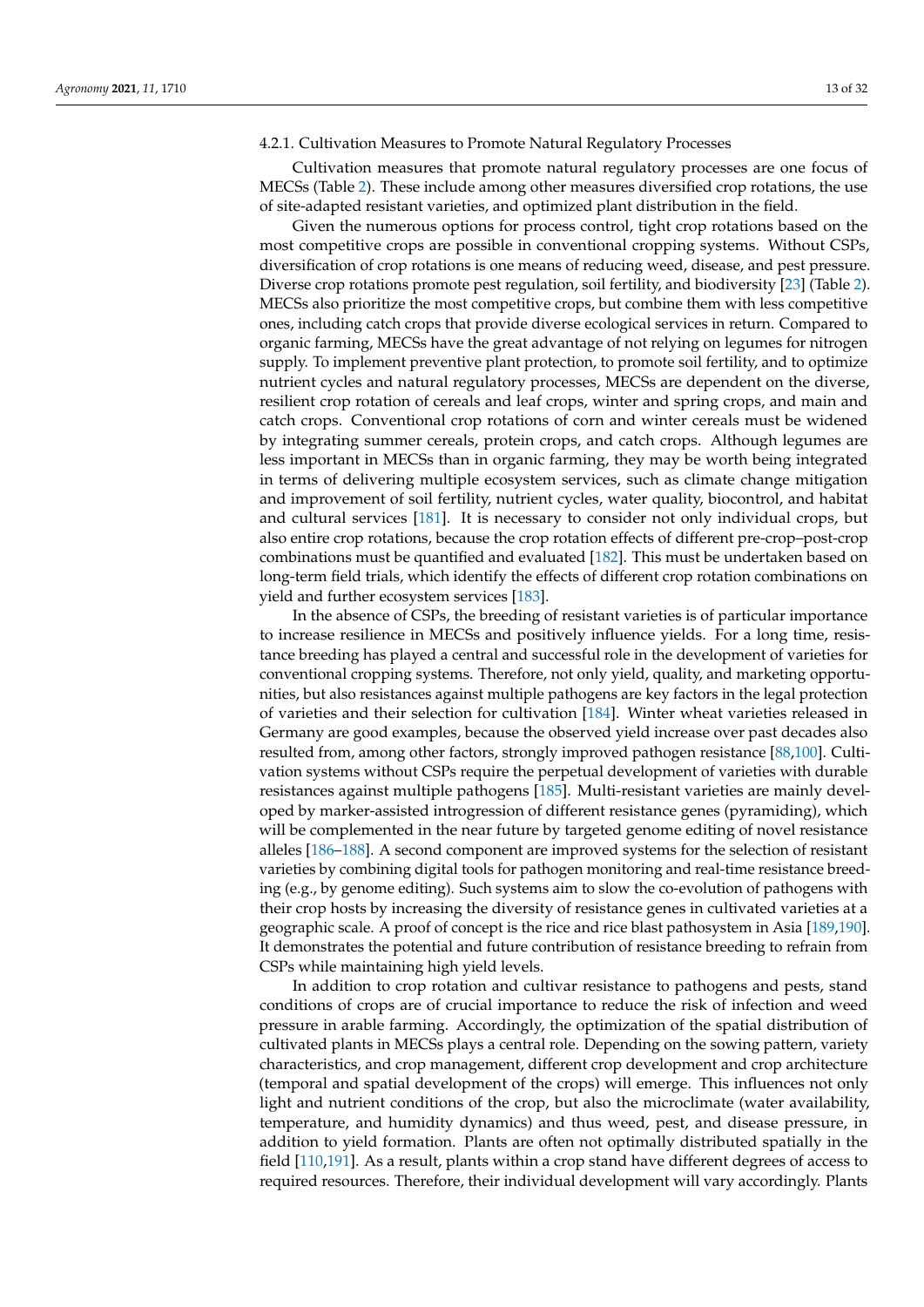evenly distributed in the field can make better use of their potential and resources, and are also more solidly anchored in the soil. This has advantages for mechanical weed control measures, such as harrowing. Uniform plant distribution is achieved with so-called equidistant seeding. This is expected to achieve stronger weed suppression [\[108\]](#page-25-32), and provide a better microclimate with a lower risk of infection by fungal pathogens [\[166](#page-27-20)[,192\]](#page-28-23). At the same time, it is expected to optimize potential yield and nutrient efficiency, thus leading to optimal use of mineral fertilizer. In addition to positive effects on soil erosion and soil water balance, equidistant plant distribution is expected to lead to earlier crop closure [\[110\]](#page-25-31). In response to spatial plant distribution, plant species or even cultivars develop different phenotypes (plasticity) [\[193\]](#page-28-24). Both plasticity and morphology are mainly influenced by light quality, specifically the red:far-red ratio (RFR), especially during early growth stages [\[194,](#page-28-25)[195\]](#page-29-0). In equidistant seeding, the change in photosynthetically active radiation (PAR) and RFR is expected to increase the number of branches in soybean and the number of cobs per plant in maize. The altered plant architecture and more even distribution of plants leads to increased competitiveness for light with weeds [\[125,](#page-26-24)[126\]](#page-26-25). The complex interactions (light, competition, plant architecture, and physiology) in the crop, in addition to changes in crop management (variety and seeding pattern), can be depicted in functional-structural plant models (FSPM) [\[196\]](#page-29-1).

To assess the impact of crop architecture on pathogen establishment, microclimate measurements can be combined with numerical simulations using 3D CFD (Computational Fluid Dynamics). The change in microclimate by equidistant seeding may mitigate the risk of infection. How much the crop warms up or how fast it dries after rainfall largely depends on aerodynamic properties such as displacement height and roughness length. These, in turn, are determined by factors such as seeding density, seeding pattern, leaf area, leaf width, leaf inclination, and the variability of growth height [\[165\]](#page-27-21). The aerodynamics in and above the crop canopy are seen to be a crucial control to reduce disease pressure from fungal diseases. The key factor is the turbulent mixing in the upper canopy layers. Flow simulations using a virtual wind tunnel can help in investigation of the fine structure of the turbulent exchange in the crop canopy and the adjacent parts of the atmospheric surface layer. This data can be used in the NoahMP Grecos plant growth and land surface model [\[164\]](#page-27-22) to simulate crop temperature and humidity dynamics, and estimate the risk of infestation for altered spatial plant distribution.

#### 4.2.2. Cultivation Measures for Direct Yield Increase, Plant Strengthening, and Plant Protection

Cultivation measures that indirectly support yield formation by promoting natural regulatory processes need to be complemented by direct measures for yield enhancement, plant strengthening, and plant protection, such as optimized mineral fertilization in combination with bioeffectors and micronutrients, mechanical weed control, and biological pest and disease control.

To achieve similar yield levels in MECSs compared to those of conventional cropping systems, optimal nutrient application is essential. In addition, the possibilities of nutrient combinations must be optimized because they can act prophylactically against fungal, bacterial, and animal pests through infestation-suppressing and resistance-increasing effects. Moreover, essential and beneficial plant nutrients, such as silicon (Si), zinc (Zn), and manganese (Mn), with proven protective effects against abiotic and biotic stress factors [\[197](#page-29-2)[–199\]](#page-29-3), in addition to plant growth-promoting bioeffectors (microorganisms and natural compounds such as algal extracts), can be applied by means of inoculation and mineral fertilization. In this context, continued development and selective use of ammonium depots (e.g., with the Cultan technique or the use of fertilizers stabilized by means of nitrification inhibitors using in-soil fertilization), in addition to targeted application of calcium cyanamide, bioeffectors, and micronutrients with adapted soil and foliar applications, is relevant. In addition to providing adequate nutrient supply and protective functions, these measures are used to ensure optimal nutrient balances. In contrast to organic fertilizers, individual mineral nutrients can be applied in a targeted, plant-available form as needed,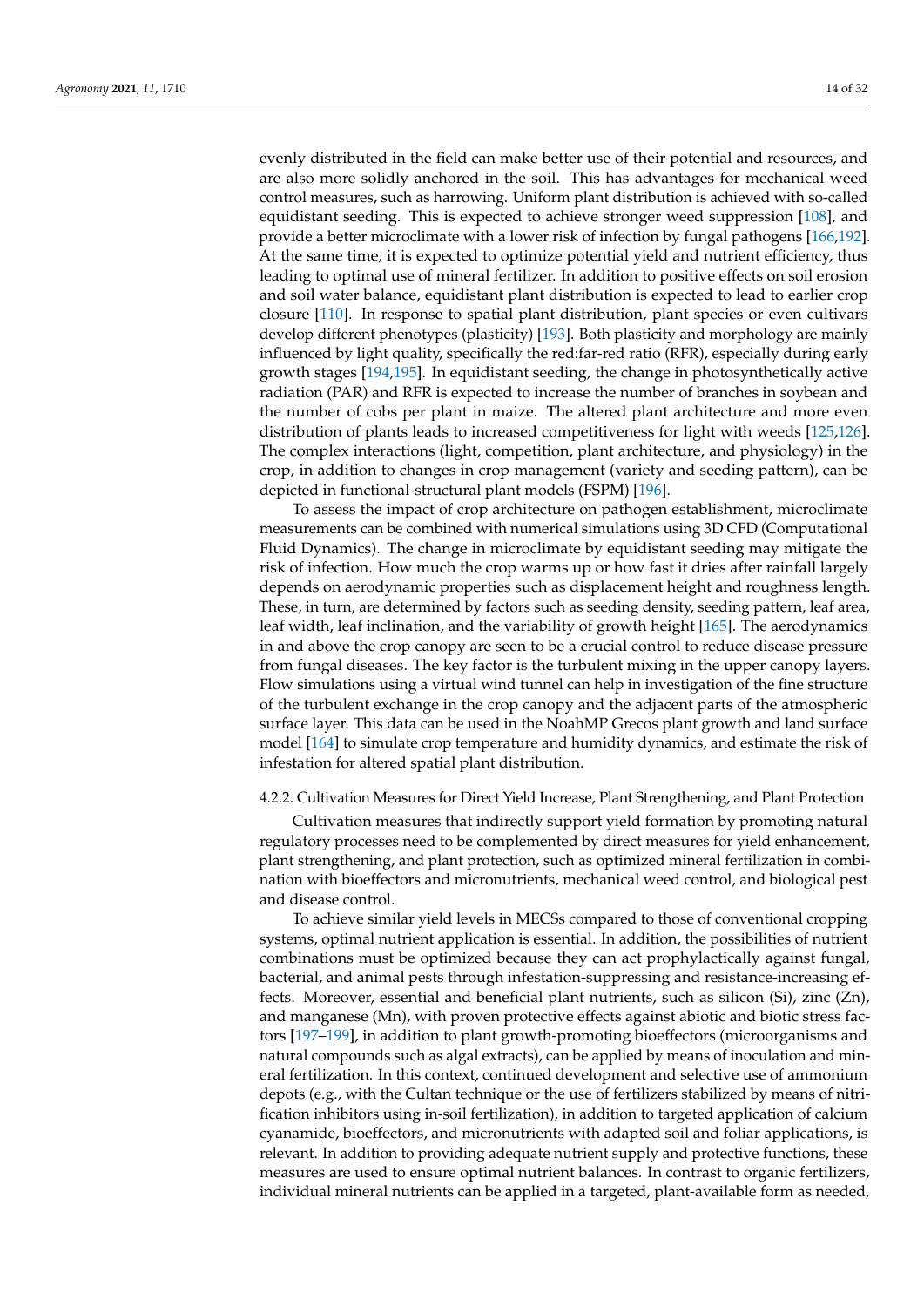and some forms of nitrogen also have a certain pathogen suppression potential [\[200,](#page-29-4)[201\]](#page-29-5). Protective effects of silicon [\[202](#page-29-6)[,203\]](#page-29-7), micronutrients [\[106,](#page-25-33)[204\]](#page-29-8) or inoculation with beneficial microorganisms (bioeffectors) [\[107\]](#page-25-34) have proved their benefits for various agricultural crops, but the extent to which these can replace conventional CSPs is not clear.

In non-chemical weed control strategies such as in MECSs (Tables [2](#page-10-0) and [3\)](#page-11-0), multiple weed suppression strategies are required to secure crop yields. These include crop rotations with spring and winter seeding crops, including cover crops to reduce the density of problematic weed species such as blackgrass (*Alopecurus myosuroides*) [\[205\]](#page-29-9). Inversion tillage with a plow significantly reduces weed infestation compared to reduced tillage practices [\[206\]](#page-29-10). A false seedbed is also a suitable method to reduce weeds [\[207\]](#page-29-11). Curative weed control can be undertaken by harrowing, hoeing, and other physical methods that can be performed between and within rows. Hoes can uproot and cover larger weeds very effectively [\[156,](#page-27-23)[208\]](#page-29-12). Manual steering of hoes between rows can be made more precise by automatic steering systems using GNSS (Global Navigation Satellite System) techniques and optical sensors. When automatically steered hoes are used, control success against weeds within rows is higher than with conventional hoes because automatically steered hoes can go faster (10 km/h) and closer ( $\pm$ 2 cm). In addition, there is less damage to the crop.

Biological control agents (BCAs) can be an alternative to CSPs to control plant pests and diseases [\[167\]](#page-28-26). An indirect mode of action of BCAs is the induction of plant defense reactions. This will put plants in a so-called priming state. Priming describes a state in which the plant is prepared more quickly and more resiliently to deal with possible pathogen infection [\[209\]](#page-29-13). The detection and treatment of pathogen infections at an early stage is crucial for effective pathogen control. This requires innovative technologies for sensor-based pathogen monitoring and applying BCAs (Table [3\)](#page-11-0), in addition to appropriate formulations and methods of application that attain successful establishment of BCAs in the field.

In addition to curative plant protection measures, without CSPs, the discussion about optimal soil management takes on new importance in the context of prophylactic plant protection. More intensive tillage (plough) can make a substantial contribution to yield stabilization by reducing the pressure of diseases, weeds, and pests, especially in MECSs. At the same time, however, negative effects on soil erosion in silt-dominated soil textures, and on soil organic matter content and nutrient cycles, can occur (Table [2\)](#page-10-0). In this context, the effects of different soil management measures in conventional farming, organic farming, and MECSs must be investigated with respect to crop yield, product quality (e.g., *F. graminearum* infestations), and ecological indicators.

#### 4.2.3. Use of Precision Agriculture Technologies

Many of the cultivation measures of MECSs will benefit from the use of precision farming technologies (Table [3\)](#page-11-0). Innovative technologies such as autonomous vehicles, drone-based monitoring and application methods, and automated hoeing technology allow the optimization of seeding and fertilization, in addition to the early detection and treatment of plant pathogens, pests, and weeds, making MECSs effective and efficient.

Automated, camera-controlled methods of hoeing technology offer advantages, especially for specific sowing patterns such as equidistant seeding. More precise crop row detection can be undertaken using image analysis technology. Hoeing blades can be adjusted hydraulically/electronically and, in agricultural crops, weeds can be effectively suppressed with such hoeing technology. Camera-based methods offer the possibility of precisely detecting plant rows and also individual plants, and of using the information to steer machines and equipment [\[174,](#page-28-27)[175\]](#page-28-28). With a camera-assisted inter-row hoe with automatic side shifting, the effectiveness of weed control between and within rows in soybean and maize can be increased to 85%, compared to 70% for machine hoeing with manual guidance [\[210\]](#page-29-14). Even at a row spacing of 12.5–15 cm, certain camera-guided hoes can be used in cereals [\[174\]](#page-28-27).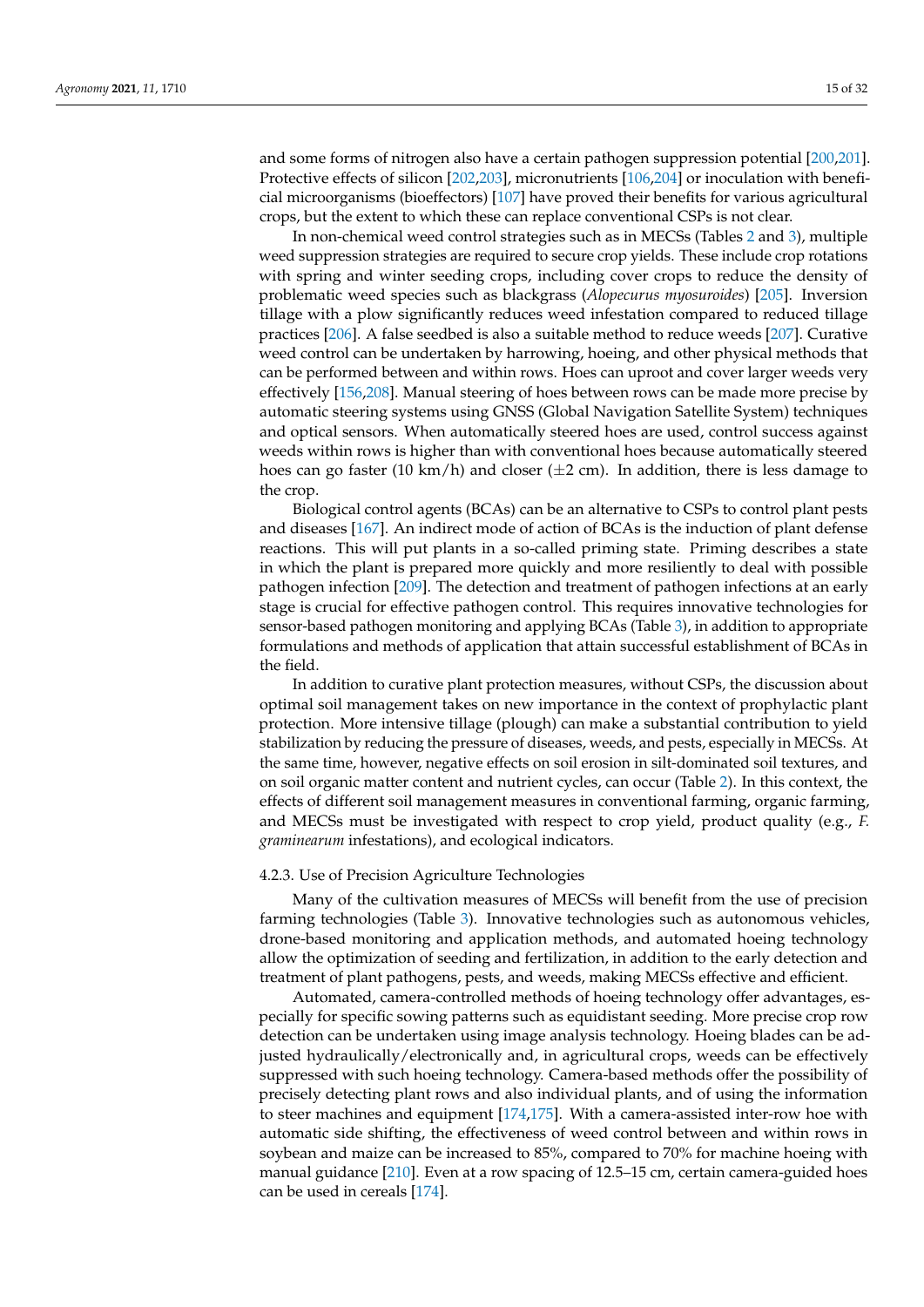Many specific requirements of MECSs in terms of spatial distribution for seed placement, fertilizer application, and mechanical weed control can be met with the help of GNSS-controlled sensors, actuators, and autonomous vehicles that facilitate precise georeferenced seed and fertilizer distribution, and hoe steering. In recent years, it has been shown that soil fertilization with fertilizer depots in the soil, applied at specific rates, depths, and distances from the plant, can increase nutrient efficiency [\[211\]](#page-29-15). This is even more important given the increasingly dry periods. Therefore, fertilizers applied on the surface are increasingly at a disadvantage because precipitation is needed to make the nutrients available to the plants. Automated, highly uniform distribution of the plants and selective fertilizer applications into the soil are effective in increasing crop production, resource efficiency, and weed suppression. Existing autonomous platforms with the appropriate sensors and actuators can deliver a high level of automation.

For successful control of plant pathogens in MECSs using BCAs, an optimized application in terms of time and space is necessary. One potential technology for early detection of plant pathogens is the use of drone-based sensors that generate georeferenced image data. By combining hyperspectral cameras with modern data analysis methods, and comparing pathogen detection via sensor technology and molecular and conventional methods, it is possible to generate procedures for an early detection of plant pathogens and identify their location within the plant canopy for BCA application in the field (Table [3\)](#page-11-0). The capabilities of sensor-based pathogen detection and quantification under controlled conditions have previously been demonstrated in several studies [\[212](#page-29-16)[–214\]](#page-29-17). Multiple detection methods are currently being developed to establish a monitoring system for the detection of plant pathogens, which are expected to occur more frequently when CSPs are abandoned. Molecular methods enable the detection of pathogens within the plant, but also on crop residues or in the soil. They enable a holistic assessment of pathogen pressure in MECSs.

#### 4.2.4. Impact on Natural Regulatory Processes

Soil organisms play an important role in the maintenance of different soil functions, i.e., subsequent supply of plant-available nutrients [\[215\]](#page-29-18), detoxification/mineralization of organic pollutants [\[142\]](#page-27-24), and stabilization of the soil structure [\[216\]](#page-29-19). Symbiotic interactions between soil microorganisms and various crops (e.g., mycorrhizae) protect crops from pathogenic fungi and enhance stress tolerance relating to drought [\[217\]](#page-29-20). However, soil microorganisms are influenced to a marked degree by crop management [\[218,](#page-29-21)[219\]](#page-29-22). Pesticides usually evoke at least a short-term negative response in soil microorganisms and many soil animals, e.g., earthworms [\[220\]](#page-29-23). Accordingly, earthworms and beneficial species are expected to profit from the absence of CSPs. However, it is unclear to which extent this positive effect is relativized by the eventual need for more intensive soil tillage. Equidistant plant spacing is expected to lead to a homogeneous distribution not only of crop roots, but also of resources for soil organisms, and thus to improved efficiency of microbial transformation processes compared to conventional plant spacing.

Reducing the spread of plant pathogens plays a critical role in pathogen management. In conventional cropping systems, monogenic resistances in crop varieties and single mode of action pesticides exert strong selection pressure on pathogen populations, usually prompting the rapid development of resistances [\[221\]](#page-29-24). Sustainable management of pathogen populations includes the deceleration of pathogen evolution by (i) diversifying cropping practices (e.g., more complex crop rotations and small-scale cultivation); (ii) the use of multiple resistances on a polygenic basis in breeding; (iii) the cultivation of mixed varieties or mixed cultivation of different crops; and (iv) the development of new pest control methods such as BCAs (Table [2\)](#page-10-0). This can result in the less frequent occurrence and slower spread of new resistance mutations in pathogen populations. In MECSs, the short-term application of CSPs in acute situations is not possible. Therefore, cultivation methods and plant breeding are of particular importance in MECSs. Intensive pathogen monitoring offers the possibility of predicting the epidemiology of pathogens. DNA sequencing, digital technologies, and machine learning techniques enable high temporal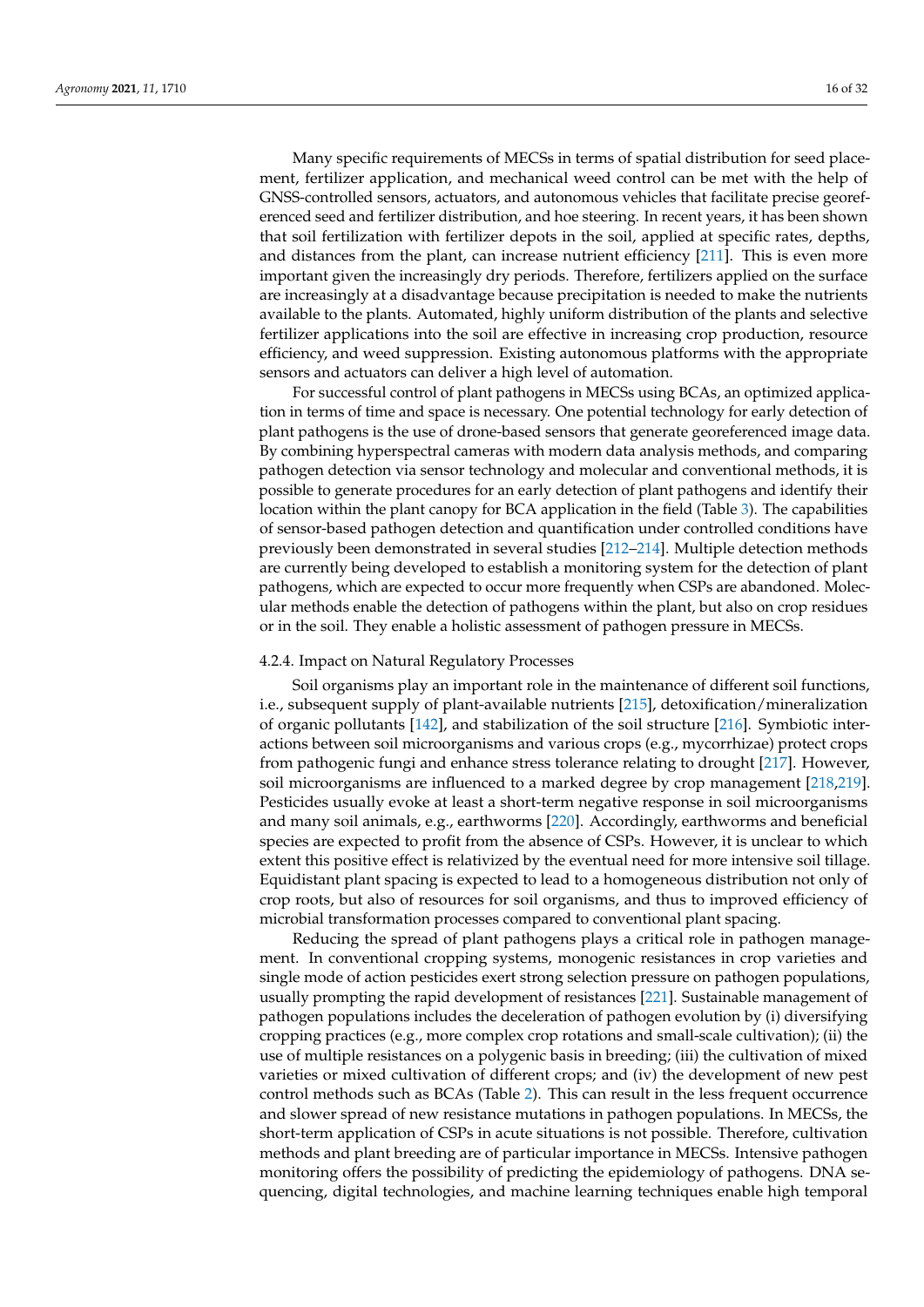and spatial resolution monitoring of pathogen populations. This provides an important basis for designing cropping systems and setting breeding goals [\[222](#page-29-25)[,223\]](#page-30-0). In particular, it needs to be investigated whether MECSs have a sustainable and positive effect on the spread of resistant and aggressive fungal pathogens, or if the exclusion of CSPs increases pathogen diversity, resulting in negative effects such as a faster evolutionary adaptation of pathogen populations.

The contribution of MECSs to increase biodiversity and strengthen natural pest control takes on a central role in the research and configuration of this new cropping system. Bengtsson et al. [\[54\]](#page-23-29) and Tuck et al. [\[56\]](#page-23-30) observed an increase of, on average, 30% in species diversity in organic cropping systems compared to conventional cropping systems. In this context, the influence of farm management varies by type and scale, and loses significance as landscape diversity increases. Burel et al. [\[67\]](#page-24-7) state that a minimum amount of seminatural land is required for biodiversity to be impacted at all by the type of management because many species cannot become established without sufficient habitats or seed stocks. When there are high proportions of semi-natural elements of about 20%, biodiversity is highly independent of the type of management [\[160\]](#page-27-25). In contrast, the management form (varied crop rotation, reduced input of nutrients and chemical pesticides, minimum soil tillage, etc.) can significantly enhance biodiversity in regions with a proportion of seminatural areas of between 5 and 20%, which applies to a large proportion of arable land. This suggests the need for a cross-scale and cross-process approach to representing landscape system processes. Individual parts of this system can be studied very well and precisely with analytical and empirical methods. However, due to the many scale transitions and the complexity of the system, observations of the entire system are almost only possible with models [\[224\]](#page-30-1).

Overall, biodiversity is of prominent importance in the promotion of numerous ecosystem services with complementary and synergistic effects [\[95](#page-25-8)[,96\]](#page-25-35). This is particularly the case for yield formation [\[22\]](#page-22-21), pollination services [\[225\]](#page-30-2), and natural pest regulation [\[226\]](#page-30-3). Against this backdrop, spatial heterogeneity is a key factor for biodiversity [\[22](#page-22-21)[,227\]](#page-30-4). MECSs are expected to have positive effects on biodiversity across spatial scales, and to be reinforced by an optimal design of landscape structure, thereby enhancing natural pest regulation and crop yields from local to regional scales. The extent to which stable predator– prey relationships support natural pest regulation in arable farming must be investigated at a small scale. Predatory flies are particularly suited as a new indicator of functional biodiversity and for analyzing the effects of different cropping systems on predator–prey relationships. They have a small range of activity compared to other antagonists, and their populations are extremely susceptible to any disturbances. As a study model, predatory flies of the genus *Platypalpus* may be suitable, because they are important natural antagonists of crop-damaging flies and midges [\[228–](#page-30-5)[230\]](#page-30-6). Because the larvae of predatory flies develop in the soil [\[229\]](#page-30-7), active soil life is conducive to the abundance and diversity of species of these natural antagonists. Furthermore, the direct and indirect application of CSPs (e.g., limitation of prey or habitat changes) affects the abundance and effectiveness of these beneficial insects. Moreover, additional effects on predator prey relationships generated by crop management, such as crop rotation, spatial distribution of crop plants, and fertilization, need to be evaluated. At the landscape scale, the occurrence and spatial distribution of pests and antagonists depend on (i) field size, (ii) landscape structure, and (iii) temporal land-use dynamics. These effects on dynamic interaction networks need to be considered, to allow major benefits of natural pest control in large-scale MECSs to be predicted. In this context, synergistic interactions between MECSs and other biodiversityenhancing agri-environmental schemes, in particular the establishment of perennial flower strips, need to be quantified.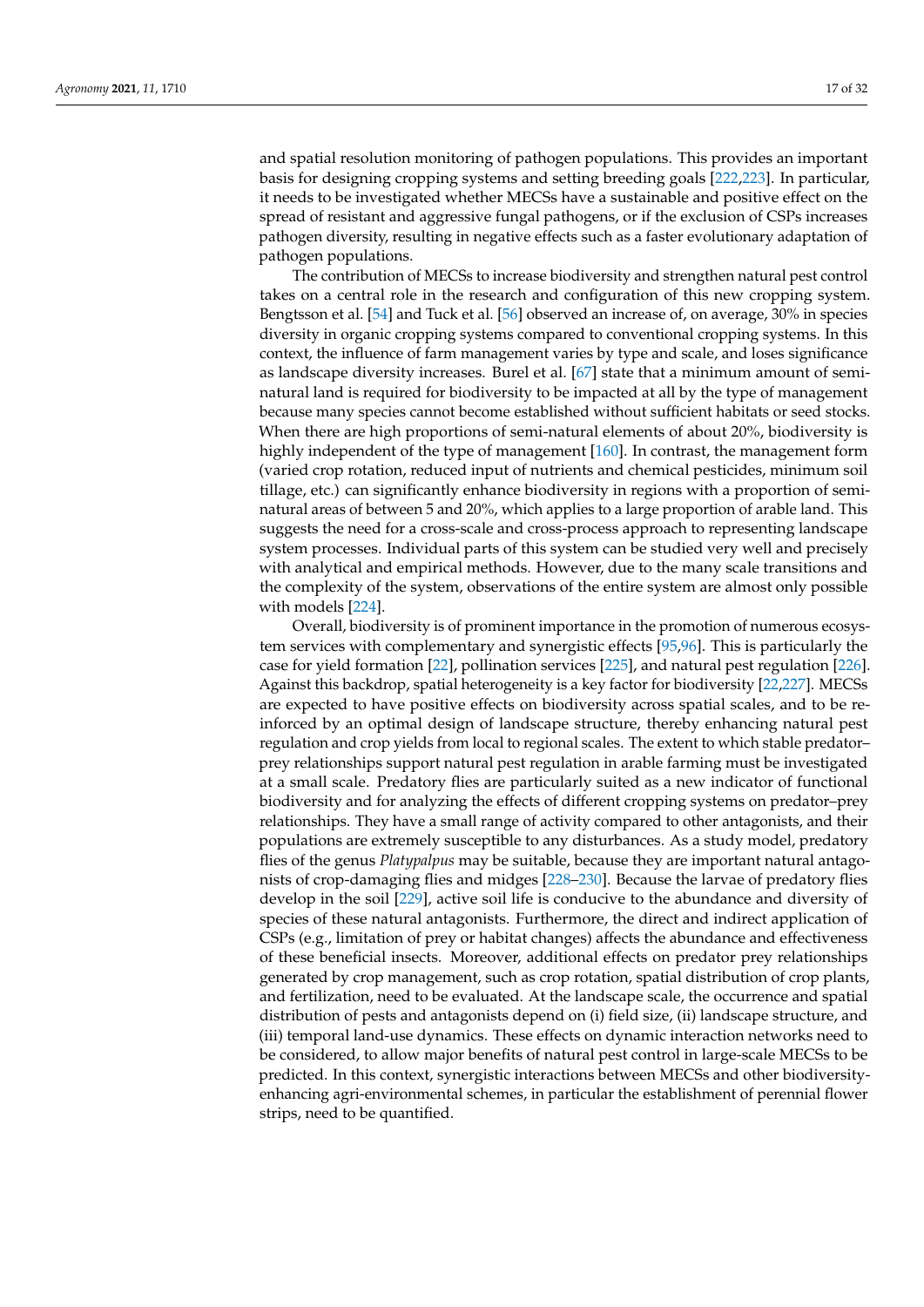## *4.3. Mineral-Ecological Cropping Systems from the Perspective of Yield and Product Quality*

Refraining from the use of CSPs can severely affect crop yield and product quality, depending on disease and pest infestation or weed pressure. In MECSs, efforts must be made to keep these effects as low as possible through optimal design of the cropping system. The potential crop yield losses due to pests and pathogens in wheat production systems are estimated to be as high as 70% [\[41](#page-23-12)[,99,](#page-25-36)[101\]](#page-25-37). However, due to conventional crop protection, the actual losses in agricultural practice amount to less than 20% [\[98\]](#page-25-38). In MECSs, refraining from the use of CSPs is expected to reduce yield levels and, above all, to increase spatial and temporal yield variability. In particular, pests and pathogens occurring epidemically and featuring a high yield loss potential are relevant in this context [\[88\]](#page-25-1). Yield losses lead not only to economic problems, but also to lower N-uptake, and thus reduced nutrient use efficiency and increased leaching risk. Therefore, the extent to which yields in MECSs can be stabilized by adjustments to the cropping system (equidistant seeding, crop variety selection, fertilizer management, etc.) needs to be investigated. The use of simulation models may serve to supplement the limited data on crop yield losses caused by pests and pathogens, to scale them up, and to evaluate scenarios on future or changed climatic, production, and cropping system conditions [\[231\]](#page-30-8). Process-based crop models, such as DSSAT-CROPSIM, simulate the soil–plant–atmosphere system, including abiotic stress due to water and nutrient deficiency. For a robust simulation of biotic stress, a sufficient empirical experimental database is essential for the calibration and validation of the crop model, and for the parameterization of specific pests, such as mites and nematodes, and their yield effects [\[232\]](#page-30-9). The validated model can be used to simulate the effects of not using CSPs in virtual experiments on yield, N-uptake, nitrogen use efficiency, and N-leaching risk. Inter alia, the impact of cultivar choice can be simulated in the model by considering differences in phenology and resistance to specific pests.

In cropping systems without the use of CSPs, it can be expected that plants will be exposed to increased stress due to intensified weed and pathogen infestation if no other adaptation measures are implemented. In both cases, imbalances in the supply of nutrients, photosynthates, and water for plant metabolism can occur. These, in turn, affect the quality of the harvested products [\[124\]](#page-26-26). This mainly concerns products whose quality depends on the composition of primary metabolites (proteins, organic acids, sugars), because their distribution is significantly affected by source/sink ratios in the plant, and rapidly change under stress [\[233\]](#page-30-10). In cereals, for example, the composition and temporal development of the storage proteins, which are essential for the baking quality of flour, are markedly affected by the nutrient and water supply [\[127\]](#page-26-27). Although the external (sensoric) quality is demanded by consumers, and the internal quality by the processing industry, there are health aspects that give grounds for concern, e.g., increased fungal infestation (mycotoxins) of the harvested material. Compared to conventional cropping systems, individual quality parameters (especially protein composition) of harvest products are expected to change in MECSs as a result of the increased stress level. Furthermore, it is expected that, in the case of cereals, the temporal course of storage protein incorporation between the flowering and grain-filling phases will change, and thus also affect the "final quality" of the grains. The successful establishment and acceptance of mineral-ecological cultivation systems is only possible if these systems deliver products of sufficient quality in the long term, which also meet the technical requirements for product processing. It is expected that optimized fertilization will lead to a stabilization of plant metabolism, and thus to improved resilience against biotic and abiotic stressors. Equidistant plant spacing should result in improved nutrient and water appropriation capacity, and, in particular, stable product quality under drought stress. Whether the increased stress in MECSs can be countered by resistant crop varieties, optimized fertilization, and equidistant seeding, resulting in sufficient product qualities, has to be investigated.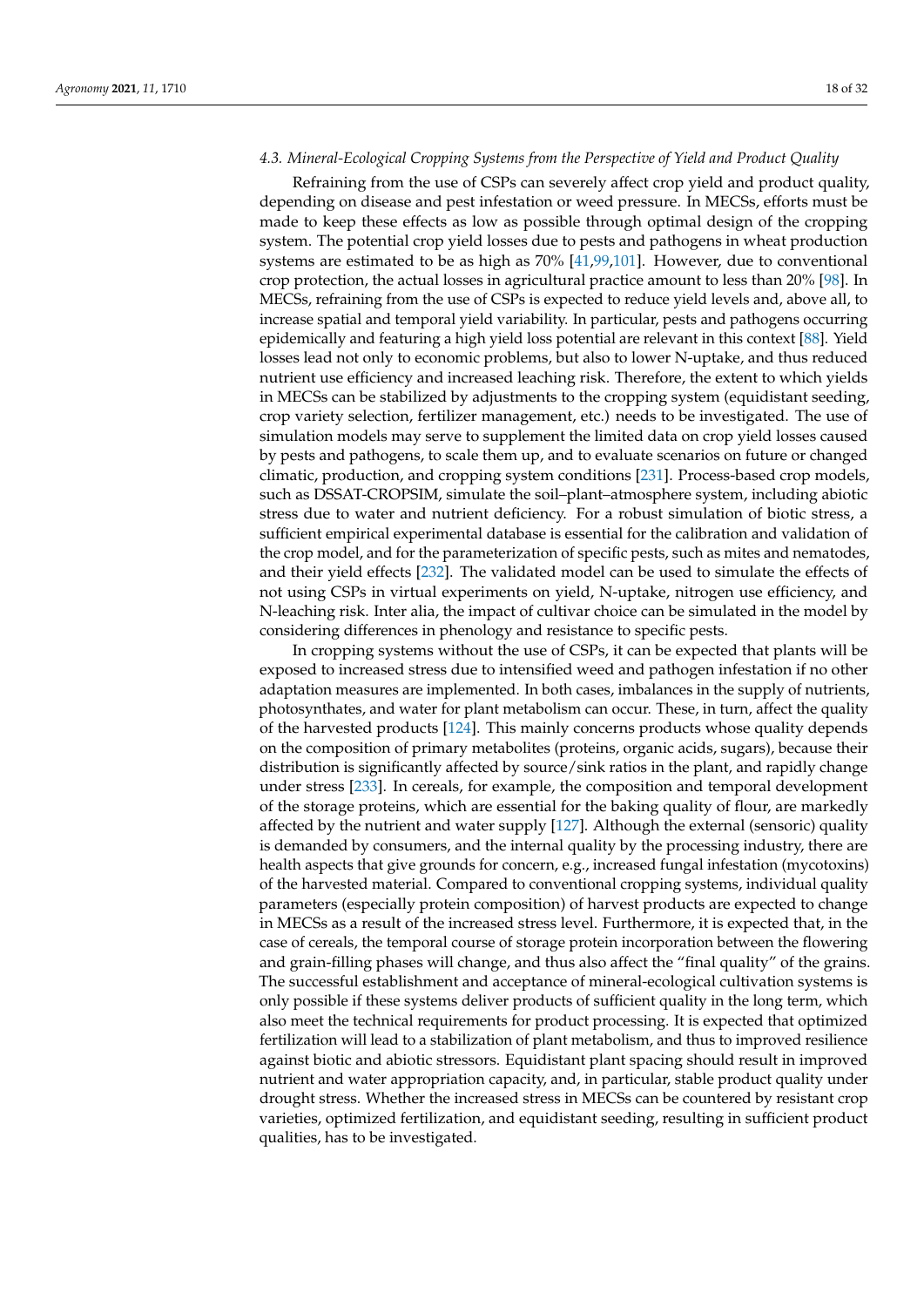## *4.4. Mineral-Ecological Cropping Systems from a Socio-Economic Perspective*

Economic efficiency and acceptance by farmers and consumers are major success factors for the establishment of MECSs. In terms of economics, MECSs will differ from both conventional and organic cropping systems [\[94,](#page-25-7)[234\]](#page-30-11): Organic cropping systems are characterized by higher unit costs compared to conventional ones and, depending on the organic price premium, by higher reliance on government support. Against this background, analyses of unit costs and achievable market prices for products from MECSs including risk-related aspects and the preferences of stakeholders along the value-chain need careful consideration.

#### 4.4.1. Economic Aspects at Farm Level

In MECSs, it is expected that not only the contribution margins, but also the contribution margin variances change as a result of higher yield fluctuations compared to conventional cropping systems. Hence, it is likely that rational farmers will try to adjust their production program in such a manner as to maximize the total contribution margin while maintaining a certain overall risk. This will depend on the risk tolerance of the individual actor. Linear programming models are common activity-analytical operating models in which the optimal production program of farms can be determined in each case by maximizing the total contribution margin subject to constraints [\[235\]](#page-30-12). These models are common activity-analytical operating models, but they do not take the total risk into account. To identify optimal risk-efficient cropping systems, the expected-value-variance criterion can be applied within the framework of quadratic risk programming [\[236,](#page-30-13)[237\]](#page-30-14). For this purpose, farm models must be developed that allow the selection of cropping practices while maintaining acceptable economic risks (measured as the estimated total variance of the optimized operating profit). Stochastic risk analysis can be used to generate realistic variances.

#### 4.4.2. Economic Aspects at Regional Level

It is not only in conventional cropping systems that the large-scale use of identical plant varieties and pesticide active ingredients is leading to increasing resistance of pathogens. In organic farming and MECSs, too, resistance to pathogens can be expected to diminish with large-scale use. If large-scale cultivation of identical varieties increases, the likelihood of progressively volatile crop yields due to pest and pathogen impacts will rise [\[238\]](#page-30-15). Already, the rapid development of pest and pathogen resistance to pesticide-active ingredients and the rapid loss of varietal resistance are playing an increasingly important role in arable agriculture, nationally and globally. Thus, resistance management is expected to gain further importance in the future [\[239\]](#page-30-16). It is expected that active ingredient efficiencies and varietal resistance will take on even more of a common property character, and that resistance and yield management will be improved by means of coordinated collective action by farmers based on individually negotiated solutions. In line with the "new institutional economics" [\[240\]](#page-30-17), a concept for targeted collective action with respect to the preservation of crop variety resistance and stability of crop yields is being developed. In this concept, farmers will optimize the preservation of crop variety efficacy against pests and pathogens, and crop yield stability, by spatially and temporally coordinating suitable cropping and cultivation measures, in addition to suitable crop variety selection. This approach is based on the theory of self-organized and self-managed forms of collective action [\[241\]](#page-30-18). Voluntary agreements by farmers concerning a spatially defined unit are key factors. Despite the fact that information about ecosystem services other than yield and quality of the crops is still mostly unclear, they aim to achieve a Pareto optimal result as an incentive to conclude a negotiation. This is because the long-term surplus profit due to reduced costs and increased crop yields achieved through collective negotiation solutions can be high. Such cooperative approaches to achieving positive operational and environmental effects are also pursued by the EU in the context of recent EU CAP reform proposals [\[242\]](#page-30-19).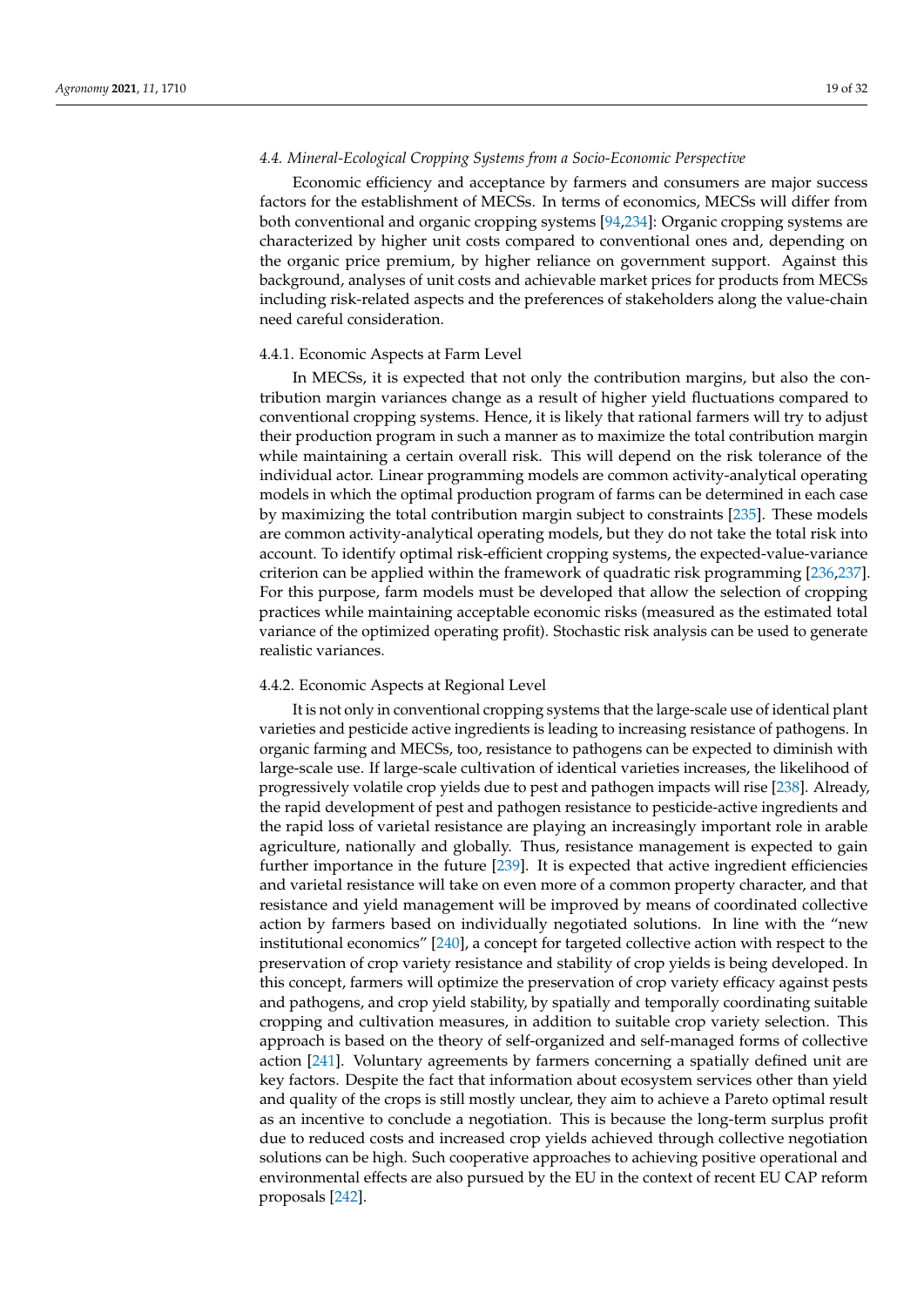#### 4.4.3. Perspective of the Agricultural Sector

A new MECS brings with it many uncertainties for farmers. Numerous factors will decide whether this new cropping system will be adopted and implemented by agricultural operations. It is assumed that a new agricultural production regime without any CSPs can only be implemented on a wide scale if the guiding attitudes, social norms, and restrictions are recognized by practitioners in agricultural operations and specifically considered in corresponding strategies, for instance, related to advisory services or financial support schemes. In the agricultural sector, innovations have been debated almost entirely as the responsibility of the individual farms. However, the goal of dispensing with chemical pesticides is to a large extent being pushed on agriculture from within society. This raises the question of whether and how alliances between stakeholders in society and agricultural operations can promote the roll-out of agriculture based on a MECS as a concerted approach for a (particular) region. It is of decisive importance whether it will be possible to develop strategies that can be implemented on a partnership basis by various social actors (e.g., when agricultural operations receive appropriate support from local consumers). Key factors influencing acceptance and implementation of a MECS require deeper insights into the patterns of impact and leverages of promoting acceptance and implementation.

#### 4.4.4. Perspective of Society and the Food Chain

The debate between the agricultural sector and civil society organizations regarding the future of agricultural systems (e.g., animal welfare) is highly polarized. MECSs will only be successful if they are not only accepted by farmers, but also trusted by key stakeholders and the food chain, and succeed in generating a willingness to pay among consumers. The existence of substantial barriers is highlighted by the example of "integrated cultivation", which (except for some minor exceptions in Switzerland) has failed to become established as a market segment among consumers [\[243\]](#page-30-20). Therefore, both consumer willingness to pay and acceptance by food producers and food retailers in the food chain must be determined in order to analyze the market barriers to the introduction of mineral-organic products. With respect to an introduction of barriers from a society perspective, the attitudes towards and trust in the new MECS among central stakeholders must be considered. According to the current state of research, consumer knowledge about CSPs is low and primarily based on mass media reporting. According to a study by the German Federal Institute for Risk Assessment (BfR), a skeptical attitude dominates: 67% of citizens consider CSPs to be harmful to humans even under normal conditions of use; three quarters consider CSPs to be unnecessary for food production. Furthermore, the majority of respondents suspect that there are regulatory deficits in application monitoring and pesticide residue controls [\[244](#page-30-21)[,245\]](#page-30-22). Several studies show that consumers' pesticide-related concerns are associated with a greater preference for organic food [\[246–](#page-30-23)[248\]](#page-30-24). The omitted use of CSPs or the absence of pesticide residues is a significant characteristic of organic food from a consumer's point of view [\[249–](#page-30-25)[251\]](#page-30-26). Hence, positive effects to cater for the needs of many consumers for pesticide-free food have been derived particularly for organic agriculture and the sales of organic food [\[252\]](#page-30-27). To date, in Germany no studies have been conducted on consumer willingness to pay for or buy foods from agricultural systems that are specifically characterized by the absence of CSPs. Previous studies in various countries show that the highest proportion of consumers surveyed has a majority willingness (MW) to pay up to 10% more for pesticide-free foods than for conventional products. This finding is evident in studies from Canada (67.1% of consumer MW of 1–10%, [\[253\]](#page-31-0)), the United States (66.1% of consumer MW of 5–10%, Ott, 1990; 30% of consumer MW of up to 10%, [\[254\]](#page-31-1)), and Italy (34% of consumer MW of 6–10%, [\[255\]](#page-31-2)). Although some of these studies are over twenty years old, they indicate that consumers show a positive willingness to pay for products from MECSs. Numerous studies on organic food show that expectations of organic products go beyond the foregoing of CSPs. This means that products from MECSs could possibly occupy a mid-market position. However, it is assumed that foods from MECSs can be clearly classified, valued, and accordingly positioned on the market by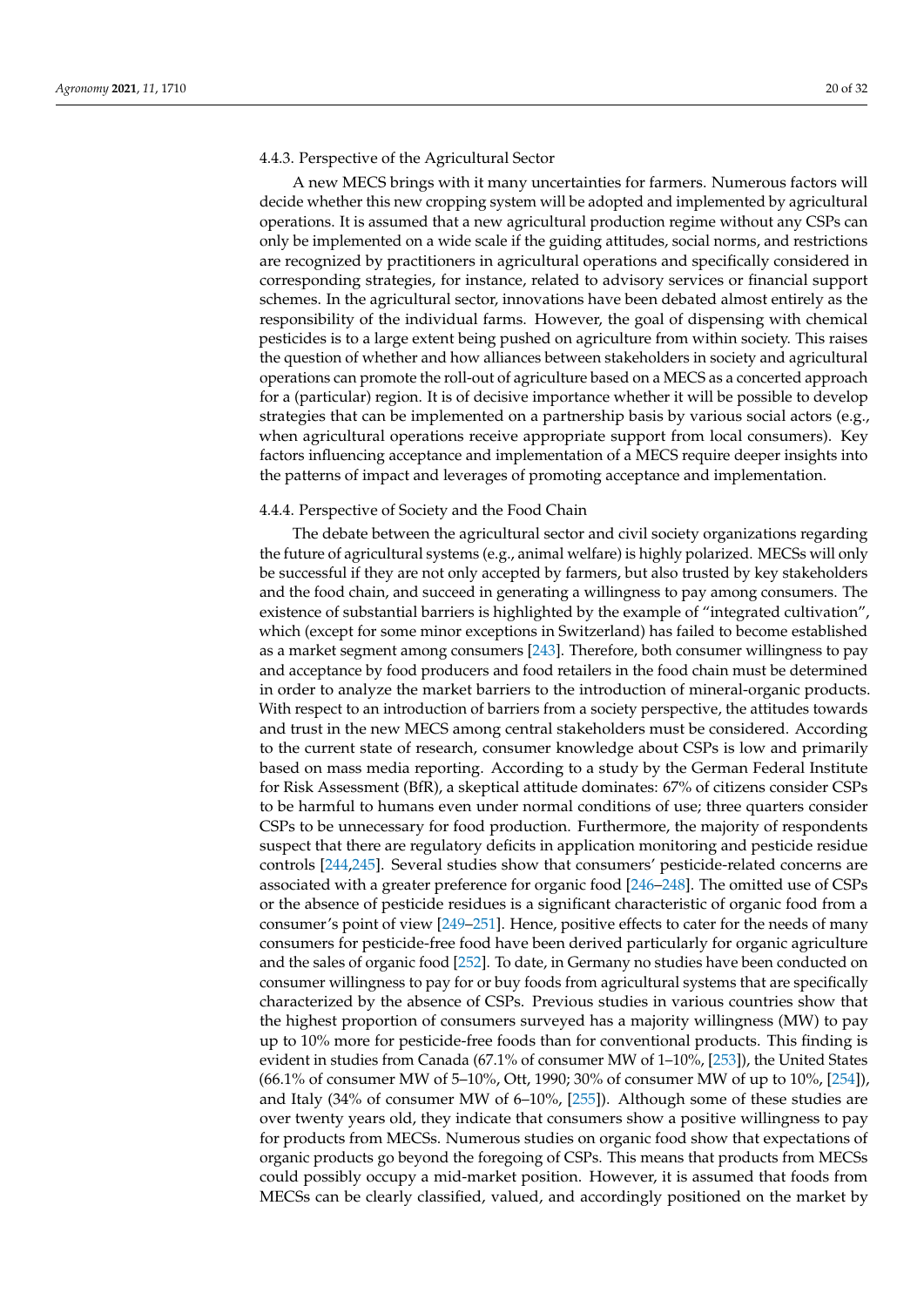consumers as a consequence of the consistent exclusion of CSPs. Against this backdrop, the assumption would also seem to be that consumers view the absence of chemical pesticides as an important indicator of the naturalness of foods and that naturalness is of major or growing relevance as a criterion when shopping for food [\[256\]](#page-31-3). It remains to be seen whether consumers are less willing to pay for products from MECSs than for organic food. This attitude would, nonetheless, suffice to secure a successful positioning in the mid-market segment given the significantly lower additional costs of the cropping system. It is postulated for the food chain that the food retail trade will prefer products without any CSPs for risk and reputation reasons. Studies on the classification and estimation of social discourse are particularly complex, because they are driven not only by interests, but also by strategic positions, tactical calculations, and opportunities [\[257,](#page-31-4)[258\]](#page-31-5).

# *4.5. Mineral-Ecological Cropping Systems from the Perspective of Ecosystem Services*

As shown in Table [2,](#page-10-0) individual agricultural cultivation measures can have a variety of positive or negative effects on the different ecosystem services of agricultural landscapes. Due to the ecotoxicity potential of CSPs, their avoidance is expected to have a positive impact on biodiversity, species diversity, and abundance, both in agricultural landscapes and in agricultural soils [\[123,](#page-26-28)[140,](#page-27-26)[141,](#page-27-27)[259\]](#page-31-6). In addition, positive ecological effects can be expected from the measures specifically investigated in MECSs, particularly from the fertilization strategies. The application of ammonium depots and nitrification inhibitors can reduce the amount of nitrogen fertilizer used, thereby decreasing both the risk of nitrate leaching, and greenhouse gas emissions from the field and from the upstream fertilizer production [\[131\]](#page-26-29). Promoting biodiversity and natural ecosystem processes also enhances many aspects of cultural services (see Table [2\)](#page-10-0) [\[171](#page-28-29)[,260–](#page-31-7)[262\]](#page-31-8). However, refraining from CSPs can also lead to a deterioration in crop supply services and environmental disadvantages if yield losses cannot be compensated by crop management measures as described above in Section [4.2](#page-9-0) A significant decrease in crop yield because of the system conversion would have a negative impact on the environmental efficiency of crop production, because the environmental burdens would be attributed to lower output [\[130,](#page-26-30)[261](#page-31-9)[–265\]](#page-31-10). As a result, the total environmental burdens, for instance in the categories of eutrophication, acidification, and climate change, would be expected to increase [\[130\]](#page-26-30). Lower crop yields would also have further indirect effects, such as additional demand for agricultural land [\[266,](#page-31-11)[267\]](#page-31-12). Globally, the expansion of agricultural land, along with other areas used by man (settlement areas, etc.) is one of the strongest drivers of biodiversity loss [\[268\]](#page-31-13). When switching from conventional cropping systems to MECSs, a variety of trade-offs within ecological services, and between production, quality, and ecological targets, are to be expected. Given the complex nature of causal relationships, the effects of individual cultivation measures on ecosystem services cannot be assessed separately, but must be evaluated as a package of measures of a cropping system [\[182](#page-28-14)[,269\]](#page-31-14). Life cycle assessment (LCA) is an effective tool for the comparative assessment of cropping systems [\[270](#page-31-15)[,271\]](#page-31-16). Firstly, it can be used to allocate the various emissions generated along the value chain of MECSs, for instance in the production of operating resources and land use, to specific environmental impacts. In this manner, the diverse environmental impacts of mineral-ecological, conventional, and organic cropping systems can be quantified and compared. Secondly, "hot spots" within the cropping systems can be identified, which provide indications of particularly effective approaches for optimization of the supply of ecosystem services [\[266\]](#page-31-11). Therefore, ecological analyses can help identify combinations of agroecological practices and modern production techniques that maintain the productivity while reducing emissions. This can help avoid negative environmental impacts, ideally without any loss of crop yield or product quality, and then develop strategies to balance trade-offs between economic and ecological goals in MECSs [\[272\]](#page-31-17).

However, the quantification of some ecosystem services is beyond the traditional scope of LCAs, particularly those of soil quality and biodiversity [\[273,](#page-31-18)[274\]](#page-31-19). A comprehensive evaluation of MECSs in comparison to conventional and organic cropping systems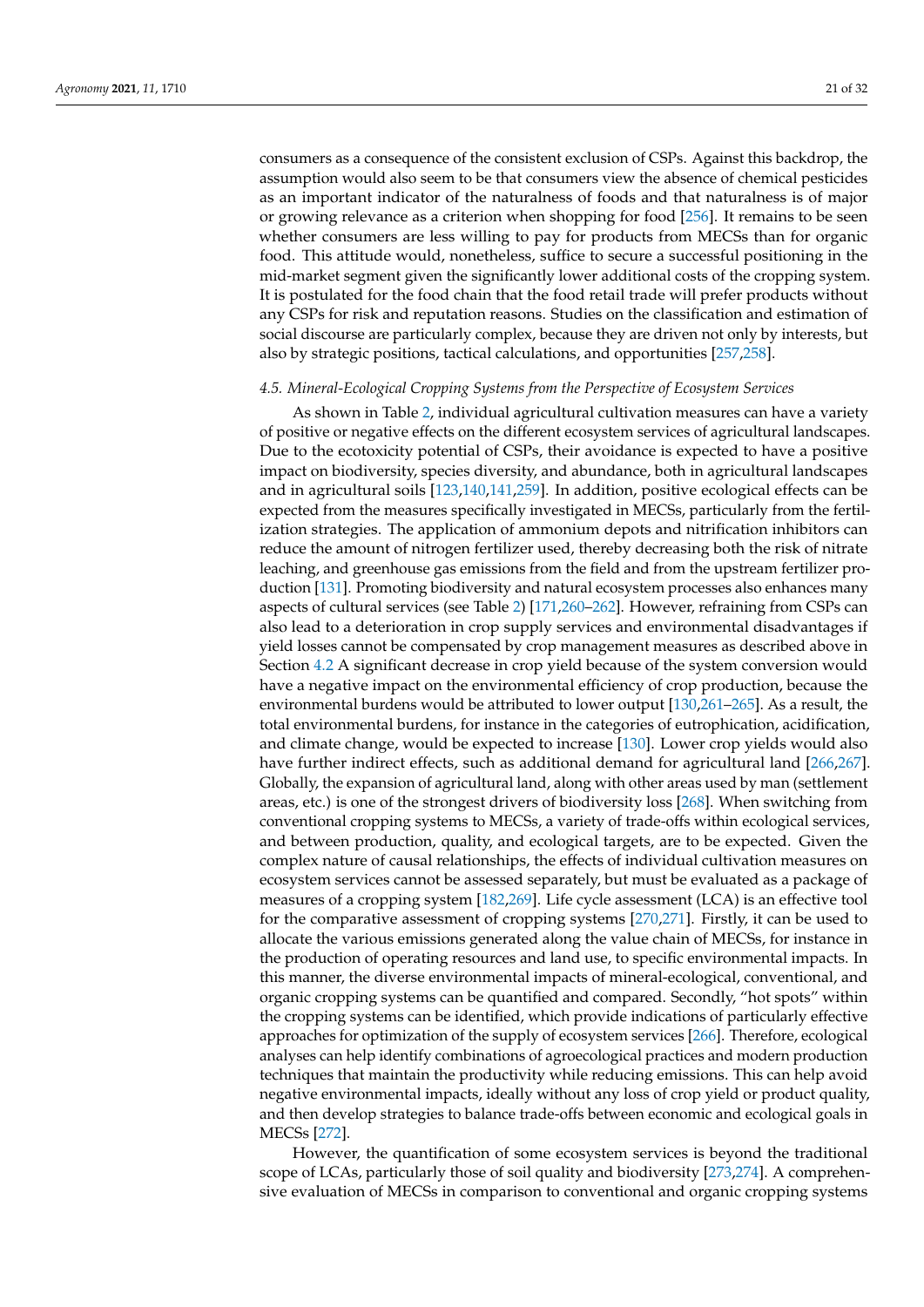must consider the latest developments in methodology. For the measurement of soil quality, the LANCA method provides appropriate characterization factors for five soil-specific impact categories [\[275\]](#page-31-20). "Countryside species-area relationships" can be used to measure biodiversity in LCAs [\[276\]](#page-31-21). To demonstrate the advantages and disadvantages of modern agricultural technologies and agricultural measures on biodiversity, it is necessary to extend the scope of the assessment and further investigate the relationship between biodiversity and ecosystem services [\[277\]](#page-31-22). Therefore, the assessment methods of ecosystem services must be further developed for a comprehensive evaluation of MECSs through the collaboration of life cycle assessors, and particularly that of economists, ecologists, and soil scientists.

#### **5. Conclusions**

Through continuous further development and optimization of cropping systems, agriculture must continue to secure future global food supplies while, at the same time, preserving natural livelihoods. In addition to conventional and organic systems, advanced cropping systems are needed to improve the ecosystem services of agricultural landscapes. Depending on local and global requirements, different cropping systems may be beneficial. The individual ecosystem services (provisioning, regulating, habitat, and cultural services) must be balanced in the local and global context. The development of mineral-ecological cropping systems follows a new farming concept that aims at minimizing trade-offs between different ecosystem services and promoting synergies. This applies not only to the agricultural area under consideration, but also to interactions with areas and structures outside the agricultural landscape, especially with regard to pollutant inputs and land use changes, as well as to natural regulation processes. Future analyses of these new cropping systems should focus on investigating the extent to which it is possible to improve the ecosystem services of agricultural landscapes by establishing mineral-ecological cropping systems with optimized mineral fertilization, yet without the use of chemical synthetic plant protection products.

**Author Contributions:** Conceptualization, B.Z., I.C.-M., E.B., I.L., M.v.C.; methodology, B.Z., I.C.-M., M.v.C., E.B., I.L.; data curation, B.Z., I.C.-M., M.v.C., I.L., J.W., A.S. (Achim Spiller), S.N., C.L., T.K., I.P., C.Z., M.A.W., M.D., F.M.S., J.P., A.R., H.K., T.F., B.K., R.L., S.K., S.K.-H., J.G., A.E.-H., S.T., M.R., K.S., T.S., J.I., U.L., G.N., N.M., T.M., K.B., M.G., E.K., S.M. (Sven Marhan), R.S., H.-W.G., D.R., A.S. (Alexander Stana), S.G.-H., S.M. (Sebastian Munz), D.O., R.G., M.S., W.H., J.S., M.F., M.K., H.-P.P., P.R., K.W., S.Z., G.P., N.S., R.T.V., E.B.; writing—original draft preparation, B.Z., I.C.-M., E.B., I.L., M.v.C.; writing—review and editing, B.Z., I.C.-M., M.v.C., I.L., J.W., A.S. (Achim Spiller), S.N., C.L., T.K., I.P., C.Z., M.A.W., M.D., F.M.S., J.P., A.R., H.K., T.F., B.K., R.L., S.K., S.K.-H., J.G., A.E.-H., S.T., M.R., K.S., T.S., J.I., U.L., G.N., N.M., T.M., K.B., M.G., E.K., S.M. (Sven Marhan), R.S., H.-W.G., D.R., A.S. (Alexander Stana), S.G.-H., S.M. (Sebastian Munz), D.O., R.G., M.S., W.H., J.S., M.F., M.K., H.-P.P., P.R., K.W., S.Z., G.P., N.S., R.T.V., E.B.; visualization, B.Z., I.C.-M., M.v.C., E.B., I.L.; supervision, E.B., R.T.V., I.L., A.S. (Achim Spiller), C.L., C.Z., F.M.S., H.K., T.F., S.K., K.S., T.S., U.L., G.N., T.M., E.K., H.-W.G., S.G.-H., R.G., W.H., J.S.; project administration, E.B., R.T.V., N.S., I.C.-M., B.Z.; funding acquisition, E.B., H.K., A.S. (Achim Spiller). All authors have read and agreed to the published version of the manuscript.

**Funding:** This research was funded by Bundesministerium für Bildung und Forschung (BMBF), grant number 031B0731A. The APC was funded by Bundesministerium für Bildung und Forschung (BMBF), grant number 031B0731A.

**Data Availability Statement:** Data sharing is not applicable to this article.

**Conflicts of Interest:** The authors declare no conflict of interest. The funders had no role in the design of the study; in the collection, analyses, or interpretation of data; in the writing of the manuscript, or in the decision to publish the results.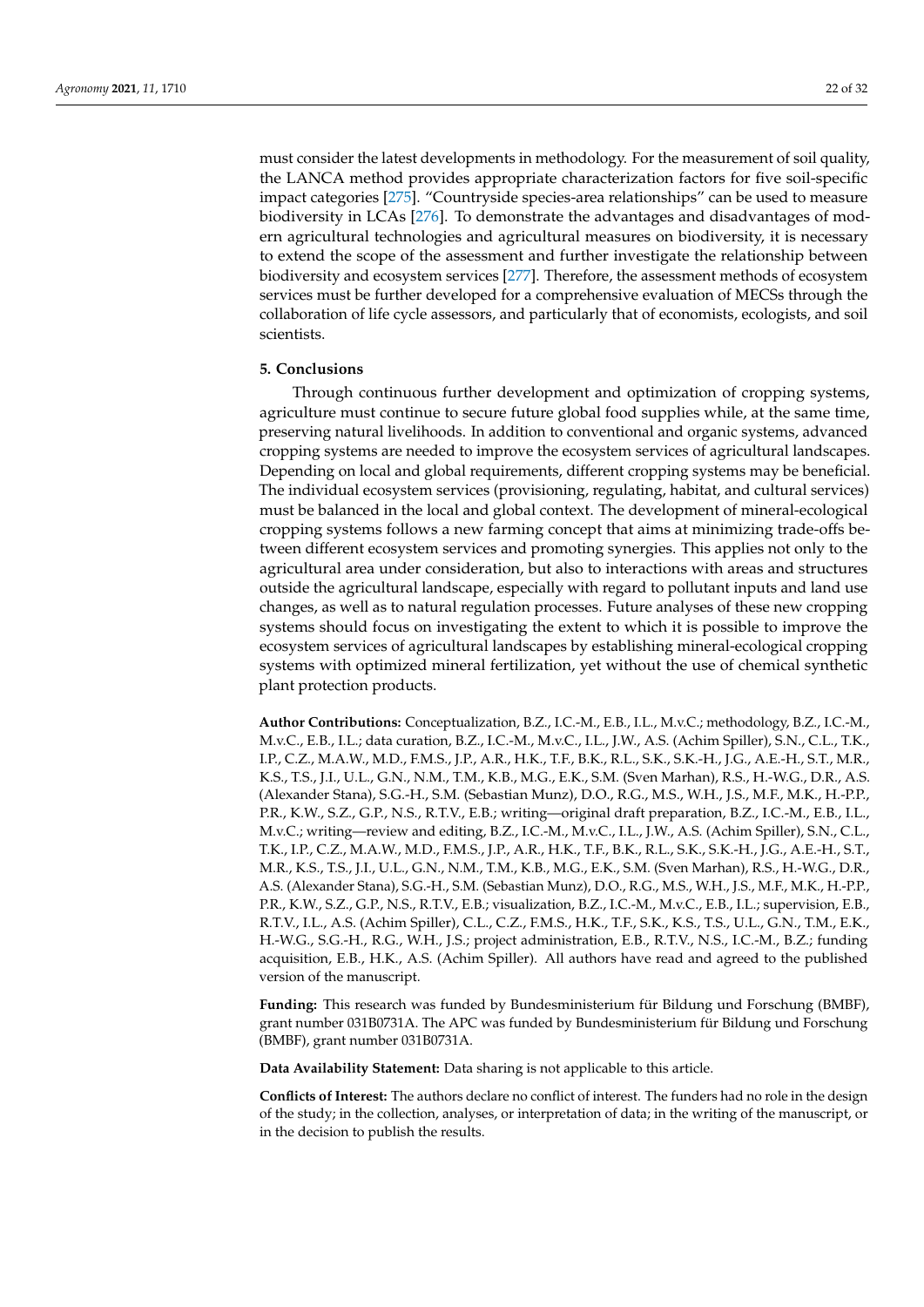# **References**

- <span id="page-22-0"></span>1. Godfray, H.C.J.; Beddington, J.R.; Crute, I.R.; Haddad, L.; Lawrence, D.; Muir, J.F.; Pretty, J.; Robinson, S.; Thomas, S.M.; Toulmin, C. Food Security: The Challenge of Feeding 9 Billion People. *Science* **2010**, *327*, 812–818. [\[CrossRef\]](http://doi.org/10.1126/science.1185383) [\[PubMed\]](http://www.ncbi.nlm.nih.gov/pubmed/20110467)
- 2. FAO. *Transforming Food and Agriculture to Achieve the SDGs–20 Interconnected Actions to Guide Decision-Makers*; Food and Agriculture Organization of the United Nations: Rome, Italy, 2018; ISBN 978-92-5-130626-0.
- <span id="page-22-1"></span>3. IPBES. *Summary for Policymakers of the Global Assessment Report on Biodiversity and Ecosystem Services of the Intergovernmental Science-Policy Platform on Biodiversity and Ecosystem Services*; Díaz, S., Settele, J., Brondízio, E., Ngo, H., Guèze, M., Agard, J., Arneth, A., Balvanera, P., Brauman, K., Butchart, S., Eds.; IPBES Secretariat: Bonn, Germany, 2019; ISBN 978-3-947851-13-3.
- <span id="page-22-2"></span>4. Rockström, J.; Steffen, W.; Noone, K.; Persson, Å.; Chapin, F.S., III; Lambin, E.F.; Lenton, T.M.; Scheffer, M.; Folke, C.; Shellnhuber, H.J.; et al. A Safe Operating Space for Humanity. *Nature* **2009**, *461*, 472–475. [\[CrossRef\]](http://doi.org/10.1038/461472a) [\[PubMed\]](http://www.ncbi.nlm.nih.gov/pubmed/19779433)
- <span id="page-22-3"></span>5. Zabel, F.; Delzeit, R.; Schneider, J.M.; Seppelt, R.; Mauser, W.; Václavík, T. Global Impacts of Future Cropland Expansion and Intensification on Agricultural Markets and Biodiversity. *Nat. Commun.* **2019**, *10*, 2844. [\[CrossRef\]](http://doi.org/10.1038/s41467-019-10775-z) [\[PubMed\]](http://www.ncbi.nlm.nih.gov/pubmed/31253787)
- <span id="page-22-27"></span>6. Kopittke, P.M.; Menzies, N.W.; Wang, P.; McKenna, B.A.; Lombi, E. Soil and the Intensification of Agriculture for Global Food Security. *Environ. Int.* **2019**, *132*, 105078. [\[CrossRef\]](http://doi.org/10.1016/j.envint.2019.105078) [\[PubMed\]](http://www.ncbi.nlm.nih.gov/pubmed/31400601)
- <span id="page-22-28"></span><span id="page-22-4"></span>7. Benton, T.G.; Bieg, C.; Harwatt, H.; Pudasaini, R.; Wellesley, L. *Food System Impacts on Biodiversity Loss Three Levers for Food System Transformation in Support of Nature*; Chatham House: London, UK, 2021.
- <span id="page-22-5"></span>8. Barthel, S.; Isendahl, C.; Vis, B.N.; Drescher, A.; Evans, D.L.; van Timmeren, A. Global Urbanization and Food Production in Direct Competition for Land: Leverage Places to Mitigate Impacts on SDG2 and on the Earth System. *Anthr. Rev.* **2019**, *6*, 71–97. [\[CrossRef\]](http://doi.org/10.1177/2053019619856672)
- <span id="page-22-6"></span>9. Gardi, C.; Panagos, P.; Liedekerke, M.V.; Bosco, C.; Brogniez, D.D. Land Take and Food Security: Assessment of Land Take on the Agricultural Production in Europe. *J. Environ. Plan. Manag.* **2015**, *58*, 898–912. [\[CrossRef\]](http://doi.org/10.1080/09640568.2014.899490)
- <span id="page-22-26"></span><span id="page-22-7"></span>10. Lambin, E.F.; Meyfroidt, P. Global Land Use Change, Economic Globalization, and the Looming Land Scarcity. *Proc. Natl. Acad. Sci. USA* **2011**, *108*, 3465–3472. [\[CrossRef\]](http://doi.org/10.1073/pnas.1100480108)
- <span id="page-22-24"></span>11. Tilman, D.; Balzer, C.; Hill, J.; Befort, B.L. Global Food Demand and the Sustainable Intensification of Agriculture. *Proc. Natl. Acad. Sci. USA* **2011**, *108*, 20260–20264. [\[CrossRef\]](http://doi.org/10.1073/pnas.1116437108)
- <span id="page-22-25"></span><span id="page-22-8"></span>12. Lambin, E.F.; Meyfroidt, P. *Trends in Global Land-Use Competition*; The MIT Press: Cambridge, MA, USA, 2014; ISBN 978-0-262-32212-6.
- <span id="page-22-9"></span>13. Foley, J.A.; Ramankutty, N.; Brauman, K.A.; Cassidy, E.S.; Gerber, J.S.; Johnston, M.; Mueller, N.D.; O'Connell, C.; Ray, D.K.; West, P.C.; et al. Solutions for a Cultivated Planet. *Nature* **2011**, *478*, 337–342. [\[CrossRef\]](http://doi.org/10.1038/nature10452)
- <span id="page-22-22"></span>14. Haller, L.; Moakes, S.; Niggli, U.; Riedel, J.; Stolze, M.; Thompson, M. *Entwicklungsperspektiven Der Ökologischen Landwirtschaft in Deutschland*; Umweltbundesamt: Dessau-Roßlau, Germany, 2020.
- <span id="page-22-10"></span>15. Niggli, U.; Riedel, J. Entwicklungsperspektiven Für Die Ökologische Landwirtschaft in Deutschland–Vorstellung Der Szenarien. In Proceedings of the UBA-Workshop zum Sachverständigengutachten, Berlin, Germany, 22–23 September 2020.
- <span id="page-22-11"></span>16. NOcsPS. LaNdwirtschaft 4.0 Ohne Chemisch-Synthetischen PflanzenSchutz. 2021. Available online: [https://nocsps.uni](https://nocsps.uni-hohenheim.de)[hohenheim.de](https://nocsps.uni-hohenheim.de) (accessed on 6 March 2021).
- <span id="page-22-12"></span>17. De Groot, R.; Brander, L.; Van Der Ploeg, S.; Costanza, R.; Bernard, F.; Braat, L.; Christie, M.; Crossman, N.; Ghermandi, A.; Hein, L. Global Estimates of the Value of Ecosystems and Their Services in Monetary Units. *Ecosyst. Serv.* **2012**, *1*, 50–61. [\[CrossRef\]](http://doi.org/10.1016/j.ecoser.2012.07.005)
- <span id="page-22-23"></span>18. De Groot, R.; Brander, L.; Solomonides, S. *Update of Global Ecosystem Service Valuation Database (ESVD)*; Wageningen University & Research: Wageningen, The Netherlands, 2020.
- <span id="page-22-13"></span>19. Costanza, R.; d'Arge, R.; De Groot, R.; Farber, S.; Grasso, M.; Hannon, B.; Limburg, K.; Naeem, S.; O'neill, R.V.; Paruelo, J. The Value of the World's Ecosystem Services and Natural Capital. *Nature* **1997**, *387*, 253. [\[CrossRef\]](http://doi.org/10.1038/387253a0)
- <span id="page-22-14"></span>20. Vogt, G. Geschichte des Ökologischen Landbaus Im Deutschsprachigen Raum. *Ökologie Landbau* **2001**, *118*, 47–49.
- 21. Lauk, C. Sozial-Ökologische Charakteristika von Agrarsystemen. Ein Globaler Überblick Und Vergleich. In *Social Ecology Working Paper*; Institute of Social Ecology: Vienna, Austria, 2005.
- <span id="page-22-21"></span>22. Batáry, P.; Gallé, R.; Riesch, F.; Fischer, C.; Dormann, C.F.; Mußhoff, O.; Császár, P.; Fusaro, S.; Gayer, C.; Happe, A.-K.; et al. The Former Iron Curtain Still Drives Biodiversity–Profit Trade-Offs in German Agriculture. *Nat. Ecol. Evol.* **2017**, *1*, 1279–1284. [\[CrossRef\]](http://doi.org/10.1038/s41559-017-0272-x)
- <span id="page-22-15"></span>23. Kremen, C.; Merenlender, A.M. Landscapes That Work for Biodiversity and People. *Science* **2018**, *362*. [\[CrossRef\]](http://doi.org/10.1126/science.aau6020)
- <span id="page-22-16"></span>24. Pretty, J.; Benton, T.G.; Bharucha, Z.P.; Dicks, L.V.; Flora, C.B.; Godfray, H.C.J.; Goulson, D.; Hartley, S.; Lampkin, N.; Morris, C.; et al. Global Assessment of Agricultural System Redesign for Sustainable Intensification. *Nat. Sustain.* **2018**, *1*, 441–446. [\[CrossRef\]](http://doi.org/10.1038/s41893-018-0114-0)
- <span id="page-22-17"></span>25. Renwick, A.; Schellhorn, N. A perspective on land sparing versus land sharing. In *Learning from Agri-Environment Schemes in Australia*; Ansell, D., Gibson, F., Salt, D., Eds.; Australian National University Press: Acton, ACT, Australia, 2016; pp. 117–125. ISBN 978-1-76046-015-0.
- <span id="page-22-18"></span>26. Altieri, M.A.; Nicholls, C.I.; Montalba, R. Technological Approaches to Sustainable Agriculture at a Crossroads: An Agroecological Perspective. *Sustainability* **2017**, *9*, 349. [\[CrossRef\]](http://doi.org/10.3390/su9030349)
- <span id="page-22-19"></span>27. Arbenz, M.; Gould, D.; Stopes, C. ORGANIC 3.0—The Vision of the Global Organic Movement and the Need for Scientific Support. *Org. Agr.* **2017**, *7*, 199–207. [\[CrossRef\]](http://doi.org/10.1007/s13165-017-0177-7)
- <span id="page-22-20"></span>28. Adams, D.C.; Salois, M.J. Local versus Organic: A Turn in Consumer Preferences and Willingness-to-Pay. *Renew. Agric. Food Syst.* **2010**, *25*, 331–341. [\[CrossRef\]](http://doi.org/10.1017/S1742170510000219)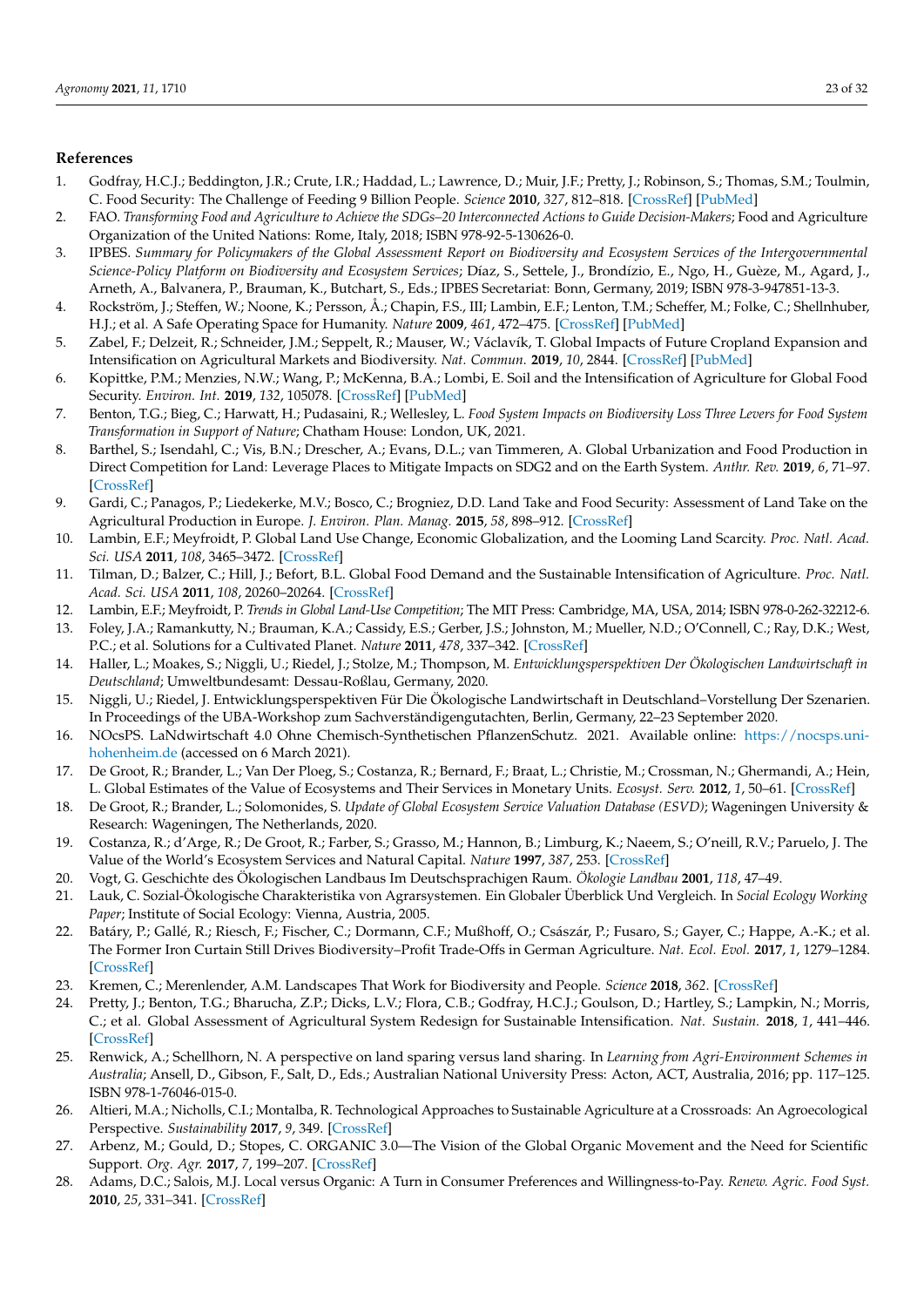- <span id="page-23-31"></span><span id="page-23-0"></span>29. Kratochvil, R. Biologischer Landbau Und Nachhaltige Entwicklung: Kongruenzen, Differenzen Und Herausforderungen. *Bio-Landbau Österreich Im Int. Kontext* **2005**, *2*, 85–104.
- <span id="page-23-1"></span>30. IFOAM Definition of Organic Agriculture. 2021. Available online: [http://www.ifoam.bio/en/organic-landmarks/definition](http://www.ifoam.bio/en/organic-landmarks/definition-organic-agriculture)[organic-agriculture](http://www.ifoam.bio/en/organic-landmarks/definition-organic-agriculture) (accessed on 6 February 2021).
- <span id="page-23-2"></span>31. Wezel, A.; Herren, B.G.; Kerr, R.B.; Barrios, E.; Gonçalves, A.L.R.; Sinclair, F. Agroecological Principles and Elements and Their Implications for Transitioning to Sustainable Food Systems. A Review. *Agron. Sustain. Dev.* **2020**, *40*, 40. [\[CrossRef\]](http://doi.org/10.1007/s13593-020-00646-z)
- <span id="page-23-3"></span>32. Willer, H.; Schlatter, B.; Trávníček, J.; Kemper, L.; Lernoud, J. The World of Organic Agriculture. Statistics and Emerging Trends 2020, 1st ed.; FiBL: Frick, Switzerland; IFOAM: Bonn, Germany, 2020.
- <span id="page-23-4"></span>33. FAO; WHO. *The International Code of Conduct on Pesticide Management*; FAO: Rome, Italy; WHO: Geneva, Switzerland, 2014.
- <span id="page-23-5"></span>34. EISA. *European Integrated Farming Framework. A European Definition and Characterisation of Integrated Farming (IF) as Guideline for Sustainable Development of Agriculture*; European Initiative for Sustainable Development in Agriculture: Erkelenz, Germany, 2012; Available online: [http://www.sustainable-agriculture.org/wp-content/uploads/2012/08/EISA\\_Framework\\_english\\_new\\_](http://www.sustainable-agriculture.org/wp-content/uploads/2012/08/EISA_Framework_english_new_wheel_170212.pdf) [wheel\\_170212.pdf](http://www.sustainable-agriculture.org/wp-content/uploads/2012/08/EISA_Framework_english_new_wheel_170212.pdf) (accessed on 25 August 2021).
- <span id="page-23-6"></span>35. EU Verordnung. *(EG) Nr. 834/2007 Des Rates Vom 28. Juni 2007 Über Die Ökologische/Biologische Produktion Und Die Kennzeichnung von Ökologischen/Biologischen Erzeugnissen Und Zur Aufhebung Der Verordnung (EWG) Nr. 2092/91*; European Commission: Brussels: Bruxelles, Belgium, 2007.
- <span id="page-23-7"></span>36. Demeter Richtlinien. *Erzeugung Und Verarbeitung. Richtlinien Für Die Zertifizierung "Demeter" Und "Biodynamisch"*; Demeter: Darmstadt, Germany, 2021.
- <span id="page-23-8"></span>37. IFOAM IFOAM. Organics International. 2021. Available online: <https://www.ifoam.bio/> (accessed on 21 June 2021).
- <span id="page-23-9"></span>38. IFOAM IFOAM. Organics Europe. 2021. Available online: <https://www.organicseurope.bio/> (accessed on 21 June 2021).
- <span id="page-23-10"></span>39. FAO. *Climate-Smart Agriculture*; FAO: Rome, Italy, 2021.
- <span id="page-23-11"></span>40. Newton, P.; Civita, N.; Frankel-Goldwater, L.; Bartel, K.; Johns, C. What Is Regenerative Agriculture? A Review of Scholar and Practitioner Definitions Based on Processes and Outcomes. *Front. Sustain. Food Syst.* **2020**, *4*, 194. [\[CrossRef\]](http://doi.org/10.3389/fsufs.2020.577723)
- <span id="page-23-12"></span>41. EPRS. *Präzisionslandwirtschaft Und DieZukunft Der Landwirtschaft in Europa*; European Parliament: Brussels, Belgium, 2016.
- <span id="page-23-13"></span>42. Pretty, J.; Bharucha, P. Current Approaches to Sustainable Food and Agriculture. In *Sustainable Food and Agriculture*; Campanhola, C., Pandey, S., Eds.; Academic Press: Cambridge, MA, USA, 2019; pp. 169–170. ISBN 978-0-12-812134-4.
- <span id="page-23-17"></span>43. Pretty, J.; Bharucha, Z.P. Sustainable Intensification in Agricultural Systems. *Ann. Bot.* **2014**, *114*, 1571–1596. [\[CrossRef\]](http://doi.org/10.1093/aob/mcu205)
- <span id="page-23-14"></span>44. Wezel, A.; Soboksa, G.; McClelland, S.; Delespesse, F.; Boissau, A. The Blurred Boundaries of Ecological, Sustainable, and Agroecological Intensification: A Review. *Agron. Sustain. Dev.* **2015**, *35*, 1283–1295. [\[CrossRef\]](http://doi.org/10.1007/s13593-015-0333-y)
- <span id="page-23-15"></span>45. Mockshell, J.; Kamanda, J. Beyond the Agroecological and Sustainable Agricultural Intensification Debate: Is Blended Sustainability the Way Forward? *Int. J. Agric. Sustain.* **2018**, *16*, 127–149. [\[CrossRef\]](http://doi.org/10.1080/14735903.2018.1448047)
- <span id="page-23-16"></span>46. Wezel, A.; Casagrande, M.; Celette, F.; Vian, J.-F.; Ferrer, A.; Peigné, J. Agroecological Practices for Sustainable Agriculture. A Review. *Agron. Sustain. Dev.* **2014**, *34*, 1–20. [\[CrossRef\]](http://doi.org/10.1007/s13593-013-0180-7)
- <span id="page-23-18"></span>47. Worldbank Climate-Smart Agriculture. Available online: <https://www.worldbank.org/en/topic/climate-smart-agriculture> (accessed on 27 January 2021).
- <span id="page-23-19"></span>48. CSA. How Is Climate-Smart Agriculture Different from Other Sustainable Agriculture Approaches? 2021. Available online: <https://csa.guide/csa/how-is-it-different> (accessed on 6 February 2021).
- <span id="page-23-20"></span>49. Campbell, B.M.; Thornton, P.; Zougmoré, R.; van Asten, P.; Lipper, L. Sustainable Intensification: What Is Its Role in Climate Smart Agriculture? *Curr. Opin. Environ. Sustain.* **2014**, *8*, 39–43. [\[CrossRef\]](http://doi.org/10.1016/j.cosust.2014.07.002)
- <span id="page-23-21"></span>50. KraichgauKorn Marktgemeinschaft KraichgauKorn. 2021. Available online: <https://kkhomepage.kraichgaukorn.de/> (accessed on 6 February 2021).
- <span id="page-23-22"></span>51. Blütenkorn Für Mensch und Natur Die Zukunft nachhaltiger Landwirtschaft. 2021. Available online: <https://bluetenkorn.de/> (accessed on 2 June 2021).
- <span id="page-23-23"></span>52. IP-Suisse IP-SUISSE Bauern Denken an Morgen. 2021. Available online: <https://www.ipsuisse.ch/> (accessed on 6 March 2021).
- <span id="page-23-24"></span>53. Sanders, J.; Heß, J. *Leistungen des Ökologischen Landbaus Für Umwelt Und Gesellschaft*; Thünen Report; Johann Heinrich von Thünen-Institut: Braunschweig, Germany, 2019.
- <span id="page-23-29"></span>54. Bengtsson, J.; Ahnström, J.; Weibull, A.-C. The Effects of Organic Agriculture on Biodiversity and Abundance: A Meta-Analysis. *J. Appl. Ecol.* **2005**, *42*, 261–269. [\[CrossRef\]](http://doi.org/10.1111/j.1365-2664.2005.01005.x)
- <span id="page-23-28"></span>55. Hole, D.G.; Perkins, A.J.; Wilson, J.D.; Alexander, I.H.; Grice, P.V.; Evans, A.D. Does Organic Farming Benefit Biodiversity? *Biol. Conserv.* **2005**, *122*, 113–130. [\[CrossRef\]](http://doi.org/10.1016/j.biocon.2004.07.018)
- <span id="page-23-30"></span>56. Tuck, S.L.; Winqvist, C.; Mota, F.; Ahnström, J.; Turnbull, L.A.; Bengtsson, J. Land-Use Intensity and the Effects of Organic Farming on Biodiversity: A Hierarchical Meta-Analysis. *J. Appl. Ecol.* **2014**, *51*, 746–755. [\[CrossRef\]](http://doi.org/10.1111/1365-2664.12219) [\[PubMed\]](http://www.ncbi.nlm.nih.gov/pubmed/25653457)
- <span id="page-23-26"></span>57. Tuomisto, H.L.; Hodge, I.D.; Riordan, P.; Macdonald, D.W. Does Organic Farming Reduce Environmental Impacts?–A Meta-Analysis of European Research. *J. Environ. Manage.* **2012**, *112*, 309–320. [\[CrossRef\]](http://doi.org/10.1016/j.jenvman.2012.08.018)
- <span id="page-23-25"></span>58. Mondelaers, K.; Aertsens, J.; Van Huylenbroeck, G. A Meta-analysis of the Differences in Environmental Impacts between Organic and Conventional Farming. *Br. Food J.* **2009**, *111*, 1098–1119. [\[CrossRef\]](http://doi.org/10.1108/00070700910992925)
- <span id="page-23-27"></span>59. Seufert, V.; Ramankutty, N. Many Shades of Gray—The Context-Dependent Performance of Organic Agriculture. *Sci. Adv.* **2017**, *3*, e1602638. [\[CrossRef\]](http://doi.org/10.1126/sciadv.1602638)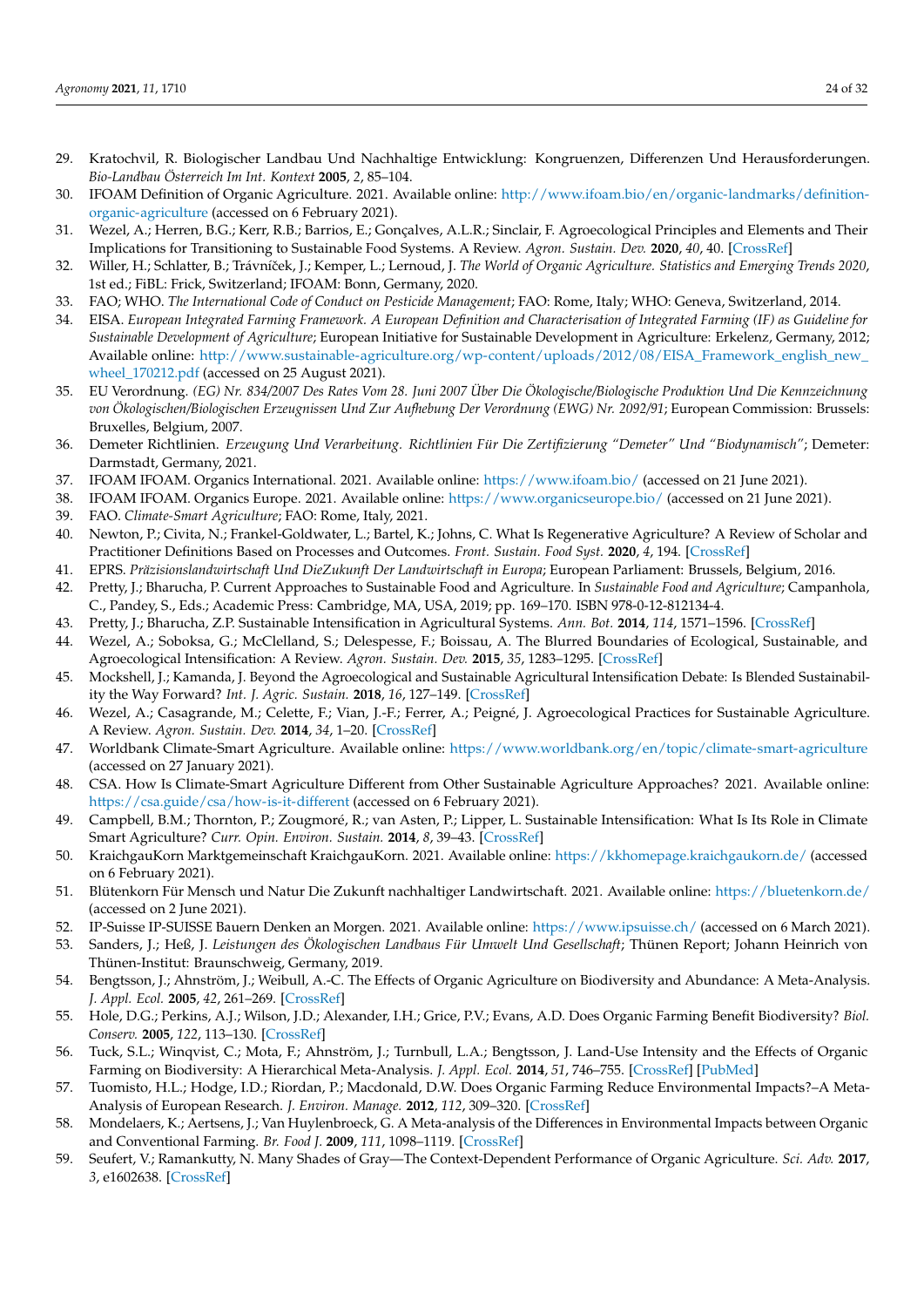- <span id="page-24-0"></span>60. Riedel, J.; Niggli, U. Ökologische Und Soziale Vorzüglichkeit versus Globale Ökoeffizienz. In Proceedings of the UBA-Workshop zum Sachverständigengutachten, Berlin, Germany, 27 July 2020.
- <span id="page-24-1"></span>61. Ponisio, L.C.; M'Gonigle, L.K.; Mace, K.C.; Palomino, J.; de Valpine, P.; Kremen, C. Diversification Practices Reduce Organic to Conventional Yield Gap. *Proc. R. Soc. B Biol. Sci.* **2015**, *282*, 20141396. [\[CrossRef\]](http://doi.org/10.1098/rspb.2014.1396)
- <span id="page-24-3"></span>62. De Ponti, T.; Rijk, B.; van Ittersum, M.K. The Crop Yield Gap between Organic and Conventional Agriculture. *Agric. Syst.* **2012**, *108*, 1–9. [\[CrossRef\]](http://doi.org/10.1016/j.agsy.2011.12.004)
- <span id="page-24-2"></span>63. Seufert, V.; Ramankutty, N.; Foley, J.A. Comparing the Yields of Organic and Conventional Agriculture. *Nature* **2012**, *485*, 229–232. [\[CrossRef\]](http://doi.org/10.1038/nature11069)
- <span id="page-24-4"></span>64. *BMEL Buchführung Der Testbetriebe*; Bundesministerium für Ernährung, Landwirtschaft und Verbraucherschutz: Berlin, Germany, 2019.
- <span id="page-24-5"></span>65. Treu, H.; Nordborg, M.; Cederberg, C.; Heuer, T.; Claupein, E.; Hoffmann, H.; Berndes, G. Carbon Footprints and Land Use of Conventional and Organic Diets in Germany. *J. Clean. Prod.* **2017**, *161*, 127–142. [\[CrossRef\]](http://doi.org/10.1016/j.jclepro.2017.05.041)
- <span id="page-24-6"></span>66. Bommarco, R.; Kleijn, D.; Potts, S.G. Ecological Intensification: Harnessing Ecosystem Services for Food Security. *Trends Ecol. Evol.* **2013**, *28*, 230–238. [\[CrossRef\]](http://doi.org/10.1016/j.tree.2012.10.012) [\[PubMed\]](http://www.ncbi.nlm.nih.gov/pubmed/23153724)
- <span id="page-24-7"></span>67. Burel, F.; Aviron, S.; Baudry, J.; Le Féon, V.; Vasseur, C. The Structure and Dynamics of Agricultural Landscapes as Drivers of Biodiversity. In *Landscape Ecology for Sustainable Environment and Culture*; Fu, B., Jones, K.B., Eds.; Springer: Dordrecht, The Netherlands, 2013; pp. 285–308. ISBN 978-94-007-6530-6.
- <span id="page-24-8"></span>68. Raudsepp-Hearne, C.; Peterson, G.D.; Bennett, E.M. Ecosystem Service Bundles for Analyzing Tradeoffs in Diverse Landscapes. *Proc. Natl. Acad. Sci. USA* **2010**, *107*, 5242–5247. [\[CrossRef\]](http://doi.org/10.1073/pnas.0907284107)
- <span id="page-24-9"></span>69. Wolters, V.; Isselstein, J.; Stützel, H.; Ordon, F.; von Haaren, C.; Schlecht, E.; Wesseler, J.; Birner, R.; von Lützow, M.; Brüggemann, N. Nachhaltige Ressourceneffiziente Erhöhung Der Flächenproduktivität: Zukunftsoptionen Der Deutschen Agrarökosystemforschung Grundsatzpapier Der Dfg Senatskommission Für Agrarökosystemforschung. *J. Für Kult.* **2014**, *7*, 225–236.
- <span id="page-24-10"></span>70. Reid, W.V.; Mooney, H.A.; Cropper, A.; Capistrano, D.; Carpenter, S.R.; Chopra, K.; Dasgupta, P.; Dietz, T.; Duraiappah, A.K.; Hassan, R.; et al. *Ecosystems and Human Well-Being: General Synthesis*; Sarukhán, J., Whyte, A., Eds.; Island Press: Washington, DC, USA, 2005.
- <span id="page-24-11"></span>71. Rodríguez, J.; Beard, J.; Bennett, E.; Cumming, G.; Cork, S.; Agard, J.; Dobson, A.; Peterson, G. Trade-Offs across Space, Time, and Ecosystem Services. *Ecol. Soc.* **2006**, *11*. [\[CrossRef\]](http://doi.org/10.5751/ES-01667-110128)
- <span id="page-24-12"></span>72. Meemken, E.-M.; Qaim, M. Organic Agriculture, Food Security, and the Environment. *Annu. Rev. Resour. Econ.* **2018**, *10*, 39–63. [\[CrossRef\]](http://doi.org/10.1146/annurev-resource-100517-023252)
- <span id="page-24-26"></span><span id="page-24-13"></span>73. European Commission. *Factsheet: From Farm to Fork: Our Food, Our Health, Our Planet, Our Future*; European Commission: Brussels, Belgium, 2020.
- <span id="page-24-29"></span><span id="page-24-14"></span>74. ERA European Research Alliance. *Towards a Chemical Pesticide Free Agriculture*; European Research Alliance: Paris, France, 2021.
- <span id="page-24-27"></span><span id="page-24-15"></span>75. European Commission Directive. 2009/128/EC of the European Parliament and of the Council of 21 October 2009 Establishing a Framework for Community Action to Achieve the Sustainable Use of Pesticides. *Off. J. Eur. Union* **2009**, *52*, 71–86.
- <span id="page-24-28"></span><span id="page-24-16"></span>76. Lamichhane, J.R.; Messéan, A.; Ricci, P. Chapter Two—Research and innovation priorities as defined by the Ecophyto plan to address current crop protection transformation challenges in France. In *Advances in Agronomy*; Sparks, D.L., Ed.; Academic Press: Cambridge, MA, USA, 2019; Volume 154, pp. 81–152.
- <span id="page-24-17"></span>77. Lapierre, M.; Sauquet, A.; Julie, S. Providing Technical Assistance to Peer Networks to Reduce Pesticide Use in Europe: Evidence from the French Ecophyto Plan. 2019. hal-02190979v1. Available online: <https://hal.archives-ouvertes.fr/hal-02190979v1> (accessed on 25 August 2021).
- <span id="page-24-18"></span>78. Bundesrat Entwurf Eines Gesetzes Zur Durchführung Der Im Rahmen Der Gemeinsamen Agrarpolitik Finanzierten Direktzahlungen (GAP-Direktzahlungen-Gesetz–GAPDZG). 2021. Available online: [https://www.bundesrat.de/SharedDocs/](https://www.bundesrat.de/SharedDocs/beratungsvorgaenge/2021/0301-0400/0301-21.html) [beratungsvorgaenge/2021/0301-0400/0301-21.html](https://www.bundesrat.de/SharedDocs/beratungsvorgaenge/2021/0301-0400/0301-21.html) (accessed on 25 August 2021).
- <span id="page-24-19"></span>79. Delbrück, K.; Nürnberg, M. *Aktionsprogramm Insektenschutz Gemeinsam Wirksam Gegen Das Insektensterben*; Bundesministerium für Umwelt, Naturschutz und nukleare Sicherheit (BMU): Berlin, Germany, 2019.
- <span id="page-24-20"></span>80. MLR Gesetzesnovelle Zur Stärkung Der Biodiversität. 2020. Available online: [https://mlr.baden-wuerttemberg.de/de/unsere](https://mlr.baden-wuerttemberg.de/de/unsere-themen/biodiversitaet-und-landnutzung/biodiversitaetsgesetz/)[themen/biodiversitaet-und-landnutzung/biodiversitaetsgesetz/](https://mlr.baden-wuerttemberg.de/de/unsere-themen/biodiversitaet-und-landnutzung/biodiversitaetsgesetz/) (accessed on 31 May 2021).
- <span id="page-24-21"></span>81. European Commission. Regulation (EC) No 1107/2009 of the European Parliament and of the Council of 21 October 2009 Concerning the Placing of Plant Protection Products on the Market and Repealing Council Directives 79/117/EEC and 91/414/EEC. *Off. J. Eur. Union* **2009**, *52*, 1–50.
- <span id="page-24-22"></span>82. Voss-Fels, K.P.; Stahl, A.; Wittkop, B.; Lichthardt, C.; Nagler, S.; Rose, T.; Chen, T.-W.; Zetzsche, H.; Seddig, S.; Majid Baig, M.; et al. Breeding Improves Wheat Productivity under Contrasting Agrochemical Input Levels. *Nat. Plants* **2019**, *5*, 706–714. [\[CrossRef\]](http://doi.org/10.1038/s41477-019-0445-5)
- <span id="page-24-23"></span>83. Strassemeyer, J.; Daehmlow, D.; Dominic, A.R.; Lorenz, S.; Golla, B. SYNOPS-WEB, an Online Tool for Environmental Risk Assessment to Evaluate Pesticide Strategies on Field Level. *Crop. Prot.* **2017**, *97*, 28–44. [\[CrossRef\]](http://doi.org/10.1016/j.cropro.2016.11.036)
- <span id="page-24-24"></span>84. Tola, M.; Kebede, B. Occurrence, Importance and Control of Mycotoxins: A Review. *Cogent Food Agric.* **2016**, *2*, 1191103. [\[CrossRef\]](http://doi.org/10.1080/23311932.2016.1191103)
- 85. Zain, M.E. Impact of Mycotoxins on Humans and Animals. *J. Saudi Chem. Soc.* **2011**, *15*, 129–144. [\[CrossRef\]](http://doi.org/10.1016/j.jscs.2010.06.006)
- <span id="page-24-25"></span>86. Bryden, W.L. Mycotoxin Contamination of the Feed Supply Chain: Implications for Animal Productivity and Feed Security. *Anim. Feed Sci. Technol.* **2012**, *173*, 134–158. [\[CrossRef\]](http://doi.org/10.1016/j.anifeedsci.2011.12.014)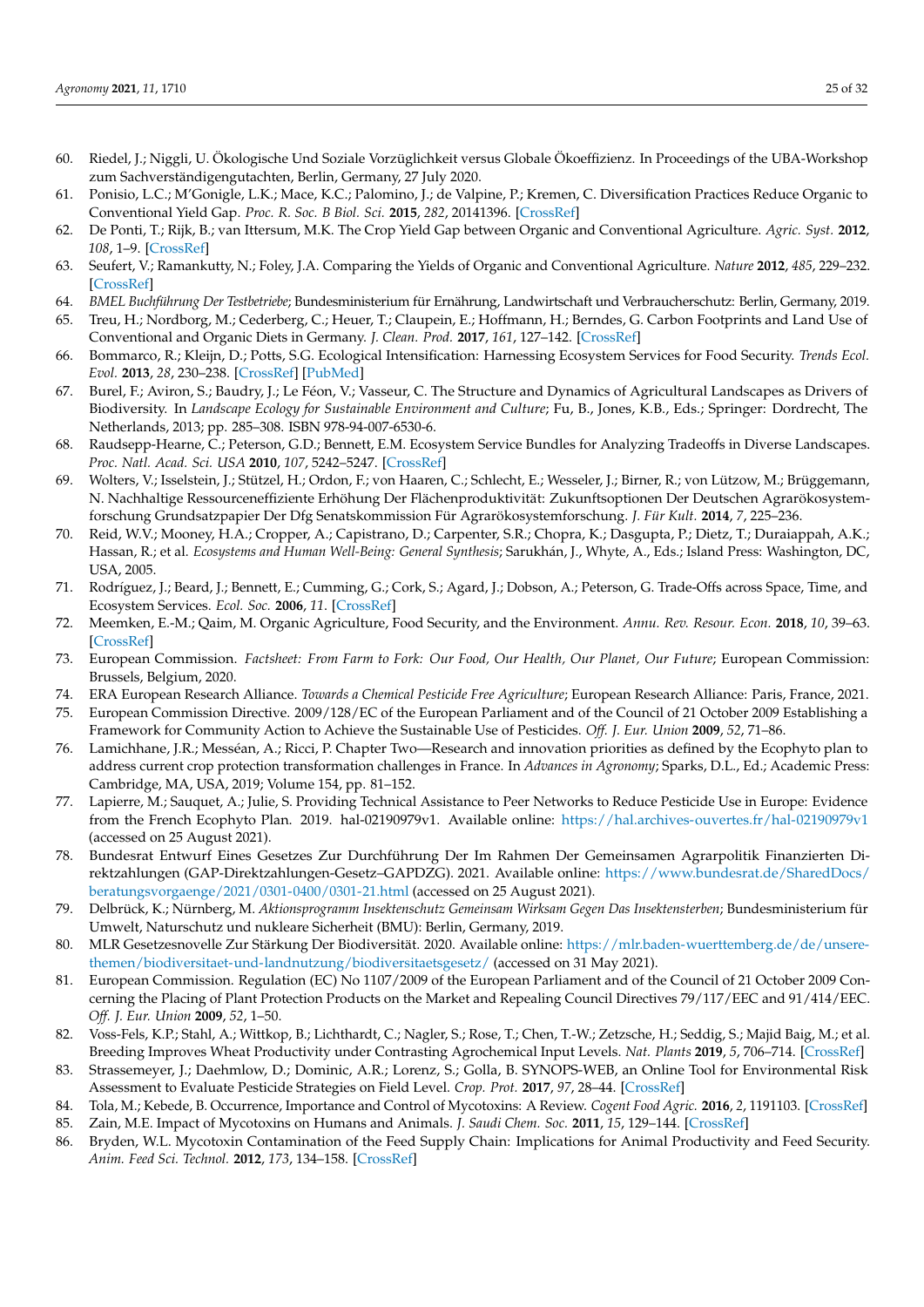- <span id="page-25-13"></span><span id="page-25-12"></span><span id="page-25-11"></span><span id="page-25-10"></span><span id="page-25-0"></span>87. Feike, T.; zu Eisenbach, L.R.F.; Lieb, R.; Gabriel, D.; Sabboura, D.; Shawon, A.R.; Wetzel, M.; Klocke, B.; Krengel-Horney, S.; Schwarz, J. Einfluss von Pflanzenschutzstrategie und Bodenbearbeitung auf den CO<sub>2</sub>-Fußabdruck von Weizen. *JFK* **2020**, 72, 311–326. [\[CrossRef\]](http://doi.org/10.5073/JfK.2020.07.08)
- <span id="page-25-16"></span><span id="page-25-1"></span>88. Laidig, F.; Feike, T.; Hadasch, S.; Rentel, D.; Klocke, B.; Miedaner, T.; Piepho, H.P. Breeding Progress of Disease Resistance and Impact of Disease Severity under Natural Infections in Winter Wheat Variety Trials. *Appl. Genet.* **2021**, *134*, 1281–1302. [\[CrossRef\]](http://doi.org/10.1007/s00122-020-03728-4)
- <span id="page-25-2"></span>89. Deike, S.; Pallutt, B.; Christen, O. Investigations on the Energy Efficiency of Organic and Integrated Farming with Specific Emphasis on Pesticide Use Intensity. *Eur. J. Agron.* **2008**, *28*, 461–470. [\[CrossRef\]](http://doi.org/10.1016/j.eja.2007.11.009)
- <span id="page-25-19"></span><span id="page-25-14"></span><span id="page-25-3"></span>90. Herwig, N.; Felgentreu, D.; Hommel, B. Auswirkungen von natürlichen Standortbedingungen und ackerbaulichen Maßnahmen auf Bodenorganismen–Erhebungen in den Langzeitversuchen des Julius Kühn-Instituts in Dahnsdorf (Hoher Fläming, Land Brandenburg). *JFK* **2020**, *72*, 327–337. [\[CrossRef\]](http://doi.org/10.5073/JfK.2020.07.09)
- <span id="page-25-20"></span><span id="page-25-4"></span>91. Klocke, B.; Wagner, C.; Schwarz, J. Erkenntnisse und Perspektiven eines 23-jährigen Dauerfeldversuches zum integrierten Pflanzenschutz gegen pilzliche Schaderreger im Winterweizen. *JFK* **2020**, *72*, 265–278. [\[CrossRef\]](http://doi.org/10.5073/JfK.2020.07.04)
- <span id="page-25-15"></span><span id="page-25-5"></span>92. Schwarz, J.; Klocke, B.; Wagner, C.; Krengel, S. Untersuchungen zum notwendigen Maß bei der Anwendung von Pflanzenschutzmitteln in Winterweizen in den Jahren 2004 bis 2016. *Gesunde Pflanz Pflanzenschutz Verbrauch. Umweltschutz* **2018**, *70*, 119–127. [\[CrossRef\]](http://doi.org/10.1007/s10343-018-0422-3)
- <span id="page-25-17"></span><span id="page-25-6"></span>93. Jahn, M.; Wagner, C.; Sellmann, J. Ertragsverluste durch wichtige Pilzkrankheiten in Winterweizen im Zeitraum 2003 bis 2008–Versuchsergebnisse aus 12 deutschen Bundesländern. *J. Für Kult.* **2012**, *64*, 273–285.
- <span id="page-25-18"></span><span id="page-25-7"></span>94. Lechenet, M.; Deytieux, V.; Antichi, D.; Aubertot, J.-N.; Bàrberi, P.; Bertrand, M.; Cellier, V.; Charles, R.; Colnenne-David, C.; Dachbrodt-Saaydeh, S.; et al. Diversity of Methodologies to Experiment Integrated Pest Management in Arable Cropping Systems: Analysis and Reflections Based on a European Network. *Eur. J. Agron.* **2017**, *83*, 86–99. [\[CrossRef\]](http://doi.org/10.1016/j.eja.2016.09.012)
- <span id="page-25-27"></span><span id="page-25-21"></span><span id="page-25-8"></span>95. Garibaldi, L.A.; Andersson, G.K.S.; Requier, F.; Fijen, T.P.M.; Hipólito, J.; Kleijn, D.; Pérez-Méndez, N.; Rollin, O. Complementarity and Synergisms among Ecosystem Services Supporting Crop Yield. *Glob. Food Secur.* **2018**, *17*, 38–47. [\[CrossRef\]](http://doi.org/10.1016/j.gfs.2018.03.006)
- <span id="page-25-35"></span><span id="page-25-22"></span>96. Dainese, M.; Martin, E.A.; Aizen, M.A.; Albrecht, M.; Bartomeus, I.; Bommarco, R.; Carvalheiro, L.G.; Chaplin-Kramer, R.; Gagic, V.; Garibaldi, L.A.; et al. A Global Synthesis Reveals Biodiversity-Mediated Benefits for Crop Production. *Sci. Adv.* **2019**, *5*, eaax0121. [\[CrossRef\]](http://doi.org/10.1126/sciadv.aax0121)
- <span id="page-25-23"></span><span id="page-25-9"></span>97. Tamburini, G.; Bommarco, R.; Wanger, T.C.; Kremen, C.; van der Heijden, M.G.A.; Liebman, M.; Hallin, S. Agricultural Diversification Promotes Multiple Ecosystem Services without Compromising Yield. *Sci. Adv.* **2020**, *6*, eaba1715. [\[CrossRef\]](http://doi.org/10.1126/sciadv.aba1715) [\[PubMed\]](http://www.ncbi.nlm.nih.gov/pubmed/33148637)
- <span id="page-25-38"></span><span id="page-25-28"></span>98. Oerke, E.-C. Crop Losses to Pests. *J. Agric. Sci.* **2006**, *144*, 31–43. [\[CrossRef\]](http://doi.org/10.1017/S0021859605005708)
- <span id="page-25-36"></span><span id="page-25-29"></span>99. Singh, R.P.; Singh, P.K.; Rutkoski, J.; Hodson, D.P.; He, X.; Jørgensen, L.N.; Hovmøller, M.S.; Huerta-Espino, J. Disease Impact on Wheat Yield Potential and Prospects of Genetic Control. *Annu. Rev. Phytopathol.* **2016**, *54*, 303–322. [\[CrossRef\]](http://doi.org/10.1146/annurev-phyto-080615-095835)
- <span id="page-25-30"></span><span id="page-25-24"></span>100. Zetzsche, H.; Friedt, W.; Ordon, F. Breeding Progress for Pathogen Resistance Is a Second Major Driver for Yield Increase in German Winter Wheat at Contrasting N Levels. *Sci. Rep.* **2020**, *10*, 20374. [\[CrossRef\]](http://doi.org/10.1038/s41598-020-77200-0) [\[PubMed\]](http://www.ncbi.nlm.nih.gov/pubmed/33230232)
- <span id="page-25-37"></span><span id="page-25-25"></span>101. Savary, S.; Willocquet, L.; Pethybridge, S.J.; Esker, P.; McRoberts, N.; Nelson, A. The Global Burden of Pathogens and Pests on Major Food Crops. *Nat. Ecol. Evol.* **2019**, *3*, 430–439. [\[CrossRef\]](http://doi.org/10.1038/s41559-018-0793-y)
- <span id="page-25-26"></span>102. Hossard, L.; Philibert, A.; Bertrand, M.; Colnenne-David, C.; Debaeke, P.; Munier-Jolain, N.; Jeuffroy, M.H.; Richard, G.; Makowski, D. Effects of Halving Pesticide Use on Wheat Production. *Sci. Rep.* **2014**, *4*, 4405. [\[CrossRef\]](http://doi.org/10.1038/srep04405) [\[PubMed\]](http://www.ncbi.nlm.nih.gov/pubmed/24651597)
- 103. Christen, O. Ertrag, Ertragsstruktur und Ertragsstabilität von Weizen, Gerste und Raps in unterschiedlichen Fruchtfolgen. *Pflanzenbauwissenschaften* **2001**, *5*, 33–39.
- 104. Albizua, A.; Williams, A.; Hedlund, K.; Pascual, U. Crop Rotations Including Ley and Manure Can Promote Ecosystem Services in Conventional Farming Systems. *Appl. Soil Ecol.* **2015**, *95*, 54–61. [\[CrossRef\]](http://doi.org/10.1016/j.apsoil.2015.06.003)
- 105. Kehlenbeck, H.; Rajmis, S. Was Bleibt Unterm Strich. *DLG Mitt.* **2018**, *18*, 56–57.
- <span id="page-25-33"></span>106. Cabot, C.; Martos, S.; Llugany, M.; Gallego, B.; Tolrà, R.; Poschenrieder, C. A Role for Zinc in Plant Defense against Pathogens and Herbivores. *Front. Plant. Sci.* **2019**, *10*, 1171. [\[CrossRef\]](http://doi.org/10.3389/fpls.2019.01171)
- <span id="page-25-34"></span>107. Panpatte, D.G.; Jhala, Y.K.; Shelat, H.N.; Vyas, R.V. Pseudomonas fluorescens: A Promising Biocontrol Agent and PGPR for Sustainable Agriculture. In *Microbial Inoculants in Sustainable Agricultural Productivity: Vol. 1: Research Perspectives*; Singh, D.P., Singh, H.B., Prabha, R., Eds.; Springer: New Delhi, India, 2016; pp. 257–270. ISBN 978-81-322-2647-5.
- <span id="page-25-32"></span>108. Weiner, J.; Griepentrog, H.-W.; Kristensen, L. Suppression of Weeds by Spring Wheat Triticumaestivum Increases with Crop Density and Spatial Uniformity. *J. Appl. Ecol.* **2001**, *38*, 784–790. [\[CrossRef\]](http://doi.org/10.1046/j.1365-2664.2001.00634.x)
- 109. Tao, Z.; Ma, S.; Chang, X.; Wang, D.; Wang, Y.; Yang, Y.; Zhao, G.; Yang, J. Effects of Tridimensional Uniform Sowing on Water Consumption, Nitrogen Use, and Yield in Winter Wheat. *Crop. J.* **2019**, *7*, 480–493. [\[CrossRef\]](http://doi.org/10.1016/j.cj.2018.12.006)
- <span id="page-25-31"></span>110. Olsen, J.M.; Griepentrog, H.-W.; Nielsen, J.; Weiner, J. How Important Are Crop Spatial Pattern and Density for Weed Suppression by Spring Wheat? *Weed Sci.* **2012**, *60*, 501–509. [\[CrossRef\]](http://doi.org/10.1614/WS-D-11-00172.1)
- 111. Kottmann, L.; Hegewald, H.; Feike, T.; Lehnert, H.; Keilwagen, J.; Hörsten, D.; Greef, J.; Wegener, J.-K. Standraumoptimierung im Getreideanbau durch Gleichstandsaat. *J. Für Kult.* **2019**, *71*, 90–94. [\[CrossRef\]](http://doi.org/10.5073/JfK.2019.04.03)
- 112. Geisseler, D.; Scow, K.M. Long-Term Effects of Mineral Fertilizers on Soil Microorganisms–A Review. *Soil Biol. Biochem.* **2014**, *75*, 54–63. [\[CrossRef\]](http://doi.org/10.1016/j.soilbio.2014.03.023)
- 113. Deppe, M.; Well, R.; Kücke, M.; Fuß, R.; Giesemann, A.; Flessa, H. Impact of CULTAN Fertilization with Ammonium Sulfate on Field Emissions of Nitrous Oxide. *Agric. Ecosyst. Environ.* **2016**, *219*, 138–151. [\[CrossRef\]](http://doi.org/10.1016/j.agee.2015.12.015)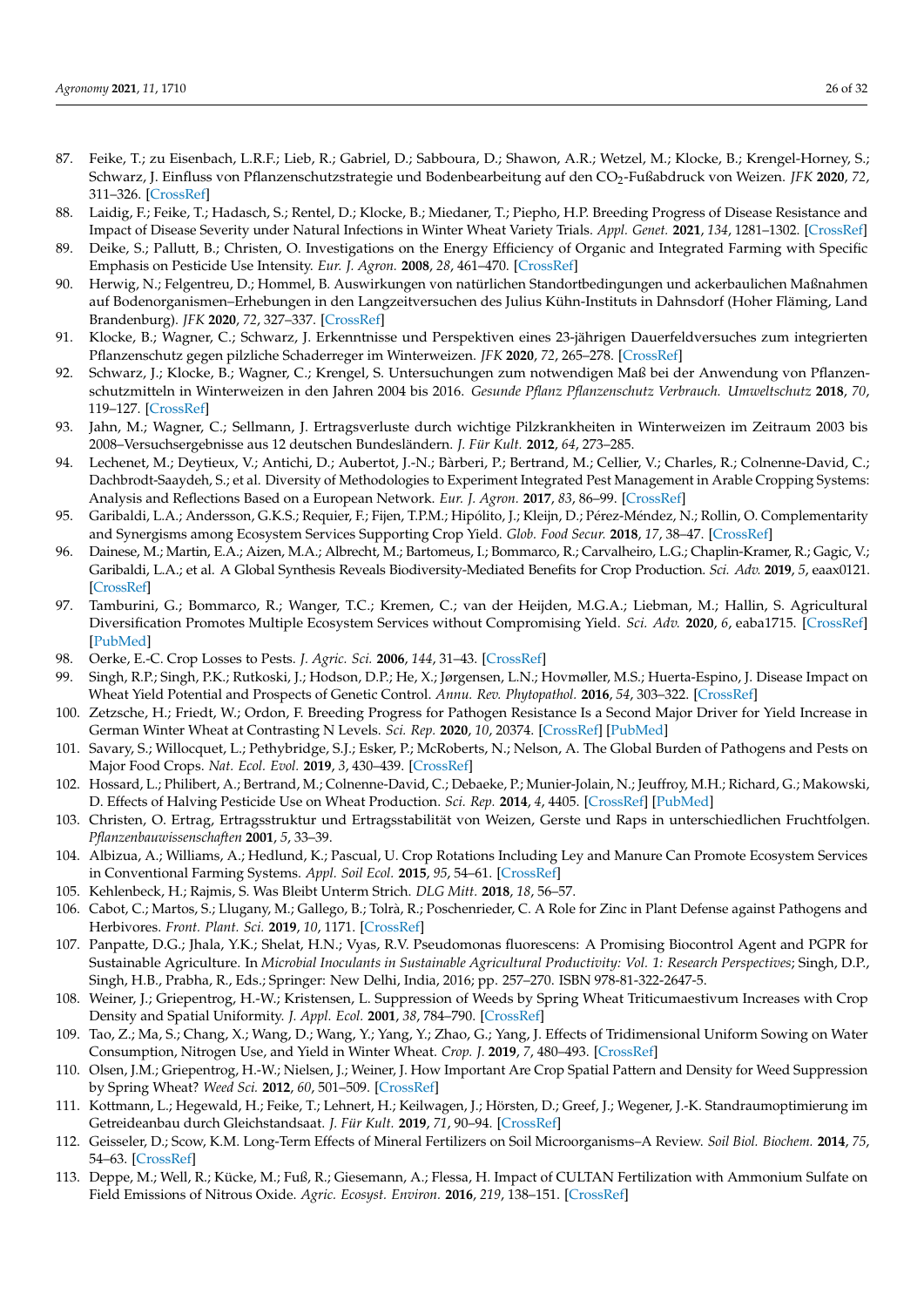- <span id="page-26-23"></span><span id="page-26-18"></span><span id="page-26-5"></span><span id="page-26-4"></span><span id="page-26-3"></span><span id="page-26-2"></span><span id="page-26-1"></span><span id="page-26-0"></span>114. Herrmann, M.N.; Wang, Y.; Hartung, J.; Hartmann, T.; Zhang, W.; Nkebiwe, P.M.; Chen, X.; Müller, T.; Yang, H. Effects of Bioeffectors on Crop Growth and Quality Indicators: A Global Network Meta-Analysis. *Agron. Sustain. Dev.* **2021**. (under preparation).
- <span id="page-26-6"></span>115. Lekfeldt, J.D.S.; Nkebiwe, P.M.; Symanczik, S.; Mäder, M.; Bar-Tal, A.; Biró, B.; Bradáčová, K.; Brecht, J.; Caniullan, P.C.; Choudhary, K.K.; et al. To BE, or Not to BE–A Meta-Analysis on the Effectiveness of Bioeffectors (BEs) on Maize, Wheat and Tomato Performance from Greenhouse to Field Scales across Europe and Israel. **2021**. (under preparation).
- <span id="page-26-8"></span><span id="page-26-7"></span>116. Bradáčová, K.; Florea, A.S.; Bar-Tal, A.; Minz, D.; Yermiyahu, U.; Shawahna, R.; Kraut-Cohen, J.; Zolti, A.; Erel, R.; Dietel, K.; et al. Microbial Consortia versus Single-Strain Inoculants: An Advantage in PGPM-Assisted Tomato Production? *Agronomy* **2019**, *9*, 105. [\[CrossRef\]](http://doi.org/10.3390/agronomy9020105)
- <span id="page-26-9"></span>117. Weber, J.F.; Kunz, C.; Gerhards, R. Chemical and Mechanical Weed Control in Soybean (Glycine Max). *Jul. Kühn-Arch.* **2016**, *452*, 171.
- 118. Pascale, A.; Vinale, F.; Manganiello, G.; Nigro, M.; Lanzuise, S.; Ruocco, M.; Marra, R.; Lombardi, N.; Woo, S.L.; Lorito, M. Trichoderma and Its Secondary Metabolites Improve Yield and Quality of Grapes. *Crop. Prot.* **2017**, *92*, 176–181. [\[CrossRef\]](http://doi.org/10.1016/j.cropro.2016.11.010)
- <span id="page-26-11"></span><span id="page-26-10"></span>119. Giotis, C.; Markellou, E.; Theodoropoulou, A.; Kostoulas, G.; Wilcockson, S.; Leifert, C. The Effects of Different Biological Control Agents (BCAs) and Plant Defence Elicitors on Cucumber Powdery Mildew (Podosphaera Xanthii). *Org. Agr.* **2012**, *2*, 89–101. [\[CrossRef\]](http://doi.org/10.1007/s13165-012-0031-x)
- <span id="page-26-12"></span>120. Barański, M.; Srednicka-Tober, D.; Volakakis, N.; Seal, C.; Sanderson, R.; Stewart, G.B.; Benbrook, C.; Biavati, B.; Markellou, E.; Giotis, C.; et al. Higher Antioxidant and Lower Cadmium Concentrations and Lower Incidence of Pesticide Residues in Organically Grown Crops: A Systematic Literature Review and Meta-Analyses. *Br. J. Nutr.* **2014**, *112*, 794–811. [\[CrossRef\]](http://doi.org/10.1017/S0007114514001366)
- 121. Gomiero, T. Food Quality Assessment in Organic vs. Conventional Agricultural Produce: Findings and Issues. *Appl. Soil Ecol.* **2018**, *123*, 714–728. [\[CrossRef\]](http://doi.org/10.1016/j.apsoil.2017.10.014)
- <span id="page-26-13"></span>122. Langenkämper, G.; Zörb, C.; Seifert, M.; Mäder, P.; Fretzdorff, B.; Betsche, T. Nutritional Quality of Organic and Conventional Wheat. *J. Appl. Bot. Food Qual.* **2006**, *80*, 150–154.
- <span id="page-26-28"></span><span id="page-26-14"></span>123. Meena, R.S.; Kumar, S.; Datta, R.; Lal, R.; Vijayakumar, V.; Brtnicky, M.; Sharma, M.P.; Yadav, G.S.; Jhariya, M.K.; Jangir, C.K.; et al. Impact of Agrochemicals on Soil Microbiota and Management: A Review. *Land* **2020**, *9*, 34. [\[CrossRef\]](http://doi.org/10.3390/land9020034)
- <span id="page-26-26"></span><span id="page-26-16"></span><span id="page-26-15"></span>124. Zörb, C.; Steinfurth, D.; Gödde, V.; Niehaus, K.; Mühling, K.H.; Zörb, C.; Steinfurth, D.; Gödde, V.; Niehaus, K.; Mühling, K.H. Metabolite Profiling of Wheat Flag Leaf and Grains during Grain Filling Phase as Affected by Sulfur Fertilisation. *Funct. Plant. Biol.* **2011**, *39*, 156–166. [\[CrossRef\]](http://doi.org/10.1071/FP11158)
- <span id="page-26-24"></span><span id="page-26-17"></span>125. Datta, A.; Ullah, H.; Tursun, N.; Pornprom, T.; Knezevic, S.Z.; Chauhan, B.S. Managing Weeds Using Crop Competition in Soybean (*lycine max* (L.) Merr.). *Crop. Prot.* **2017**, *95*, 60–68. [\[CrossRef\]](http://doi.org/10.1016/j.cropro.2016.09.005)
- <span id="page-26-25"></span><span id="page-26-19"></span>126. Mhlanga, B.; Chauhan, B.S.; Thierfelder, C. Weed Management in Maize Using Crop Competition: A Review. *Crop. Prot.* **2016**, *88*, 28–36. [\[CrossRef\]](http://doi.org/10.1016/j.cropro.2016.05.008)
- <span id="page-26-27"></span><span id="page-26-20"></span>127. Zörb, C.; Becker, E.; Merkt, N.; Kafka, S.; Schmidt, S.; Schmidhalter, U. Shift of Grain Protein Composition in Bread Wheat under Summer Drought Events. *J. Plant. Nutr. Soil Sci.* **2017**, *180*, 49–55. [\[CrossRef\]](http://doi.org/10.1002/jpln.201600367)
- <span id="page-26-21"></span>128. Leneveu-Jenvrin, C.; Charles, F.; Barba, F.J.; Remize, F. Role of Biological Control Agents and Physical Treatments in Maintaining the Quality of Fresh and Minimally-Processed Fruit and Vegetables. *Crit. Rev. Food Sci. Nutr.* **2020**, *60*, 2837–2855. [\[CrossRef\]](http://doi.org/10.1080/10408398.2019.1664979)
- <span id="page-26-22"></span>129. Siroli, L.; Patrignani, F.; Serrazanetti, D.I.; Gardini, F.; Lanciotti, R. Innovative Strategies Based on the Use of Bio-Control Agents to Improve the Safety, Shelf-Life and Quality of Minimally Processed Fruits and Vegetables. *Trends Food Sci. Technol.* **2015**, *46*, 302–310. [\[CrossRef\]](http://doi.org/10.1016/j.tifs.2015.04.014)
- <span id="page-26-30"></span>130. Lask, J.; Martínez Guajardo, A.; Weik, J.; Von Cossel, M.; Lewandowski, I.; Wagner, M. Comparative Environmental and Economic Life Cycle Assessment of Biogas Production from Perennial Wild Plant Mixtures and Maize (*Zea mays* L.) in Southwest Germany. *GCB Bioenergy* **2020**. (under review). [\[CrossRef\]](http://doi.org/10.1111/gcbb.12715)
- <span id="page-26-29"></span>131. Hillier, J.; Brentrup, F.; Wattenbach, M.; Walter, C.; Garcia-Suarez, T.; Mila-i-Canals, L.; Smith, P. Which Cropland Greenhouse Gas Mitigation Options Give the Greatest Benefits in Different World Regions? Climate and Soil-Specific Predictions from Integrated Empirical Models. *Glob. Chang. Biol.* **2012**, *18*, 1880–1894. [\[CrossRef\]](http://doi.org/10.1111/j.1365-2486.2012.02671.x)
- 132. Das, S.; Ho, A.; Kim, P.J. Editorial: Role of Microbes in Climate Smart Agriculture. *Front. Microbiol.* **2019**, *10*, 2756. [\[CrossRef\]](http://doi.org/10.3389/fmicb.2019.02756)
- 133. Lu, X.; Siemann, E.; He, M.; Wei, H.; Shao, X.; Ding, J. Climate Warming Increases Biological Control Agent Impact on a Non-Target Species. *Ecol. Lett.* **2015**, *18*, 48–56. [\[CrossRef\]](http://doi.org/10.1111/ele.12391)
- 134. Syafrudin, M.; Kristanti, R.A.; Yuniarto, A.; Hadibarata, T.; Rhee, J.; Al-onazi, W.A.; Algarni, T.S.; Almarri, A.H.; Al-Mohaimeed, A.M. Pesticides in Drinking Water—A Review. *Int. J. Environ. Res. Public Health* **2021**, *18*, 468. [\[CrossRef\]](http://doi.org/10.3390/ijerph18020468)
- 135. De Souza, R.M.; Seibert, D.; Quesada, H.B.; de Jesus Bassetti, F.; Fagundes-Klen, M.R.; Bergamasco, R. Occurrence, Impacts and General Aspects of Pesticides in Surface Water: A Review. *Process. Saf. Environ. Prot.* **2020**, *135*, 22–37. [\[CrossRef\]](http://doi.org/10.1016/j.psep.2019.12.035)
- 136. Singh, B.; Craswell, E. Fertilizers and Nitrate Pollution of Surface and Ground Water: An Increasingly Pervasive Global Problem. *SN Appl. Sci.* **2021**, *3*, 518. [\[CrossRef\]](http://doi.org/10.1007/s42452-021-04521-8)
- 137. Colnenne-David, C.; Grandeau, G.; Jeuffroy, M.-H.; Dore, T. Ambitious Environmental and Economic Goals for the Future of Agriculture Are Unequally Achieved by Innovative Cropping Systems. *Field Crop. Res.* **2017**, *210*, 114–128. [\[CrossRef\]](http://doi.org/10.1016/j.fcr.2017.05.009)
- 138. Ndlela, L.L.; Oberholster, P.J.; Van Wyk, J.H.; Cheng, P.H. Bacteria as Biological Control Agents of Freshwater Cyanobacteria: Is It Feasible beyond the Laboratory? *Appl. Microbiol. Biotechnol.* **2018**, *102*, 9911–9923. [\[CrossRef\]](http://doi.org/10.1007/s00253-018-9391-9) [\[PubMed\]](http://www.ncbi.nlm.nih.gov/pubmed/30267126)
- 139. Kerdraon, L.; Laval, V.; Suffert, F. Microbiomes and Pathogen Survival in Crop Residues, an Ecotone Between Plant and Soil. *Phytobiomes J.* **2019**, *3*, 246–255. [\[CrossRef\]](http://doi.org/10.1094/PBIOMES-02-19-0010-RVW)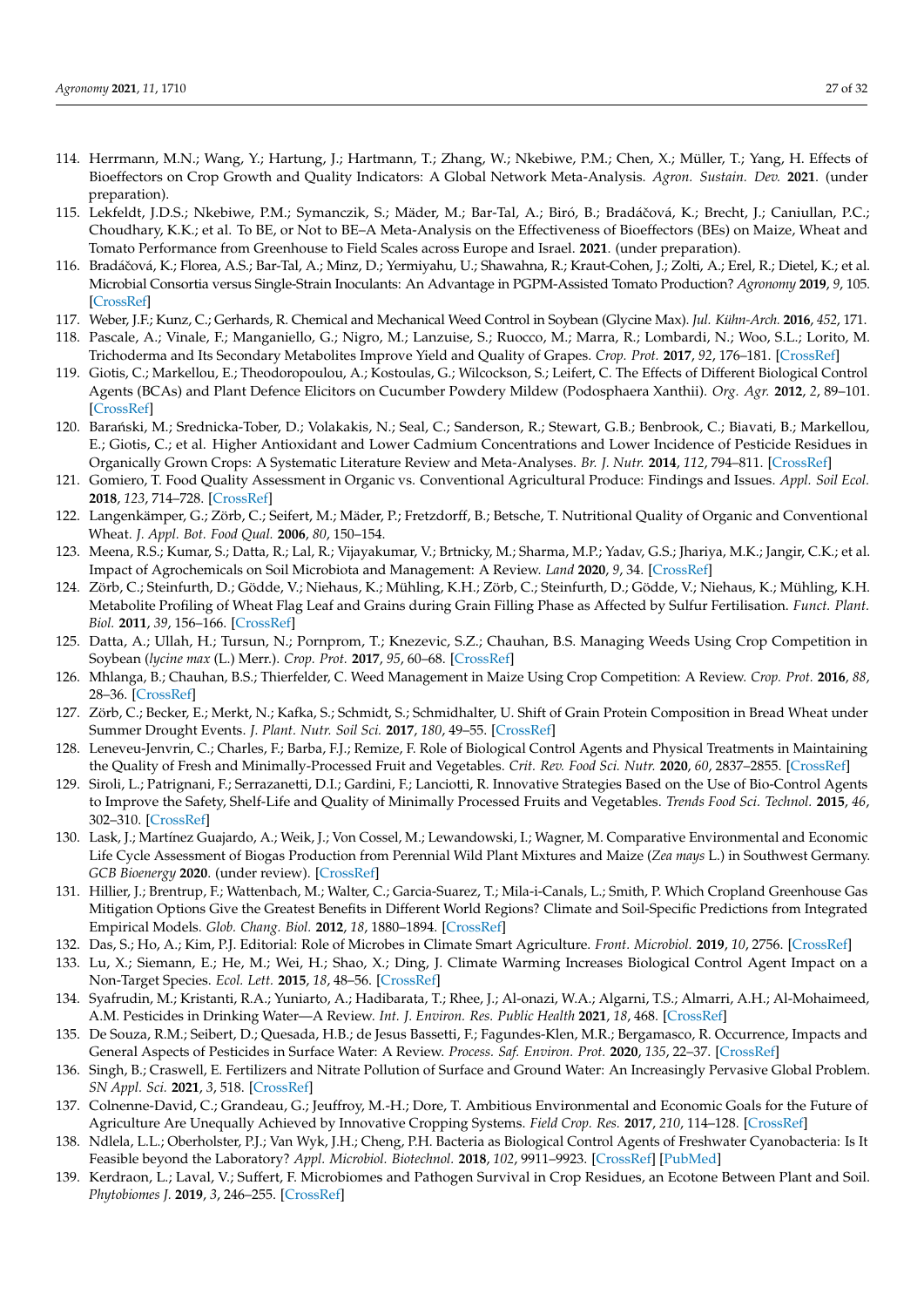- <span id="page-27-26"></span><span id="page-27-19"></span><span id="page-27-5"></span><span id="page-27-4"></span><span id="page-27-3"></span><span id="page-27-2"></span><span id="page-27-1"></span><span id="page-27-0"></span>140. Geiger, F.; Bengtsson, J.; Berendse, F.; Weisser, W.W.; Emmerson, M.; Morales, M.B.; Ceryngier, P.; Liira, J.; Tscharntke, T.; Winqvist, C.; et al. Persistent Negative Effects of Pesticides on Biodiversity and Biological Control Potential on European Farmland. *Basic Appl. Ecol.* **2010**, *11*, 97–105. [\[CrossRef\]](http://doi.org/10.1016/j.baae.2009.12.001)
- <span id="page-27-27"></span><span id="page-27-6"></span>141. Maeder, P.; Fliessbach, A.; Dubois, D.; Gunst, L.; Fried, P.; Niggli, U. Soil Fertility and Biodiversity in Organic Farming. *Science* **2002**, *296*, 1694–1697. [\[CrossRef\]](http://doi.org/10.1126/science.1071148) [\[PubMed\]](http://www.ncbi.nlm.nih.gov/pubmed/12040197)
- <span id="page-27-24"></span>142. Rodriguez-Campos, J.; Dendooven, L.; Alvarez-Bernal, D.; Contreras-Ramos, S.M. Potential of Earthworms to Accelerate Removal of Organic Contaminants from Soil: A Review. *Appl. Soil Ecol.* **2014**, *79*, 10–25. [\[CrossRef\]](http://doi.org/10.1016/j.apsoil.2014.02.010)
- <span id="page-27-7"></span>143. Rashid, M.I.; Mujawar, L.H.; Shahzad, T.; Almeelbi, T.; Ismail, I.M.I.; Oves, M. Bacteria and Fungi Can Contribute to Nutrients Bioavailability and Aggregate Formation in Degraded Soils. *Microbiol. Res.* **2016**, *183*, 26–41. [\[CrossRef\]](http://doi.org/10.1016/j.micres.2015.11.007)
- 144. Contreras-Cornejo, H.A.; Macías-Rodríguez, L.; del-Val, E.; Larsen, J. Ecological Functions of *Trichoderma* Spp. and Their Secondary Metabolites in the Rhizosphere: Interactions with Plants. *FEMS Microbiol. Ecol.* **2016**, *92*, fiw036. [\[CrossRef\]](http://doi.org/10.1093/femsec/fiw036) [\[PubMed\]](http://www.ncbi.nlm.nih.gov/pubmed/26906097)
- <span id="page-27-8"></span>145. Halifu, S.; Deng, X.; Song, X.; Song, R. Effects of Two Trichoderma Strains on Plant Growth, Rhizosphere Soil Nutrients, and Fungal Community of Pinus Sylvestris Var. Mongolica Annual Seedlings. *Forests* **2019**, *10*, 758. [\[CrossRef\]](http://doi.org/10.3390/f10090758)
- <span id="page-27-11"></span><span id="page-27-10"></span><span id="page-27-9"></span>146. Maji, D.; Singh, M.; Wasnik, K.; Chanotiya, C.S.; Kalra, A. The Role of a Novel Fungal Strain Trichoderma Atroviride RVF3 in Improving Humic Acid Content in Mature Compost and Vermicompost via Ligninolytic and Celluloxylanolytic Activities. *J. Appl. Microbiol.* **2015**, *119*, 1584–1596. [\[CrossRef\]](http://doi.org/10.1111/jam.12954) [\[PubMed\]](http://www.ncbi.nlm.nih.gov/pubmed/26387985)
- <span id="page-27-12"></span>147. Mitra, D.; Anđelković, S.; Panneerselvam, P.; Senapati, A.; Vasić, T.; Ganeshamurthy, A.N.; Chauhan, M.; Uniyal, N.; Mahakur, B.; Radha, T.K. Phosphate-Solubilizing Microbes and Biocontrol Agent for Plant Nutrition and Protection: Current Perspective. *Commun. Soil Sci. Plant. Anal.* **2020**, *51*, 645–657. [\[CrossRef\]](http://doi.org/10.1080/00103624.2020.1729379)
- <span id="page-27-13"></span>148. Matsumoto, L.S.; dos Santos, I.M.O.; Barazetti, A.R.; Simões, G.C.; Farias, T.N.; Andrade, G. Effects of Biological Control Agents on Arbuscular Mycorrhiza Fungi Rhizophagus Clarus in Soybean Rhizosphere. *Agron. Sci. Biotechnol.* **2017**, *3*, 29. [\[CrossRef\]](http://doi.org/10.33158/ASB.2017v3i1p29)
- <span id="page-27-14"></span>149. Ahmed, E.; Holmström, S.J.M. Siderophores in Environmental Research: Roles and Applications. *Microb. Biotechnol.* **2014**, *7*, 196–208. [\[CrossRef\]](http://doi.org/10.1111/1751-7915.12117)
- 150. Sivasakthi, S.; Usharani, G.; Saranraj, P. Biocontrol Potentiality of Plant Growth Promoting Bacteria (PGPR)-Pseudomonas Fluorescens and Bacillus Subtilis: A Review. *AJAR* **2014**, *9*, 1265–1277. [\[CrossRef\]](http://doi.org/10.5897/AJAR2013.7914)
- <span id="page-27-15"></span>151. Catarino, R.; Bretagnolle, V.; Perrot, T.; Vialloux, F.; Gaba, S. Bee Pollination Outperforms Pesticides for Oilseed Crop Production and Profitability. *Proc. R. Soc. B Biol. Sci.* **2019**, *286*, 20191550. [\[CrossRef\]](http://doi.org/10.1098/rspb.2019.1550)
- <span id="page-27-16"></span>152. Potts, S.G.; Biesmeijer, J.C.; Kremen, C.; Neumann, P.; Schweiger, O.; Kunin, W.E. Global Pollinator Declines: Trends, Impacts and Drivers. *Trends Ecol. Evol.* **2010**, *25*, 345–353. [\[CrossRef\]](http://doi.org/10.1016/j.tree.2010.01.007) [\[PubMed\]](http://www.ncbi.nlm.nih.gov/pubmed/20188434)
- <span id="page-27-17"></span>153. Marja, R.; Kleijn, D.; Tscharntke, T.; Klein, A.-M.; Frank, T.; Batáry, P. Effectiveness of Agri-Environmental Management on Pollinators Is Moderated More by Ecological Contrast than by Landscape Structure or Land-Use Intensity. *Ecol. Lett.* **2019**, *22*, 1493–1500. [\[CrossRef\]](http://doi.org/10.1111/ele.13339)
- 154. Peñuelas, J.; Farré-Armengol, G.; Llusia, J.; Gargallo-Garriga, A.; Rico, L.; Sardans, J.; Terradas, J.; Filella, I. Removal of Floral Microbiota Reduces Floral Terpene Emissions. *Sci. Rep.* **2014**, *4*, 6727. [\[CrossRef\]](http://doi.org/10.1038/srep06727)
- <span id="page-27-18"></span>155. Pallutt, B. 30 Jahre Dauerfeldversuche zum Pflanzenschutz. *JFK* **2010**, *62*, 230–237. [\[CrossRef\]](http://doi.org/10.5073/JfK.2010.07.01)
- <span id="page-27-23"></span>156. Dierauer, H.U.; Stöppler-Zimmer, H. *Unkrautregulierung Ohne Chemie*; Verlag Ulmer: Stuttgart, Germany, 2014; ISBN 3-8001-4096-9.
- 157. Zhou, M.; Liu, C.; Wang, J.; Meng, Q.; Yuan, Y.; Ma, X.; Liu, X.; Zhu, Y.; Ding, G.; Zhang, J.; et al. Soil Aggregates Stability and Storage of Soil Organic Carbon Respond to Cropping Systems on Black Soils of Northeast China. *Sci. Rep.* **2020**, *10*, 265. [\[CrossRef\]](http://doi.org/10.1038/s41598-019-57193-1)
- 158. Harding, D.P.; Raizada, M.N. Controlling Weeds with Fungi, Bacteria and Viruses: A Review. *Front. Plant. Sci.* **2015**, *6*, 659. [\[CrossRef\]](http://doi.org/10.3389/fpls.2015.00659)
- 159. Raymaekers, K.; Ponet, L.; Holtappels, D.; Berckmans, B.; Cammue, B.P.A. Screening for Novel Biocontrol Agents Applicable in Plant Disease Management–A Review. *Biol. Control.* **2020**, *144*, 104240. [\[CrossRef\]](http://doi.org/10.1016/j.biocontrol.2020.104240)
- <span id="page-27-25"></span>160. Tscharntke, T.; Klein, A.M.; Kruess, A.; Steffan-Dewenter, I.; Thies, C. Landscape Perspectives on Agricultural Intensification and Biodiversity—Ecosystem Service Management. *Ecol. Lett.* **2005**, *8*, 857–874. [\[CrossRef\]](http://doi.org/10.1111/j.1461-0248.2005.00782.x)
- 161. Krauss, J.; Gallenberger, I.; Steffan-Dewenter, I. Decreased Functional Diversity and Biological Pest Control in Conventional Compared to Organic Crop Fields. *PLoS ONE* **2011**, *6*, e19502. [\[CrossRef\]](http://doi.org/10.1371/journal.pone.0019502)
- 162. El-Wakeil, N.; Gaafar, N.; Sallam, A.; Volkmar, C. *Side Effects of Insecticides on Natural Enemies and Possibility of Their Integration in Plant Protection Strategies*; IntechOpen: London, UK, 2013; ISBN 978-953-51-0958-7.
- 163. Garratt, M.P.D.; Wright, D.J.; Leather, S.R. The Effects of Farming System and Fertilisers on Pests and Natural Enemies: A Synthesis of Current Research. *Agric. Ecosyst. Environ.* **2011**, *141*, 261–270. [\[CrossRef\]](http://doi.org/10.1016/j.agee.2011.03.014)
- <span id="page-27-22"></span>164. Ingwersen, J.; Högy, P.; Wizemann, H.D.; Warrach-Sagi, K.; Streck, T. Coupling the Land Surface Model Noah-MP with the Generic Crop Growth Model Gecros: Model Description, Calibration and Validation. *Agric. For. Meteorol.* **2018**, *262*, 322–339. [\[CrossRef\]](http://doi.org/10.1016/j.agrformet.2018.06.023)
- <span id="page-27-21"></span>165. Goudriaan, J. Simulation of Micrometeorology of Crops, Some Methods and Their Problems, and a Few Results. *Agric. For. Meteorol.* **1989**, *47*, 239–258. [\[CrossRef\]](http://doi.org/10.1016/0168-1923(89)90098-1)
- <span id="page-27-20"></span>166. Vidal, T.; Boixel, A.-L.; Durand, B.; de Vallavieille-Pope, C.; Huber, L.; Saint-Jean, S. Reduction of Fungal Disease Spread in Cultivar Mixtures: Impact of Canopy Architecture on Rain-Splash Dispersal and on Crop Microclimate. *Agric. For. Meteorol.* **2017**, *246*, 154–161. [\[CrossRef\]](http://doi.org/10.1016/j.agrformet.2017.06.014)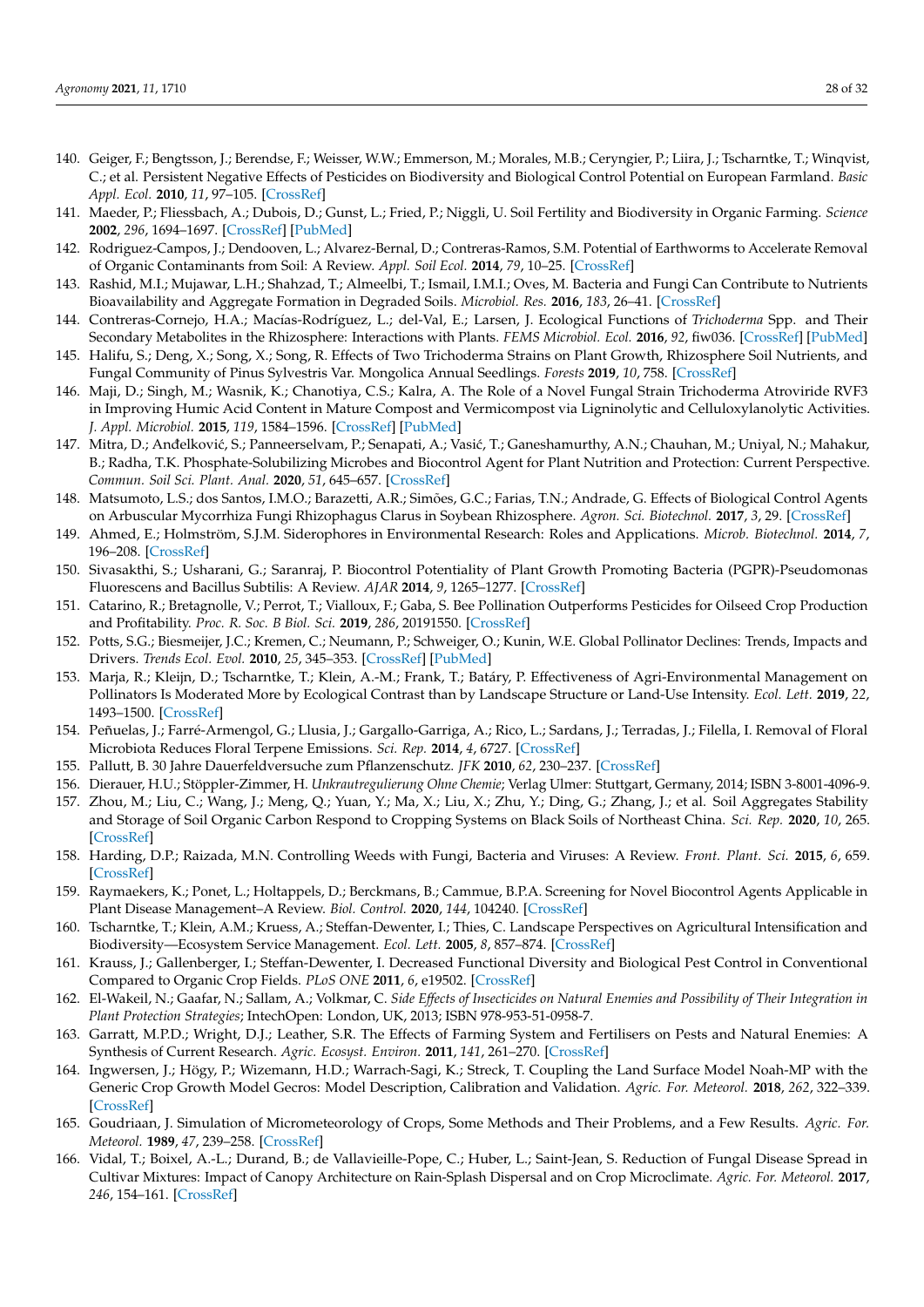- <span id="page-28-26"></span><span id="page-28-9"></span><span id="page-28-8"></span><span id="page-28-7"></span><span id="page-28-6"></span><span id="page-28-5"></span><span id="page-28-4"></span><span id="page-28-3"></span><span id="page-28-2"></span><span id="page-28-1"></span><span id="page-28-0"></span>167. El-Hasan, A.; Buchenauer, H. Actions of 6-Pentyl-Alpha-Pyrone in Controlling Seedling Blight Incited by Fusarium Moniliforme and Inducing Defence Responses in Maize. *J. Phytopathol.* **2009**, *157*, 697–707. [\[CrossRef\]](http://doi.org/10.1111/j.1439-0434.2009.01565.x)
- <span id="page-28-10"></span>168. Benjamin, E.O.; Wesseler, J.H.H. A Socioeconomic Analysis of Biocontrol in Integrated Pest Management: A Review of the Effects of Uncertainty, Irreversibility and Flexibility. *NJAS Wagening. J. Life Sci.* **2016**, *77*, 53–60. [\[CrossRef\]](http://doi.org/10.1016/j.njas.2016.03.002)
- <span id="page-28-11"></span>169. Goulson, D. Pesticides Linked to Bird Declines. *Nature* **2014**, *511*, 295–296. [\[CrossRef\]](http://doi.org/10.1038/nature13642) [\[PubMed\]](http://www.ncbi.nlm.nih.gov/pubmed/25030159)
- <span id="page-28-12"></span>170. Niggli, U.; Riedel, J.; Brühl, C.; Liess, M.; Schulz, R.; Altenburger, R.; Märländer, B.; Bokelmann, W.; Heß, J.; Reineke, A.; et al. Pflanzenschutz und Biodiversität in Agrarökosystemen. *Ber. Über Landwirtsch. Z. Für Agrarpolit. Und Landwirtsch.* **2020**, *98*, 1–39. [\[CrossRef\]](http://doi.org/10.12767/buel.v98i1.272)
- <span id="page-28-29"></span>171. Huth, E.; Paltrinieri, S.; Thiele, J. Bioenergy and Its Effects on Landscape Aesthetics–A Survey Contrasting Conventional and Wild Crop Biomass Production. *Biomass Bioenergy* **2019**, *122*, 313–321. [\[CrossRef\]](http://doi.org/10.1016/j.biombioe.2019.01.043)
- 172. Reiser, D.; Martín-López, J.M.; Memic, E.; Vázquez-Arellano, M.; Brandner, S.; Griepentrog, H.W. 3D Imaging with a Sonar Sensor and an Automated 3-Axes Frame for Selective Spraying in Controlled Conditions. *J. Imaging* **2017**, *3*, 9. [\[CrossRef\]](http://doi.org/10.3390/jimaging3010009)
- 173. Vázquez-Arellano, M.; Reiser, D.; Paraforos, D.S.; Garrido-Izard, M.; Burce, M.E.C.; Griepentrog, H.W. 3-D Reconstruction of Maize Plants Using a Time-of-Flight Camera. *Comput. Electron. Agric.* **2018**, *145*, 235–247. [\[CrossRef\]](http://doi.org/10.1016/j.compag.2018.01.002)
- <span id="page-28-27"></span>174. Gerhards, R.; Kollenda, B.; Machleb, J.; Möller, K.; Butz, A.; Reiser, D.; Griegentrog, H.-W. Camera-Guided Weed Hoeing in Winter Cereals with Narrow Row Distance. *Gesunde Pflanz.* **2020**, *72*, 403–411. [\[CrossRef\]](http://doi.org/10.1007/s10343-020-00523-5)
- <span id="page-28-28"></span>175. Munz, S.; Reiser, D. Approach for Image-Based Semantic Segmentation of Canopy Cover in Pea–Oat Intercropping. *Agriculture* **2020**, *10*, 354. [\[CrossRef\]](http://doi.org/10.3390/agriculture10080354)
- 176. Mahlein, A.-K. Plant Disease Detection by Imaging Sensors–Parallels and Specific Demands for Precision Agriculture and Plant Phenotyping. *Plant. Dis.* **2016**, *100*, 241–251. [\[CrossRef\]](http://doi.org/10.1094/PDIS-03-15-0340-FE) [\[PubMed\]](http://www.ncbi.nlm.nih.gov/pubmed/30694129)
- 177. Thomas, S.; Kuska, M.T.; Bohnenkamp, D.; Brugger, A.; Alisaac, E.; Wahabzada, M.; Behmann, J.; Mahlein, A.-K. Benefits of Hyperspectral Imaging for Plant Disease Detection and Plant Protection: A Technical Perspective. *J. Plant. Dis. Prot.* **2018**, *125*, 5–20. [\[CrossRef\]](http://doi.org/10.1007/s41348-017-0124-6)
- 178. Wahabzada, M.; Mahlein, A.-K.; Bauckhage, C.; Steiner, U.; Oerke, E.-C.; Kersting, K. Metro Maps of Plant Disease Dynamics— Automated Mining of Differences Using Hyperspectral Images. *PLoS ONE* **2015**, *10*, e0116902. [\[CrossRef\]](http://doi.org/10.1371/journal.pone.0116902)
- 179. Thomas, S.; Wahabzada, M.; Kuska, M.T.; Rascher, U.; Mahlein, A.-K.; Thomas, S.; Wahabzada, M.; Kuska, M.T.; Rascher, U.; Mahlein, A.-K. Observation of Plant–Pathogen Interaction by Simultaneous Hyperspectral Imaging Reflection and Transmission Measurements. *Funct. Plant. Biol.* **2016**, *44*, 23–34. [\[CrossRef\]](http://doi.org/10.1071/FP16127)
- 180. Tsouros, D.C.; Bibi, S.; Sarigiannidis, P.G. A Review on UAV-Based Applications for Precision Agriculture. *Information* **2019**, *10*, 349. [\[CrossRef\]](http://doi.org/10.3390/info10110349)
- <span id="page-28-13"></span>181. Watson, C.A.; Reckling, M.; Preissel, S.; Bachinger, J.; Bergkvist, G.; Kuhlman, T.; Lindström, K.; Nemecek, T.; Topp, C.F.E.; Vanhatalo, A.; et al. Chapter Four–Grain Legume Production and Use in European Agricultural Systems. In *Advances in Agronomy*; Sparks, D.L., Ed.; Academic Press: Cambridge, MA, USA, 2017; Volume 144, pp. 235–303.
- <span id="page-28-14"></span>182. Brankatschk, G.; Finkbeiner, M. Crop Rotations and Crop Residues Are Relevant Parameters for Agricultural Carbon Footprints. *Agron. Sustain. Dev.* **2017**, *37*, 58. [\[CrossRef\]](http://doi.org/10.1007/s13593-017-0464-4)
- <span id="page-28-15"></span>183. Kolbe, H. Fruchtfolgegestaltung im ökologischen und extensiven Landbau: Bewertung von Vorfruchtwirkungen. *Pflanzenbauwissenschaften* **2006**, *10*, 82–89.
- <span id="page-28-16"></span>184. Bundessortenamt. *Beschreibende Sortenliste Getreide, Mais Öl- Und Faserpflanzen Leguminosen Rüben Zwischenfrüchte 2020*; Bundessortenamt: Hannover, Germany, 2020.
- <span id="page-28-17"></span>185. Miedaner, T.; Juroszek, P. Climate Change Will Influence Disease Resistance Breeding in Wheat in Northwestern Europe. *Theor. Appl. Genet.* **2021**, *134*, 1771–1785. [\[CrossRef\]](http://doi.org/10.1007/s00122-021-03807-0) [\[PubMed\]](http://www.ncbi.nlm.nih.gov/pubmed/33715023)
- <span id="page-28-18"></span>186. Tian, J.; Xu, G.; Yuan, M. Towards Engineering Broad-Spectrum Disease-Resistant Crops. *Trends Plant. Sci.* **2020**, *25*, 424–427. [\[CrossRef\]](http://doi.org/10.1016/j.tplants.2020.02.012)
- 187. Van Esse, H.P.; Reuber, T.L.; van der Does, D. Genetic Modification to Improve Disease Resistance in Crops. *New Phytol.* **2020**, *225*, 70–86. [\[CrossRef\]](http://doi.org/10.1111/nph.15967)
- <span id="page-28-19"></span>188. Langner, T.; Kamoun, S.; Belhaj, K. CRISPR Crops: Plant Genome Editing Toward Disease Resistance. *Annu. Rev. Phytopathol.* **2018**, *56*, 479–512. [\[CrossRef\]](http://doi.org/10.1146/annurev-phyto-080417-050158)
- <span id="page-28-20"></span>189. Eom, J.-S.; Luo, D.; Atienza-Grande, G.; Yang, J.; Ji, C.; Thi Luu, V.; Huguet-Tapia, J.C.; Char, S.N.; Liu, B.; Nguyen, H.; et al. Diagnostic Kit for Rice Blight Resistance. *Nat. Biotechnol.* **2019**, *37*, 1372–1379. [\[CrossRef\]](http://doi.org/10.1038/s41587-019-0268-y)
- <span id="page-28-21"></span>190. Oliva, R.; Ji, C.; Atienza-Grande, G.; Huguet-Tapia, J.C.; Perez-Quintero, A.; Li, T.; Eom, J.-S.; Li, C.; Nguyen, H.; Liu, B.; et al. Broad-Spectrum Resistance to Bacterial Blight in Rice Using Genome Editing. *Nat. Biotechnol.* **2019**, *37*, 1344–1350. [\[CrossRef\]](http://doi.org/10.1038/s41587-019-0267-z)
- <span id="page-28-22"></span>191. Griepentrog, H.W. Längsverteilung von Sämaschinen und ihre Wirkung auf Standfläche und Ertrag bei Raps. *Agrartech. Forsch.* **1995**, *1*. Available online: [https://docplayer.org/70215040-Laengsverteilung-von-saemaschinen-und-ihre-wirkung-auf](https://docplayer.org/70215040-Laengsverteilung-von-saemaschinen-und-ihre-wirkung-auf-standflaeche-und-ertrag-bei-raps.html)[standflaeche-und-ertrag-bei-raps.html](https://docplayer.org/70215040-Laengsverteilung-von-saemaschinen-und-ihre-wirkung-auf-standflaeche-und-ertrag-bei-raps.html) (accessed on 25 August 2021).
- <span id="page-28-23"></span>192. Boulard, T.; Roy, J.-C.; Pouillard, J.-B.; Fatnassi, H.; Grisey, A. Modelling of Micrometeorology, Canopy Transpiration and Photosynthesis in a Closed Greenhouse Using Computational Fluid Dynamics. *Biosyst. Eng.* **2017**, *158*, 110–133. [\[CrossRef\]](http://doi.org/10.1016/j.biosystemseng.2017.04.001)
- <span id="page-28-24"></span>193. Sultan, S.E. Phenotypic Plasticity for Plant Development, Function and Life History. *Trends Plant. Sci.* **2000**, *5*, 537–542. [\[CrossRef\]](http://doi.org/10.1016/S1360-1385(00)01797-0)
- <span id="page-28-25"></span>194. Bongers, F.J.; Pierik, R.; Anten, N.P.R.; Evers, J.B. Subtle Variation in Shade Avoidance Responses May Have Profound Consequences for Plant Competitiveness. *Ann. Bot.* **2018**, *121*, 863–873. [\[CrossRef\]](http://doi.org/10.1093/aob/mcx151) [\[PubMed\]](http://www.ncbi.nlm.nih.gov/pubmed/29280992)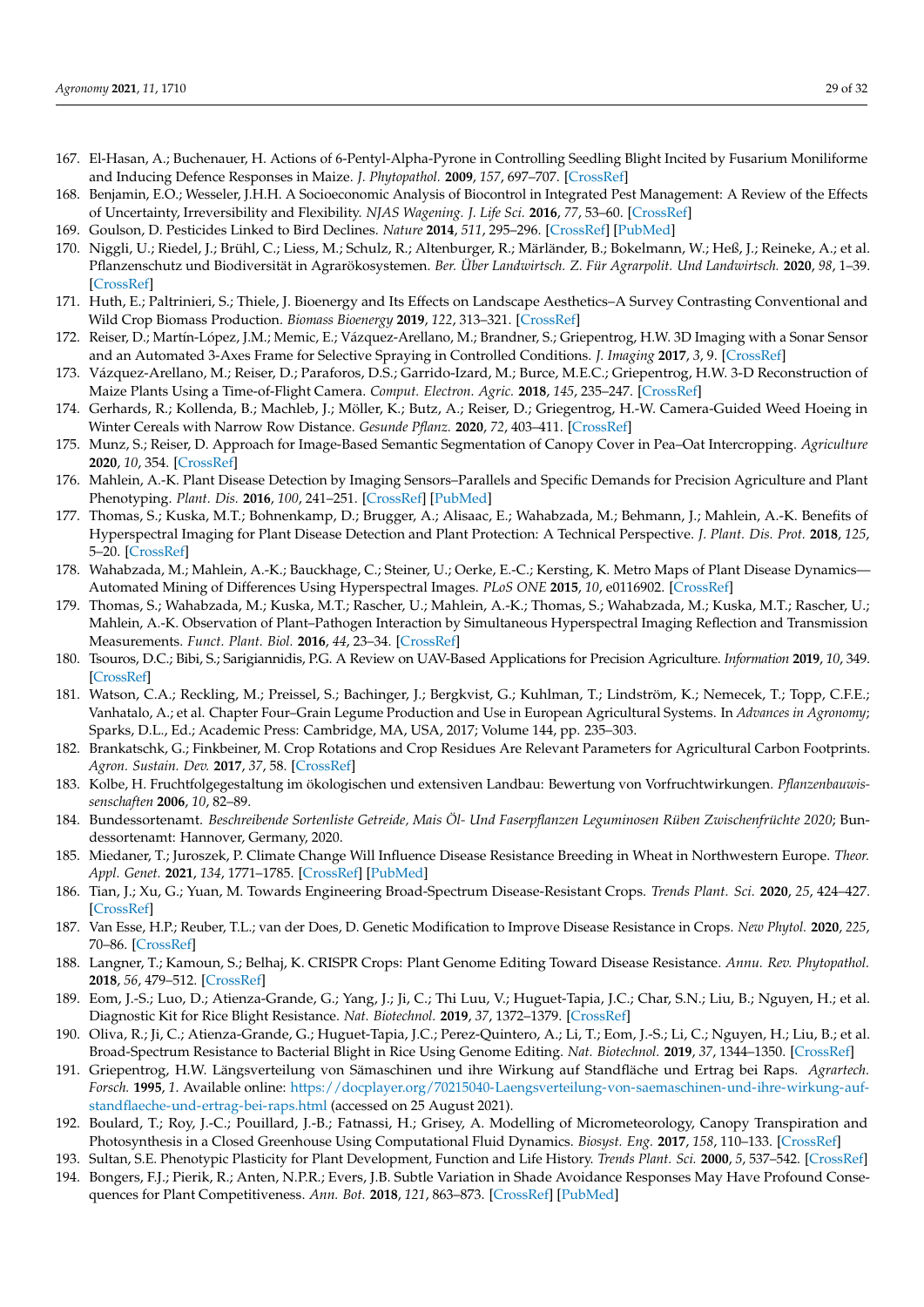- <span id="page-29-0"></span>195. Zhu, J.; Vos, J.; van der Werf, W.; van der Putten, P.E.L.; Evers, J.B. Early Competition Shapes Maize Whole-Plant Development in Mixed Stands. *J. Exp. Bot.* **2014**, *65*, 641–653. [\[CrossRef\]](http://doi.org/10.1093/jxb/ert408) [\[PubMed\]](http://www.ncbi.nlm.nih.gov/pubmed/24307719)
- <span id="page-29-1"></span>196. Evers, J.B.; Bastiaans, L. Quantifying the Effect of Crop Spatial Arrangement on Weed Suppression Using Functional-Structural Plant Modelling. *J. Plant. Res.* **2016**, *129*, 339–351. [\[CrossRef\]](http://doi.org/10.1007/s10265-016-0807-2)
- <span id="page-29-2"></span>197. Bradáˇcová, K.; Weber, N.F.; Morad-Talab, N.; Asim, M.; Imran, M.; Weinmann, M.; Neumann, G. Micronutrients (Zn/Mn), Seaweed Extracts, and Plant Growth-Promoting Bacteria as Cold-Stress Protectants in Maize. *Chem. Biol. Technol. Agric.* **2016**, *3*, 19. [\[CrossRef\]](http://doi.org/10.1186/s40538-016-0069-1)
- 198. Datnoff, L.E.; Elmer, W.H.; Huber, D.M. Mineral Nutrition and Plant Disease. Amer Phytopathological Society: St. Paul, MN, USA, 2007.
- <span id="page-29-3"></span>199. Imran, M.; Mahmood, A.; Römheld, V.; Neumann, G. Nutrient Seed Priming Improves Seedling Development of Maize Exposed to Low Root Zone Temperatures during Early Growth. *Eur. J. Agron.* **2013**, *49*, 141–148. [\[CrossRef\]](http://doi.org/10.1016/j.eja.2013.04.001)
- <span id="page-29-4"></span>200. Huber, D.M.; Watson, R.D. Nitrogen Form and Plant Disease. *Annu. Rev. Phytopathol.* **1974**, *12*, 139–165. [\[CrossRef\]](http://doi.org/10.1146/annurev.py.12.090174.001035)
- <span id="page-29-5"></span>201. Sun, R.-C. Lignin Source and Structural Characterization. *ChemSusChem* **2020**, *13*, 4385–4393. [\[CrossRef\]](http://doi.org/10.1002/cssc.202001324)
- <span id="page-29-6"></span>202. Coskun, D.; Deshmukh, R.; Sonah, H.; Menzies, J.G.; Reynolds, O.; Ma, J.F.; Kronzucker, H.J.; Bélanger, R.R. The Controversies of Silicon's Role in Plant Biology. *New Phytol.* **2019**, *221*, 67–85. [\[CrossRef\]](http://doi.org/10.1111/nph.15343)
- <span id="page-29-7"></span>203. Datnoff, E.L.; Rodrigues, A.F. Highlights and Prospects for Using Silicon in the Future. In *Silicon and Plant Diseases*; Rodrigues, F.A., Datnoff, L.E., Eds.; Springer International Publishing: Cham, Switzerland, 2015; pp. 139–145. ISBN 978-3-319-22930-0.
- <span id="page-29-8"></span>204. Huber, D.M.; Wilhelm, N.S. The Role of Manganese in Resistance to Plant Diseases. In *Manganese in Soils and Plants, Proceedings of the International Symposium on 'Manganese in Soils and Plants' held at the Waite Agricultural Research Institute, The University of Adelaide, Glen Osmond, South Australia, 22–26 August 1988*; Graham, R.D., Hannam, R.J., Uren, N.C., Eds.; Developments in Plant and Soil Sciences; Springer: Dordrecht, The Netherlands, 1988; pp. 155–173. ISBN 978-94-009-2817-6.
- <span id="page-29-9"></span>205. Lutman, P.J.W.; Moss, S.R.; Cook, S.; Welham, S.J. A Review of the Effects of Crop Agronomy on the Management of Alopecurus Myosuroides. *Weed Res.* **2013**, *53*, 299–313. [\[CrossRef\]](http://doi.org/10.1111/wre.12024)
- <span id="page-29-10"></span>206. Hurle, K. Integrated Management of Grass Weeds in Arable Crops. In Proceedings of the International Conference, British Crop Protection Council, Brighton, UK, 22–25 November 1993; pp. 81–88.
- <span id="page-29-11"></span>207. Riemens, M.; Weide, R.V.D.; Bleeker, P.; Lotz, L. Effect of Stale Seedbed Preparations and Subsequent Weed Control in Lettuce (Cv. Iceboll) on Weed Densities. *Weed Res.* **2007**, *47*, 149–156. [\[CrossRef\]](http://doi.org/10.1111/j.1365-3180.2007.00554.x)
- <span id="page-29-12"></span>208. Melander, B.; Cirujeda, A.; Jørgensen, M.H. Effects of Inter-Row Hoeing and Fertilizer Placement on Weed Growth and Yield of Winter Wheat. *Weed Res.* **2003**, *43*, 428–438. [\[CrossRef\]](http://doi.org/10.1046/j.0043-1737.2003.00359.x)
- <span id="page-29-13"></span>209. Conrath, U.; Beckers, G.J.M.; Flors, V.; García-Agustín, P.; Jakab, G.; Mauch, F.; Newman, M.-A.; Pieterse, C.M.J.; Poinssot, B.; Pozo, M.J.; et al. Priming: Getting Ready for Battle. *MPMI* **2006**, *19*, 1062–1071. [\[CrossRef\]](http://doi.org/10.1094/MPMI-19-1062) [\[PubMed\]](http://www.ncbi.nlm.nih.gov/pubmed/17022170)
- <span id="page-29-14"></span>210. Kunz, J.; Löffler, G.; Bauhus, J. Minor European Broadleaved Tree Species Are More Drought-Tolerant than Fagus Sylvatica but Not More Tolerant than Quercus Petraea. *For. Ecol. Manag.* **2018**, *414*, 15–27. [\[CrossRef\]](http://doi.org/10.1016/j.foreco.2018.02.016)
- <span id="page-29-15"></span>211. Fernández, F.G.; White, C. No-Till and Strip-Till Corn Production with Broadcast and Subsurface-Band Phosphorus and Potassium. *Agron. J.* **2012**, *104*, 996–1005. [\[CrossRef\]](http://doi.org/10.2134/agronj2012.0064)
- <span id="page-29-16"></span>212. Kuska, M.; Wahabzada, M.; Leucker, M.; Dehne, H.-W.; Kersting, K.; Oerke, E.-C.; Steiner, U.; Mahlein, A.-K. Hyperspectral Phenotyping on the Microscopic Scale: Towards Automated Characterization of Plant-Pathogen Interactions. *Plant. Methods* **2015**, *11*, 28. [\[CrossRef\]](http://doi.org/10.1186/s13007-015-0073-7)
- 213. Kuska, M.T.; Brugger, A.; Thomas, S.; Wahabzada, M.; Kersting, K.; Oerke, E.-C.; Steiner, U.; Mahlein, A.-K. Spectral Patterns Reveal Early Resistance Reactions of Barley against *Blumeria graminis* f. Sp. *Hordei*. *Phytopathology* **2017**, *107*, 1388–1398. [\[CrossRef\]](http://doi.org/10.1094/PHYTO-04-17-0128-R)
- <span id="page-29-17"></span>214. Leucker, M.; Mahlein, A.-K.; Steiner, U.; Oerke, E.-C. Improvement of Lesion Phenotyping in Cercospora Beticola–Sugar Beet Interaction by Hyperspectral Imaging. *Phytopathology* **2015**, *106*, 177–184. [\[CrossRef\]](http://doi.org/10.1094/PHYTO-04-15-0100-R) [\[PubMed\]](http://www.ncbi.nlm.nih.gov/pubmed/26506458)
- <span id="page-29-18"></span>215. Scheu, S. Effects of Earthworms on Plant Growth: Patterns and Perspectives: The 7th International Symposium on Earthworm Ecology Cardiff Wales 2002. *Pedobiologia* **2003**, *47*, 846–856. [\[CrossRef\]](http://doi.org/10.1016/S0031-4056(04)70279-6)
- <span id="page-29-19"></span>216. Stott, D.E.; Kennedy, A.C.; Cambardella, C.A. Impact of Soil Organisms and Organic Matter on Soil Structure: #. In *Soil Quality and Soil Erosion*; CRC Press: Boca Raton, FL, USA, 1999; ISBN 978-0-203-73926-6.
- <span id="page-29-20"></span>217. Kumar, A.; Verma, J.P. Does Plant—Microbe Interaction Confer Stress Tolerance in Plants: A Review? *Microbiol. Res.* **2018**, *207*, 41–52. [\[CrossRef\]](http://doi.org/10.1016/j.micres.2017.11.004)
- <span id="page-29-21"></span>218. Hallama, M.; Pekrun, C.; Lambers, H.; Kandeler, E. Hidden Miners–The Roles of Cover Crops and Soil Microorganisms in Phosphorus Cycling through Agroecosystems. *Plant. Soil* **2019**, *434*, 7–45. [\[CrossRef\]](http://doi.org/10.1007/s11104-018-3810-7)
- <span id="page-29-22"></span>219. Hallama, M.; Pekrun, C.; Pilz, S.; Jarosch, K.A.; Frac, M.; Uksa, M.; Marhan, S.; Kandeler, E. Interactions between Cover Crops and Soil Microorganisms Increase Phosphorus Availability in Conservation Agriculture. *Plant. Soil* **2021**, *463*, 307–328. [\[CrossRef\]](http://doi.org/10.1007/s11104-021-04897-x)
- <span id="page-29-23"></span>220. Pelosi, C.; Barot, S.; Capowiez, Y.; Hedde, M.; Vandenbulcke, F. Pesticides and Earthworms. A Review. *Agron. Sustain. Dev.* **2014**, *34*, 199–228. [\[CrossRef\]](http://doi.org/10.1007/s13593-013-0151-z)
- <span id="page-29-24"></span>221. Stukenbrock, E.H.; McDonald, B.A. The Origins of Plant Pathogens in Agro-Ecosystems. *Annu. Rev. Phytopathol.* **2008**, *46*, 75–100. [\[CrossRef\]](http://doi.org/10.1146/annurev.phyto.010708.154114)
- <span id="page-29-25"></span>222. Hubbard, A.; Lewis, C.M.; Yoshida, K.; Ramirez-Gonzalez, R.H.; de Vallavieille-Pope, C.; Thomas, J.; Kamoun, S.; Bayles, R.; Uauy, C.; Saunders, D.G. Field Pathogenomics Reveals the Emergence of a Diverse Wheat Yellow Rust Population. *Genome Biol.* **2015**, *16*, 23. [\[CrossRef\]](http://doi.org/10.1186/s13059-015-0590-8) [\[PubMed\]](http://www.ncbi.nlm.nih.gov/pubmed/25723868)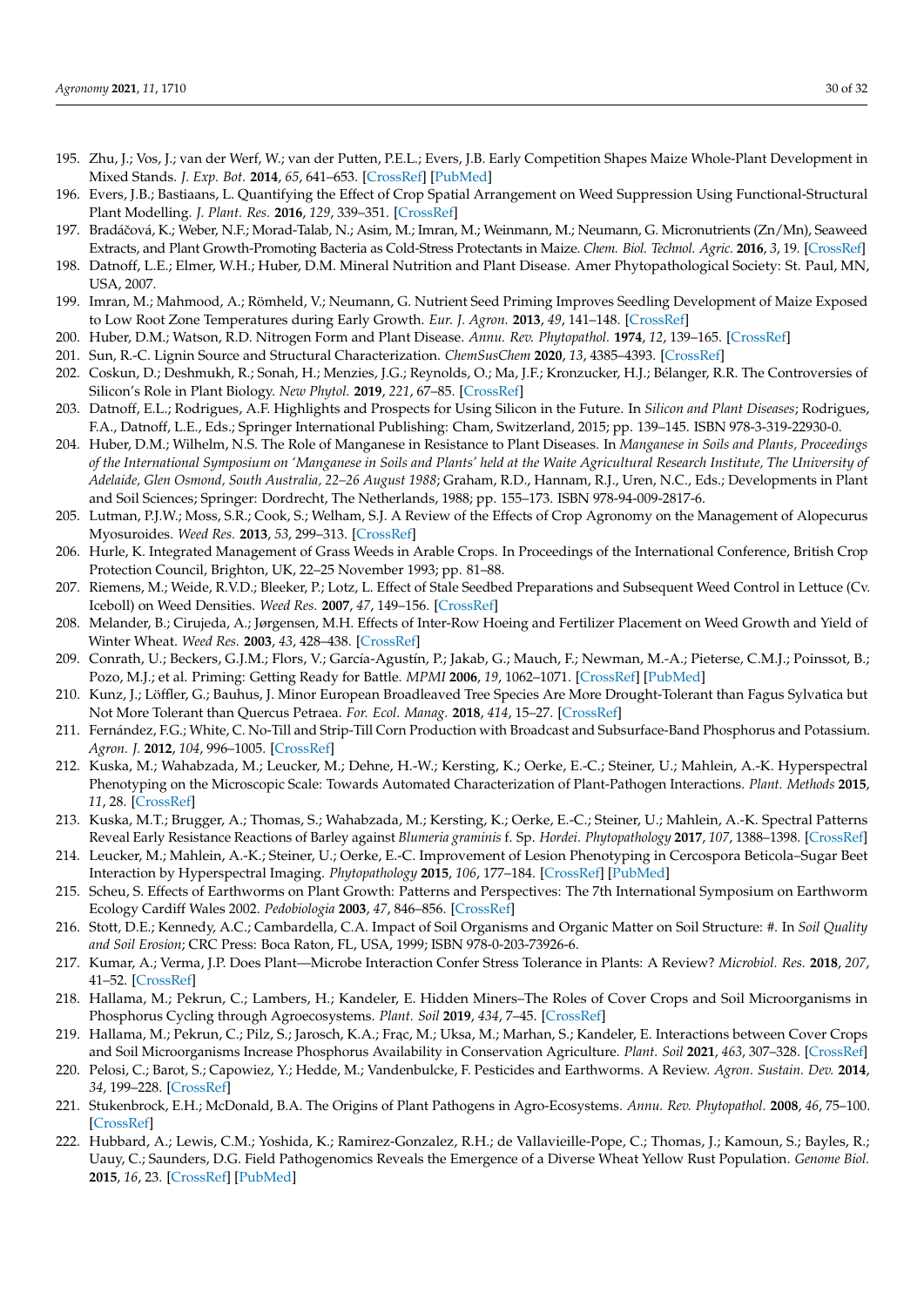- <span id="page-30-0"></span>223. Bueno-Sancho, V.; Persoons, A.; Hubbard, A.; Cabrera-Quio, L.E.; Lewis, C.M.; Corredor-Moreno, P.; Bunting, D.C.E.; Ali, S.; Chng, S.; Hodson, D.P.; et al. Pathogenomic Analysis of Wheat Yellow Rust Lineages Detects Seasonal Variation and Host Specificity. *Genome Biol. Evol.* **2017**, *9*, 3282–3296. [\[CrossRef\]](http://doi.org/10.1093/gbe/evx241)
- <span id="page-30-1"></span>224. Zebisch, M. Modellierung der Auswirkungen von Landnutzungsänderungen auf Landschaftsmuster und Biodiversität. Ph.D. Thesis, Technische Universität Berlin, Berlin, Germany, 2004. [\[CrossRef\]](http://doi.org/10.14279/depositonce-914)
- <span id="page-30-2"></span>225. Lázaro, A.; Alomar, D. Landscape Heterogeneity Increases the Spatial Stability of Pollination Services to Almond Trees through the Stability of Pollinator Visits. *Agric. Ecosyst. Environ.* **2019**, *279*, 149–155. [\[CrossRef\]](http://doi.org/10.1016/j.agee.2019.02.009)
- <span id="page-30-3"></span>226. Thies, C.; Tscharntke, T. Landscape Structure and Biological Control in Agroecosystems. *Science* **1999**, *285*, 893–895. [\[CrossRef\]](http://doi.org/10.1126/science.285.5429.893)
- <span id="page-30-4"></span>227. Sirami, C.; Gross, N.; Baillod, A.B.; Bertrand, C.; Carrié, R.; Hass, A.; Henckel, L.; Miguet, P.; Vuillot, C.; Alignier, A.; et al. Increasing Crop Heterogeneity Enhances Multitrophic Diversity across Agricultural Regions. *Proc. Natl. Acad. Sci. USA* **2019**, *116*, 16442–16447. [\[CrossRef\]](http://doi.org/10.1073/pnas.1906419116) [\[PubMed\]](http://www.ncbi.nlm.nih.gov/pubmed/31358630)
- <span id="page-30-5"></span>228. Stark, A.; Wetzel, T. Fliegen Der Gattung Platypalpus (Diptera, Empididae)–Bisher Wenig Beachtete Prädatoren Im Getreidebestand. *J. Appl. Entomol.* **1987**, *103*, 1–14. [\[CrossRef\]](http://doi.org/10.1111/j.1439-0418.1987.tb00955.x)
- <span id="page-30-7"></span>229. Weber, G.; Franzen, J.; Büchs, W. Beneficial Diptera in Field Crops with Different Inputs of Pesticides and Fertilizers. *Biol. Agric. Hortic.* **1997**, *15*, 109–122. [\[CrossRef\]](http://doi.org/10.1080/01448765.1997.9755185)
- <span id="page-30-6"></span>230. Stark, A. Zum Beutespektrum Und Jagdverhalten von Fliegen Der Gattung Platypalpus (Empidoidea, Hybotidae). *Studia Dipterol.* **1994**, *1*, 49–74.
- <span id="page-30-8"></span>231. Willocquet, L.; Meza, W.R.; Dumont, B.; Klocke, B.; Feike, T.; Kersebaum, K.C.; Meriggi, P.; Rossi, V.; Ficke, A.; Djurle, A.; et al. An Outlook on Wheat Health in Europe from a Network of Field Experiments. *Crop. Prot.* **2021**, *139*, 105335. [\[CrossRef\]](http://doi.org/10.1016/j.cropro.2020.105335)
- <span id="page-30-9"></span>232. Röll, G.; Batchelor, W.D.; Castro, A.C.; Simón, M.R.; Graeff-Hönninger, S. Development and Evaluation of a Leaf Disease Damage Extension in Cropsim-CERES Wheat. *Agronomy* **2019**, *9*, 120. [\[CrossRef\]](http://doi.org/10.3390/agronomy9030120)
- <span id="page-30-10"></span>233. Obata, T.; Fernie, A.R. The Use of Metabolomics to Dissect Plant Responses to Abiotic Stresses. *Cell. Mol. Life Sci.* **2012**, *69*, 3225–3243. [\[CrossRef\]](http://doi.org/10.1007/s00018-012-1091-5)
- <span id="page-30-11"></span>234. Lechenet, M.; Dessaint, F.; Py, G.; Makowski, D.; Munier-Jolain, N. Reducing Pesticide Use While Preserving Crop Productivity and Profitability on Arable Farms. *Nat. Plants* **2017**, *3*, 17008. [\[CrossRef\]](http://doi.org/10.1038/nplants.2017.8)
- <span id="page-30-12"></span>235. Dabbert, S.; Braun, J. *Landwirtschaftliche Betriebslehre. Grundwissen Bachelor*, 3rd ed.; Verlag Eugen Ulmer: Stuttgart, Germany, 2012; ISBN 978-3-8252-3819-3.
- <span id="page-30-13"></span>236. Hardaker, J.B.; Huirne, R.B.M.; Anderson, J.R.; Lien, G. (Eds.) *Coping with Risk in Agriculture*, 2nd ed.; CABI: Wallingford, UK, 2004; ISBN 978-0-85199-831-2.
- <span id="page-30-14"></span>237. Mußhoff, O.; Hirschhauer, N. *Modernes Agrarmanagement Betriebswirtschaftliche Analyse- Und Planungsverfahren*, 2nd ed.; Vahlen Franz GmbH: München, Germany, 2011; ISBN 978-3-8006-3827-7.
- <span id="page-30-15"></span>238. Bhattacharya, S. Deadly New Wheat Disease Threatens Europe's Crops. *Nature* **2017**, *542*, 145–146. [\[CrossRef\]](http://doi.org/10.1038/nature.2017.21424)
- <span id="page-30-16"></span>239. Heap, I. International Survey of Herbicide Resistant Weeds. Available online: <http://www.weedscience.org/Home.aspx> (accessed on 1 October 2018).
- <span id="page-30-17"></span>240. North, D.C. *Institutions, Institutional Change and Economic Performance*; Cambridge University Press: Cambridge, UK, 1990.
- <span id="page-30-18"></span>241. Ostrom, E. *Governing the Commons: The Evolution of Institutions for Collective Action*; Cambridge University Press: Cambridge, UK, 1990.
- <span id="page-30-19"></span>242. European Commission. *Ernährung Und Landwirtschaft Der Zukunft*; European Commission: Brussels, Belgium, 2017.
- <span id="page-30-20"></span>243. Gutsche, V. Managementstrategien des Pflanzenschutzes der Zukunft im Focus von Umweltverträglichkeit und Effizienz. *J. Für Kult.* **2012**, *64*, 325–341.
- <span id="page-30-21"></span>244. Böl, G.-F.; Epp, A.; Michalski, B. Pflanzenschutzmittelrückstände in Lebensmitteln, Die Wahrnehmung der deutschen Bevölkerung. 57. Deutsche Pflanzenschutztagung: 6–9 September 2010; Humboldt-Universität zu Berlin; *Kurzfassungen der Beiträge* 2010. Available online: [https://www.kulturkaufhaus.de/de/detail/ISBN-9783938163603/Epp-A./Pflanzenschutzmittel-R%C3%BCckst%](https://www.kulturkaufhaus.de/de/detail/ISBN-9783938163603/Epp-A./Pflanzenschutzmittel-R%C3%BCckst%C3%A4nde-in-Lebensmitteln) [C3%A4nde-in-Lebensmitteln](https://www.kulturkaufhaus.de/de/detail/ISBN-9783938163603/Epp-A./Pflanzenschutzmittel-R%C3%BCckst%C3%A4nde-in-Lebensmitteln) (accessed on 25 August 2021).
- <span id="page-30-22"></span>245. BfR. *Pflanzenschutzmittel und -Rückstände in Lebensmitteln; Analyse der Medienberichterstattung PlantMedia*; Bundesinstitut für Risikobewertung: Berlin, Germany, 2013.
- <span id="page-30-23"></span>246. Bruhn, C.M.; Diaz-Knauf, K.; Feldman, N.; Harwood, J.; Ho, G.; Ivans, E.; Kubin, L.; Lamp, C.; Marshall, M.; Osaki, S.; et al. Consumer Food Safety Concerns and Interest in Pesticide-Related Information. *J. Food Saf.* **1991**, *12*, 253–262. [\[CrossRef\]](http://doi.org/10.1111/j.1745-4565.1991.tb00082.x)
- 247. Huang, C.L. Consumer Preferences and Attitudes towards Organically Grown Produce. *Eur. Rev. Agric. Econ.* **1996**, *23*, 331–342. [\[CrossRef\]](http://doi.org/10.1093/erae/23.3.331)
- <span id="page-30-24"></span>248. Koch, S.; Epp, A.; Lohmann, M.; Böl, G.-F. Pesticide Residues in Food: Attitudes, Beliefs, and Misconceptions among Conventional and Organic Consumers. *J. Food Prot.* **2017**, *80*, 2083–2089. [\[CrossRef\]](http://doi.org/10.4315/0362-028X.JFP-17-104)
- <span id="page-30-25"></span>249. Misra, S.; Huang, C.L.; Ott, S.L. Georgia Consumers' Preference for Organically Grown Fresh Produce. *J. Agribus.* **1991**, *9*, 53–63.
- 250. Magnusson, M.K.; Arvola, A.; Koivisto Hursti, U.; Åberg, L.; Sjödén, P. Attitudes towards Organic Foods among Swedish Consumers. *Br. Food J.* **2001**, *103*, 209–227. [\[CrossRef\]](http://doi.org/10.1108/00070700110386755)
- <span id="page-30-26"></span>251. Hemmerling, S.; Hamm, U.; Spiller, A. Consumption Behaviour Regarding Organic Food from a Marketing Perspective—A Literature Review. *Org. Agr.* **2015**, *5*, 277–313. [\[CrossRef\]](http://doi.org/10.1007/s13165-015-0109-3)
- <span id="page-30-27"></span>252. Spiller, A.; Nitzko, S. Welchen Mehrwert Haben Agrarprodukte Ohne CPSM, Die Dennoch Nicht Öko Sind? *Landinfo* **2019**, *2*, 15–18.